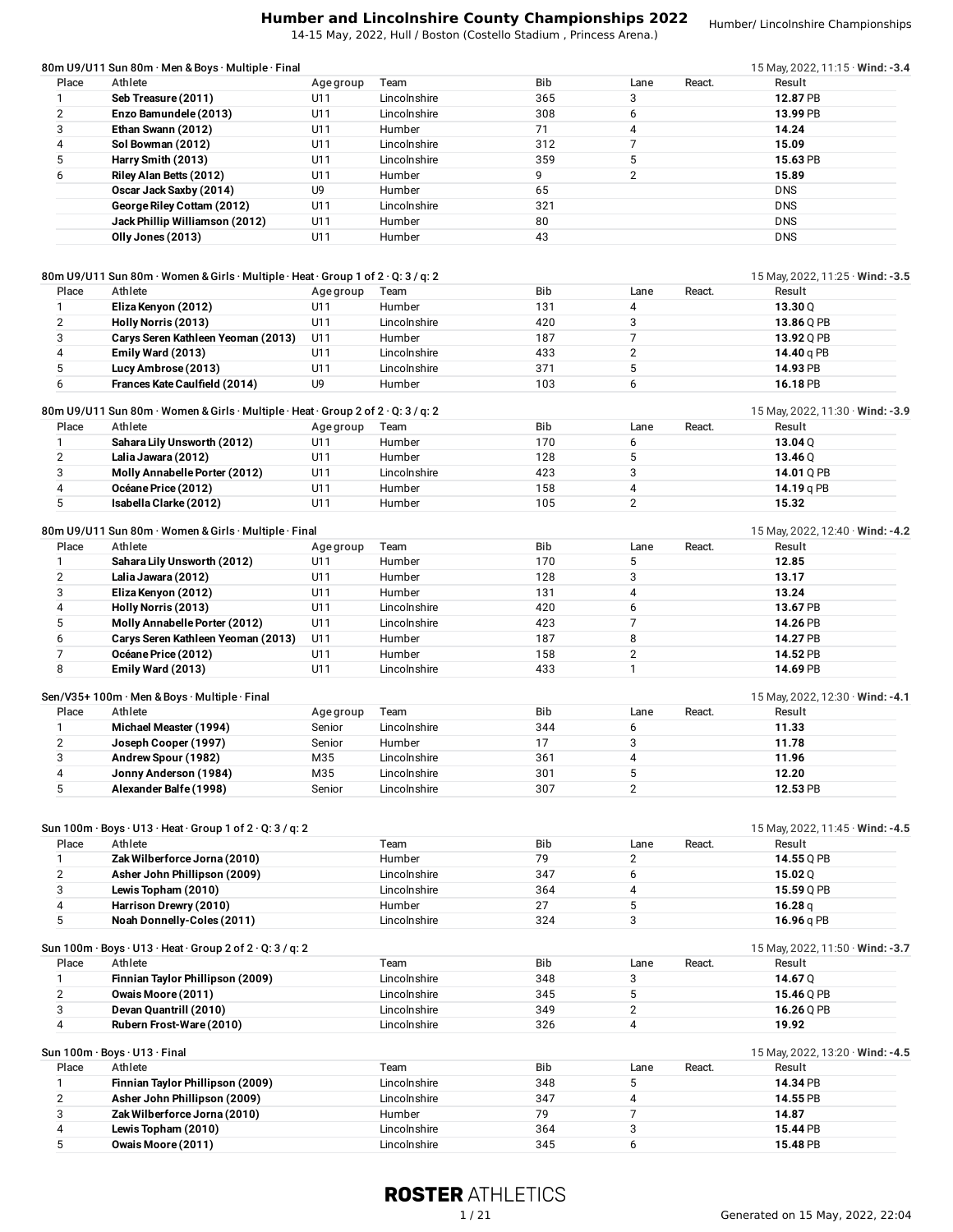14-15 May, 2022, Hull / Boston (Costello Stadium , Princess Arena.)

Humber/ Lincolnshire Championships

| 6              | Harrison Drewry (2010)                                     | Humber                 | 27             | 1              |        | 15.94                                  |
|----------------|------------------------------------------------------------|------------------------|----------------|----------------|--------|----------------------------------------|
| $\overline{7}$ | Devan Quantrill (2010)                                     | Lincolnshire           | 349            | 8              |        | 16.39 PB                               |
| 8              | Noah Donnelly-Coles (2011)                                 | Lincolnshire           | 324            | $\overline{2}$ |        | 17.24                                  |
|                |                                                            |                        |                |                |        |                                        |
|                | Sun 100m · Boys · U15 · Final                              |                        |                |                |        | 15 May, 2022, 12:00 $\cdot$ Wind: -4.0 |
| Place          | Athlete                                                    | Team                   | Bib            | Lane           | React. | Result                                 |
| 1              | Aaron Rowe (2007)                                          | Lincolnshire           | 353            | 5              |        | 13.16                                  |
| 2              | Alexander Clarke (2007)                                    | Humber                 | 15             | 4              |        | 13.29 PB                               |
| 3              | Loui Whittaker (2007)                                      | Lincolnshire           | 368            | $\overline{2}$ |        | 13.72 PB                               |
| 4              | Hayden Quantrill (2008)                                    | Lincolnshire           | 350            | 8              |        | 13.79 PB                               |
| 5<br>6         | Patrick McNally (2008)                                     | Lincolnshire           | 343            | 7              |        | 14.17 PB                               |
| 7              | William Harris (2008)<br>Daniel Imeson (2009)              | Lincolnshire<br>Humber | 330<br>39      | 3<br>6         |        | 15.19 PB<br>16.50 PB                   |
|                |                                                            |                        |                |                |        |                                        |
|                | Sun 100m · Boys · U17 · Final                              |                        |                |                |        | 15 May, 2022, 12:15 · Wind: -3.4       |
| Place          | Athlete                                                    | Team                   | Bib            | Lane           | React. | Result                                 |
| $\mathbf{1}$   | <b>Max Roe (2006)</b>                                      | Lincolnshire           | 352            | $\overline{4}$ |        | 12.27                                  |
| $\overline{2}$ | Mckye Bird (2007)                                          | Lincolnshire           | 310            | 3              |        | 13.05 PB                               |
| 3              | Oliver Mark Chant (2006)                                   | Humber                 | 13             | 5              |        | 13.14 PB                               |
| 4              | Corey Pottage (2007)                                       | Humber                 | 58             | $\overline{2}$ |        | 13.29                                  |
|                | Sonny Brusby (2006)                                        | Humber                 | 11             | 6              |        | <b>DNS</b>                             |
|                |                                                            |                        |                |                |        |                                        |
|                | Sun 100m · Men · U20 · Final                               |                        |                |                |        | 15 May, 2022, 12:25 $\cdot$ Wind: -3.1 |
| Place          | Athlete                                                    | Team                   | Bib            | Lane           | React. | Result                                 |
| 1              | Ryan Hewitt (2005)                                         | Lincolnshire           | 334            | $\overline{2}$ |        | 11.42                                  |
| $\overline{2}$ | William Michael Jagger (2004)                              | Lincolnshire           | 336            | 5              |        | 11.59                                  |
| 3              | André Addison (2005)                                       | Humber                 | $\overline{2}$ | $\overline{4}$ |        | 11.82                                  |
| 4              | Max Jacob Aslin (2005)                                     | Lincolnshire           | 303            | 3              |        | 12.31                                  |
|                | Sun 100m · Girls · U13 · Final                             |                        |                |                |        | 15 May, 2022, 11:35 $\cdot$ Wind: -4.3 |
| Place          | Athlete                                                    | Team                   | Bib            | Lane           | React. | Result                                 |
| 1              | Jessica Betts (2010)                                       | Humber                 | 96             | 4              |        | 15.06                                  |
| $\overline{2}$ | Paige Rose McInerney (2010)                                | Humber                 | 145            | $\overline{7}$ |        | 15.66                                  |
| 3              | May Bradley (2011)                                         | Humber                 | 99             | $\mathbf{2}$   |        | 16.11                                  |
| 4              | Annabel Norris (2010)                                      | Lincolnshire           | 419            | 6              |        | 16.13 (.122) PB                        |
| 5              | Florence Lilly (2011)                                      | Lincolnshire           | 413            | 5              |        | 16.13(.126)                            |
| 6              | Letitia Grace Arch (2010)                                  | Lincolnshire           | 372            | 8              |        | 16.75                                  |
| 7              | Sophie Aslin (2011)                                        | Lincolnshire           | 375            | 1              |        | 17.10                                  |
| 8              | Evie Lakes (2011)                                          | Humber                 | 134            | 3              |        | 18.47                                  |
|                | Lucy Hope (2009)                                           | Humber                 | 125            |                |        | <b>DNS</b>                             |
|                | Clemmie Wright (2010)                                      | Humber                 | 185            |                |        | <b>DNS</b>                             |
|                | Florence Olivia Green (2009)                               | Humber                 | 117            |                |        | <b>DNS</b>                             |
|                |                                                            |                        |                |                |        |                                        |
|                | Sun 100m · Girls · U15 · Final                             |                        |                |                |        | 15 May, 2022, 11:55 · Wind: -5.4       |
| Place          | Athlete                                                    | Team                   | Bib            | Lane           | React. | Result                                 |
| 1              | Sienna Slater (2008)                                       | Lincolnshire           | 430            | 7              |        | 13.54                                  |
| $\overline{c}$ | Grace McCracken (2007)                                     | Humber                 | 143            | 8              |        | 13.76                                  |
| 3              | Chloe Fields (2008)                                        | Lincolnshire           | 395            | 6              |        | 14.92                                  |
| 4              | Isobel Holland (2009)                                      | Humber                 | 124            | 3              |        | 14.98                                  |
| 5              | Imogen Grace Stevens (2008)                                | Humber                 | 164            | 5              |        | 15.26                                  |
| 6              | Rebecca Payling (2008)                                     | Humber                 | 155            | 4              |        | 18.31                                  |
|                | Emily Katherine Nicklen (2009)                             | Humber                 | 153            | $\overline{2}$ |        | <b>DNS</b>                             |
|                |                                                            |                        |                |                |        |                                        |
|                |                                                            |                        |                |                |        |                                        |
|                | Sun 100m · Girls · U17 · Heat · Group 1 of 2 · Q: 3 / q: 2 |                        |                |                |        | 15 May, 2022, 12:05 $\cdot$ Wind: -4.3 |
| Place          | Athlete                                                    | Team                   | Bib            | Lane           | React. | Result                                 |
| 1              | Sofia Jane Daniele (2007)                                  | Lincolnshire           | 390            | $\mathbf{2}$   |        | 13.95 $Q$                              |
| $\overline{2}$ | Tabitha Haynes (2007)                                      | Lincolnshire           | 404            | 8              |        | 14.21 $Q$                              |
| 3              | Lucy Marie Rourke (2006)                                   | Humber                 | 162            | 3              |        | 14.67 Q                                |
| 4              | Evie Kate Blow (2005)                                      | Lincolnshire           | 382            | 7              |        | 15.09                                  |
| 5              | Libby Eve Killick (2007)                                   | Humber                 | 133            | 4              |        | 15.23                                  |
| 6              | Demi Leigh Betts (2006)<br>Isabelle Allenby (2006)         | Humber                 | 95<br>88       | 6<br>5         |        | 17.57 PB<br><b>DNS</b>                 |
|                |                                                            | Humber                 |                |                |        |                                        |
|                | Sun 100m · Girls · U17 · Heat · Group 2 of 2 · Q: 3 / q: 2 |                        |                |                |        | 15 May, 2022, 12:10 $\cdot$ Wind: -4.5 |
| Place          | Athlete                                                    | Team                   | Bib            | Lane           | React. | Result                                 |
| 1              | Freya Vidal (2006)                                         | Humber                 | 171            | 5              |        | 13.00 $Q$                              |
| $\overline{c}$ | Olivia Doyle (2007)                                        | Humber                 | 109            | 3              |        | 13.83Q                                 |
| 3              | Evie Kendrick (2006)                                       | Lincolnshire           | 411            | $\overline{2}$ |        | 14.01 Q                                |
| 4              | Katie Marsh (2005)                                         | Lincolnshire           | 414            | $\overline{7}$ |        | 14.02 $q$                              |
| 5              | Emma Barker (2006)                                         | Humber                 | 91             | 4              |        | 14.53 $q$                              |
|                |                                                            |                        |                |                |        |                                        |

# **ROSTER ATHLETICS**

**Hannah Hardwick (2005)** Lincolnshire 401 8 **14.84** PB

**Daisy Joyce Williamson (2007)**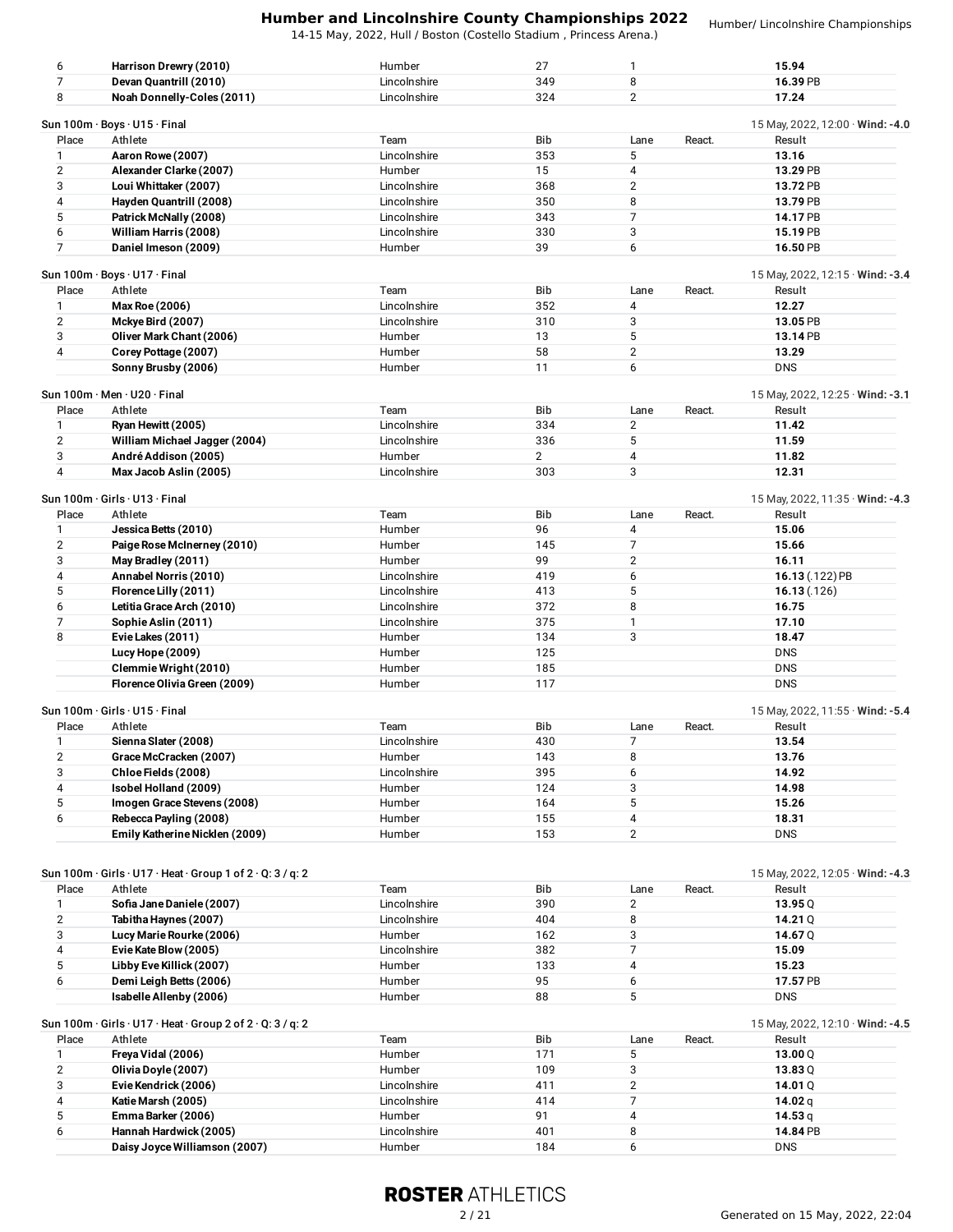14-15 May, 2022, Hull / Boston (Costello Stadium , Princess Arena.)

| Place                                             | Sun 100m · Girls · U17 · Final<br>Athlete                                                                                    |                  | Team                   | Bib        |                        | React. | 15 May, 2022, 13:25 $\cdot$ Wind: -4.7<br>Result |
|---------------------------------------------------|------------------------------------------------------------------------------------------------------------------------------|------------------|------------------------|------------|------------------------|--------|--------------------------------------------------|
| 1                                                 |                                                                                                                              |                  | Humber                 | 171        | Lane<br>4              |        | 13.16                                            |
| $\overline{2}$                                    | Freya Vidal (2006)<br>Sofia Jane Daniele (2007)                                                                              |                  |                        |            | 3                      |        |                                                  |
| 3                                                 |                                                                                                                              |                  | Lincolnshire<br>Humber | 390<br>109 | 8                      |        | 14.08(0.072)                                     |
| 4                                                 | Olivia Doyle (2007)                                                                                                          |                  |                        |            | 5                      |        | 14.08(0.074)                                     |
|                                                   | Evie Kendrick (2006)                                                                                                         |                  | Lincolnshire           | 411        |                        |        | 14.24                                            |
| 5                                                 | Katie Marsh (2005)                                                                                                           |                  | Lincolnshire           | 414        | $\mathbf{2}$           |        | 14.30                                            |
| 6                                                 | Emma Barker (2006)                                                                                                           |                  | Humber                 | 91         | $\mathbf{1}$           |        | 14.39                                            |
| 7                                                 | Tabitha Haynes (2007)                                                                                                        |                  | Lincolnshire           | 404        | $\overline{7}$         |        | 14.49                                            |
| 8                                                 | Lucy Marie Rourke (2006)                                                                                                     |                  | Humber                 | 162        | 6                      |        | 14.85                                            |
|                                                   | U20/Sen/V35+100m · Women & Girls · Multiple · Final<br>Athlete                                                               |                  |                        |            |                        |        | 15 May, 2022, 12:20 · Wind: -4.1                 |
| Place<br>1                                        |                                                                                                                              | Age group<br>U20 | Team<br>Humber         | Bib<br>167 | Lane<br>$\overline{7}$ | React. | Result                                           |
|                                                   | Elsa Thompson (2005)                                                                                                         |                  |                        |            |                        |        | 13.16                                            |
| $\mathbf{2}$                                      | Holly Aslin (2003)                                                                                                           | U20              | Lincolnshire           | 374        | $\mathbf{2}$           |        | 13.31                                            |
| 3                                                 | Megan Hoult (1991)                                                                                                           | Senior           | Humber                 | 126        | 5                      |        | 14.06                                            |
| 4                                                 | Alexa Boole (2005)                                                                                                           | U20              | Lincolnshire           | 383        | 4                      |        | 14.07                                            |
| 5                                                 | Wendy Day (1972)                                                                                                             | W45              | Lincolnshire           | 391        | 3                      |        | 16.08                                            |
|                                                   | Emily Ashcroft (1999)                                                                                                        | Senior           | Lincolnshire           | 373        | 6                      |        | <b>DNS</b>                                       |
|                                                   | 150m U9/U11 Sun 150m · Men & Boys · Multiple · Final                                                                         |                  |                        |            |                        |        | 15 May, 2022, 13:05 $\cdot$ Wind: -5.6           |
| Place                                             | Athlete                                                                                                                      | Age group        | Team                   | Bib        | Lane                   | React. | Result                                           |
| 1                                                 | Seb Treasure (2011)                                                                                                          | Senior           | Lincolnshire           | 365        | 3                      |        | 25.03                                            |
| $\overline{2}$                                    | Toby James Fowler (2012)                                                                                                     | U11              | Humber                 | 30         | $\overline{2}$         |        | 26.22                                            |
| 3                                                 | Enzo Bamundele (2013)                                                                                                        | U11              | Lincolnshire           | 308        | 5                      |        | 26.30 PB                                         |
| 4                                                 | Harry Atkin (2012)                                                                                                           | U11              | Humber                 | 4          | 6                      |        | 27.34                                            |
| 5                                                 | Joshua Miller (2013)                                                                                                         | U11              | Humber                 | 52         | $\overline{7}$         |        | 28.65 PB                                         |
| 6                                                 | Riley Alan Betts (2012)                                                                                                      | U11              | Humber                 | 9          | $\overline{4}$         |        | 30.59                                            |
|                                                   | Oscar Jack Saxby (2014)                                                                                                      | U9               | Humber                 | 65         |                        |        | <b>DNS</b>                                       |
|                                                   | Olly Jones (2013)                                                                                                            | U11              | Humber                 | 43         |                        |        | <b>DNS</b>                                       |
|                                                   | Jack Phillip Williamson (2012)                                                                                               | U11              | Humber                 | 80         |                        |        | <b>DNS</b>                                       |
| Place                                             | 150m U9/U11 Sun 150m $\cdot$ Women & Girls $\cdot$ Multiple $\cdot$ Heat $\cdot$ Group 1 of 2 $\cdot$ Q: 3 / q: 2<br>Athlete | Age group        | Team                   | Bib        | Lane                   | React. | 15 May, 2022, 12:55 $\cdot$ Wind: -3.4<br>Result |
| 1                                                 | Lalia Jawara (2012)                                                                                                          | U11              | Humber                 | 128        | 7                      |        | 24.74 Q                                          |
| 2                                                 | Eva Rose Goulsbra (2011)                                                                                                     | U11              | Lincolnshire           | 399        | 8                      |        | 24.93 Q PB                                       |
| 3                                                 | Lola Elizabeth Caulfield (2011)                                                                                              |                  | Humber                 |            |                        |        |                                                  |
|                                                   |                                                                                                                              | U11              |                        | 104        | 4                      |        | 25.92Q                                           |
|                                                   | Carys Seren Kathleen Yeoman (2013)                                                                                           | U11              | Humber                 | 187        | 5                      |        | 26.96q                                           |
|                                                   | Mia Clark-Atkins (2011)                                                                                                      | U11              | Lincolnshire           | 387        | $\mathbf{2}$           |        | 30.27 PB                                         |
|                                                   | Frances Kate Caulfield (2014)                                                                                                | U9               | Humber                 | 103        | 6                      |        | 32.04 PB                                         |
|                                                   | Isabella Clarke (2012)                                                                                                       | U11              | Humber                 | 105        | 3                      |        | <b>DNS</b>                                       |
|                                                   | 150m U9/U11 Sun 150m · Women & Girls · Multiple · Heat · Group 2 of 2 · Q: 3 / q: 2                                          |                  |                        |            |                        |        | 15 May, 2022, 13:00 $\cdot$ Wind: -5.1           |
|                                                   | Place Athlete and Age group                                                                                                  |                  | Team                   | Bib        | Lane                   | React. | Result                                           |
|                                                   | Sahara Lily Unsworth (2012)                                                                                                  | U11              | Humber                 | 170        | 4                      |        | 25.24 Q                                          |
|                                                   | Holly Norris (2013)                                                                                                          | U11              | Lincolnshire           | 420        | 6                      |        | 27.33 Q PB                                       |
| 4<br>5<br>6<br>1<br>$\mathbf{2}$<br>3             | Faye Isla Goulsbra (2011)                                                                                                    | U11              | Lincolnshire           | 400        | 5                      |        | 28.36 Q                                          |
|                                                   | Hannah Imeson (2012)                                                                                                         | U11              | Humber                 | 127        | 3                      |        | 28.92 q PB                                       |
|                                                   | Emily Ward (2013)                                                                                                            | U11              | Lincolnshire           | 433        | 7                      |        | 28.97                                            |
| 4<br>5                                            | Lucy Ambrose (2013)                                                                                                          | U11              | Lincolnshire           | 371        | $\overline{2}$         |        | <b>DNS</b>                                       |
|                                                   | 150m U9/U11 Sun 150m · Women & Girls · Multiple · Final                                                                      |                  |                        |            |                        |        | 15 May, 2022, 13:45 $\cdot$ Wind: -3.4           |
|                                                   | Athlete                                                                                                                      | Age group        | Team                   | Bib        | Lane                   | React. | Result                                           |
|                                                   | Sahara Lily Unsworth (2012)                                                                                                  | U11              | Humber                 | 170        | 8                      |        | 23.99                                            |
|                                                   | Lalia Jawara (2012)                                                                                                          | U11              | Humber                 | 128        | 3                      |        | 24.24                                            |
|                                                   | Eva Rose Goulsbra (2011)                                                                                                     | U11              | Lincolnshire           | 399        | 5                      |        | 25.10                                            |
| Place<br>1<br>$\mathbf{2}$<br>3<br>$\overline{4}$ |                                                                                                                              |                  |                        |            |                        |        |                                                  |
|                                                   | Lola Elizabeth Caulfield (2011)                                                                                              | U11              | Humber                 | 104        | 6                      |        | 25.49                                            |
|                                                   | Holly Norris (2013)                                                                                                          | U11              | Lincolnshire           | 420        | $\overline{7}$         |        | 25.51 PB                                         |
|                                                   | Carys Seren Kathleen Yeoman (2013)                                                                                           | U11              | Humber                 | 187        | $\overline{2}$         |        | 27.03                                            |
|                                                   | Faye Isla Goulsbra (2011)                                                                                                    | U11              | Lincolnshire           | 400        | $\pmb{4}$              |        | 28.41                                            |
| 5<br>6<br>7<br>8                                  | Hannah Imeson (2012)                                                                                                         | U11              | Humber                 | 127        | $\mathbf{1}$           |        | 28.68 PB                                         |
|                                                   | Sat $200m \cdot$ Boys $\cdot$ U13 $\cdot$ Final                                                                              |                  |                        |            |                        |        | 14 May, 2022, 13:00 $\cdot$ Wind: -3.0           |

| Place | Athlete                          | Team         | <b>Bib</b> | Lane | React. | Result   |
|-------|----------------------------------|--------------|------------|------|--------|----------|
|       | Finnian Taylor Phillipson (2009) | Lincolnshire | 348        |      |        | 27.56 PB |
|       | Asher John Phillipson (2009)     | Lincolnshire | 347        |      |        | 28.12 PB |
|       | Zak Wilberforce Jorna (2010)     | Humber       | 79         |      |        | 28.68    |
|       | Jenson Alexander Salt (2011)     | Humber       | 64         |      |        | 32.88 PB |
|       | <b>Isaac McNulty (2011)</b>      | Humber       | 51         |      |        | 33.08 PB |
|       | Louie Dixon (2009)               | Humber       | 24         |      |        | 33.94 PB |
|       | Freddie Jorna (2011)             | Humber       | 44         |      |        | 35.60 PB |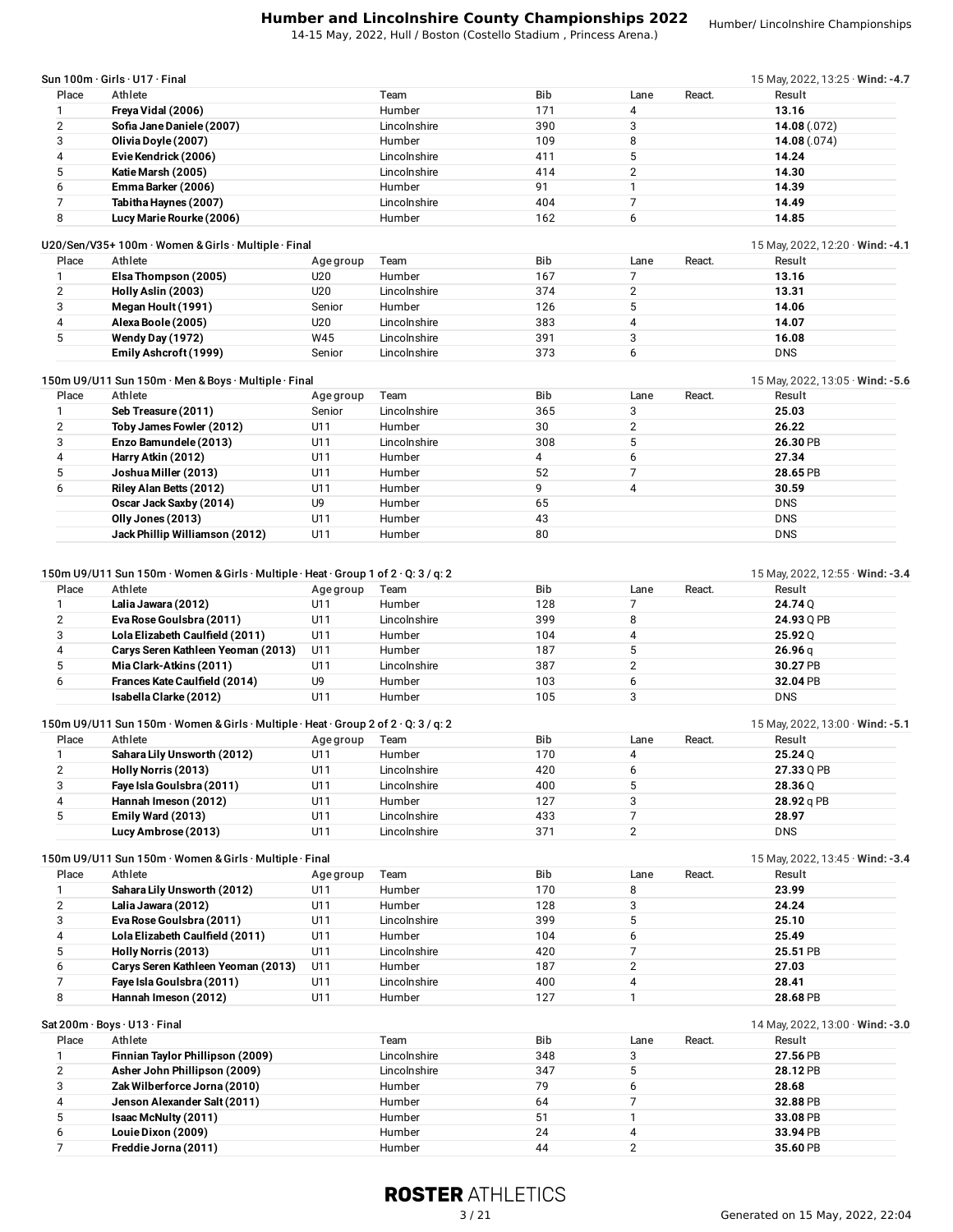14-15 May, 2022, Hull / Boston (Costello Stadium , Princess Arena.)

Humber/ Lincolnshire Championships

|                | Harrison Drewry (2010)                                                                   |           | Humber           | 27       | 8                 |        | <b>DNS</b>                             |
|----------------|------------------------------------------------------------------------------------------|-----------|------------------|----------|-------------------|--------|----------------------------------------|
|                | Sat 200m · Boys · U15 · Final                                                            |           |                  |          |                   |        | 14 May, 2022, 13:05 · Wind: -2.7       |
| Place          | Athlete                                                                                  |           | Team             | Bib      | Lane              | React. | Result                                 |
| $\mathbf{1}$   | Alexander Clarke (2007)                                                                  |           | Humber           | 15       | 6                 |        | 25.94 PB                               |
| $\overline{2}$ | Lex Bowman (2007)                                                                        |           | Lincolnshire     | 311      | $\mathbf{2}$      |        | 26.41 PB                               |
| 3              | Benjamin Robert Carter (2007)                                                            |           | Humber           | 12       | 4                 |        | 27.25 PB                               |
| 4              | Max PS Holness (2008)                                                                    |           | Humber           | 37       | 5                 |        | 29.71 PB                               |
| 5              | Arturas Sakalauskas (2009)                                                               |           | Humber           | 63       | 3                 |        | 29.90 PB                               |
|                |                                                                                          |           |                  | 328      | $\overline{7}$    |        |                                        |
| 6              | Ellis James Giles (2009)                                                                 |           | Lincolnshire     |          |                   |        | 32.07                                  |
|                | Sat 200m · Boys · U17 · Final                                                            |           |                  |          |                   |        | 14 May, 2022, 13:10 $\cdot$ Wind: -1.2 |
| Place          | Athlete                                                                                  |           | Team             | Bib      | Lane              | React. | Result                                 |
| $\mathbf{1}$   | Oliver Mark Chant (2006)                                                                 |           | Humber           | 13       | 4                 |        | 25.76 PB                               |
| $\overline{2}$ | Corey Pottage (2007)                                                                     |           | Humber           | 58       | 5                 |        | 26.29 PB                               |
| 3              | Daniel Hanna (2007)                                                                      |           | Humber           | 33       | 2                 |        | 27.97 PB                               |
|                | U20/Sen/V35+200m · Men & Boys · Multiple · Final                                         |           |                  |          |                   |        | 14 May, 2022, 13:15 $\cdot$ Wind: -0.5 |
| Place          | Athlete                                                                                  | Age group | Team             | Bib      | Lane              | React. | Result                                 |
| 1              | Joseph Cooper (1997)                                                                     | Senior    | Humber           | 17       | 8                 |        | 22.68                                  |
| $\overline{2}$ |                                                                                          |           | Humber           | 31       | $\overline{4}$    |        |                                        |
|                | <b>Adam Fox (2004)</b>                                                                   | U20       |                  |          |                   |        | 22.69                                  |
| 3              | Andrew Spour (1982)                                                                      | M35       | Lincolnshire     | 361      | 3                 |        | 22.81                                  |
| 4              | Brody Hinson (2002)                                                                      | Senior    | Humber           | 35       | 5                 |        | 23.23                                  |
| 5              | Luke Saunders (2004)                                                                     | U20       | Lincolnshire     | 355      | $\overline{7}$    |        | 27.55                                  |
| 6              | Arthur Rickaby Topham (2007)                                                             | U17       | Lincolnshire     | 363      | 2                 |        | 30.22                                  |
|                | Adrian Marston (1961)                                                                    | M60       | Lincolnshire     | 341      | $\mathbf{1}$      |        | <b>DNS</b>                             |
|                | Oliver Adnitt (2003)                                                                     | U20       | Humber           | 3        | 6                 |        | <b>DNS</b>                             |
|                |                                                                                          |           |                  |          |                   |        |                                        |
|                | Sat 200m · Girls · U13 · Heat · Group 1 of 3 · Q: 2 / q: 2                               |           |                  |          |                   |        | 14 May, 2022, 12:15 · Wind: -1.3       |
| Place          | Athlete                                                                                  |           | Team             | Bib      | Lane              | React. | Result                                 |
| $\mathbf{1}$   | Ruby Jean Farr (2009)                                                                    |           | Humber           | 113      | 4                 |        | 28.60 Q PB                             |
| $\overline{2}$ | Freya Elizabeth West (2009)                                                              |           | Lincolnshire     | 435      | $\overline{7}$    |        | 29.14 Q PB                             |
| 3              | Kaitlyn Swann (2010)                                                                     |           | Humber           | 166      | 3                 |        | 32.80 q PB                             |
| 4              | Tayla-Paige Arthur (2010)                                                                |           | Humber           | 90       | 5                 |        | 32.99 q PB                             |
| 5              | Mabel Barker (2010)                                                                      |           | Humber           | 92       | 6                 |        | 34.30 PB                               |
| 6              | Aimee Grace Suddaby (2010)                                                               |           | Humber           | 165      | 2                 |        | 35.56                                  |
|                |                                                                                          |           |                  |          |                   |        |                                        |
|                |                                                                                          |           |                  |          |                   |        | 14 May, 2022, 12:20 $\cdot$ Wind: -1.5 |
|                | Sat 200m · Girls · U13 · Heat · Group 2 of 3 · Q: 2 / q: 2                               |           |                  |          |                   |        |                                        |
| Place          | Athlete                                                                                  |           | Team             | Bib      | Lane              | React. | Result                                 |
| $\mathbf{1}$   | Florence Olivia Green (2009)                                                             |           | Humber           | 117      | 2                 |        | 31.55 Q PB                             |
| $\overline{2}$ | May Bradley (2011)                                                                       |           | Humber           | 99       | 6                 |        | 32.81 Q PB                             |
| 3              | Grace Rebecca Mallinson (2010)                                                           |           | Humber           | 140      | $\overline{7}$    |        | 33.71 PB                               |
| 4              | Evie Lakes (2011)                                                                        |           | Humber           | 134      | 3                 |        | 36.83                                  |
| 5              | Megan Grace Roberts (2011)                                                               |           | Humber           | 159      | 4                 |        | 37.57                                  |
| 6              | Hope Adams (2011)                                                                        |           | Humber           | 86       | 5                 |        | 41.29 PB                               |
|                |                                                                                          |           |                  |          |                   |        |                                        |
|                | Sat 200m $\cdot$ Girls $\cdot$ U13 $\cdot$ Heat $\cdot$ Group 3 of 3 $\cdot$ Q: 2 / q: 2 |           |                  |          |                   |        | 14 May, 2022, 12:25 $\cdot$ Wind: -1.0 |
| Place          | Athlete                                                                                  |           | Team             | Bib      | Lane              | React. | Result                                 |
| $\mathbf{1}$   | Jessica Betts (2010)                                                                     |           | Humber           | 96       | 5                 |        | 30.15Q                                 |
| $\overline{2}$ | Annabel Norris (2010)                                                                    |           | Lincolnshire     | 419      | 6                 |        | 31.08 Q PB                             |
| 3              | Letitia Grace Arch (2010)                                                                |           | Lincolnshire     | 372      | 3                 |        | 33.52 PB                               |
| 4              | Poppy Welbourn (2011)                                                                    |           | Humber           | 181      | $\overline{2}$    |        | 36.09 PB                               |
| 5              | Kyra Leary (2010)                                                                        |           | Humber           | 136      | 4                 |        | 38.80 PB                               |
|                | Sat 200m · Girls · U13 · Final                                                           |           |                  |          |                   |        | 14 May, 2022, 14:30 · Wind: -1.0       |
| Place          | Athlete                                                                                  |           | Team             | Bib      | Lane              | React. | Result                                 |
| 1              | Ruby Jean Farr (2009)                                                                    |           | Humber           | 113      | $\overline{7}$    |        | 29.03 PB                               |
| $\overline{2}$ | Freya Elizabeth West (2009)                                                              |           | Lincolnshire     | 435      | 5                 |        | 30.00                                  |
| 3              | Florence Olivia Green (2009)                                                             |           | Humber           | 117      | 6                 |        | 31.39 PB                               |
|                |                                                                                          |           | Lincolnshire     | 419      |                   |        |                                        |
| 4              | Annabel Norris (2010)                                                                    |           |                  |          | 8                 |        | 31.61 PB                               |
| 5              | Kaitlyn Swann (2010)                                                                     |           | Humber           | 166      | $\mathbf{2}$      |        | 33.39                                  |
| 6              | May Bradley (2011)                                                                       |           | Humber           | 99       | 3                 |        | 33.44 (.433)                           |
| 7              | Tayla-Paige Arthur (2010)<br>Jessica Betts (2010)                                        |           | Humber<br>Humber | 90<br>96 | $\mathbf{1}$<br>4 |        | 33.44 (.436) PB<br><b>DNF</b>          |

|       | $3a$ l 2001 II GIIIS O IJ TIE al GIUUD IUIZ Q. 3 / U. 2 |              |            |      |        | $14$ IVIdy, $2022$ , $12.50$ Willia. - I |
|-------|---------------------------------------------------------|--------------|------------|------|--------|------------------------------------------|
| Place | Athlete                                                 | Team         | <b>Bib</b> | Lane | React. | Result                                   |
|       | Grace McCracken (2007)                                  | Humber       | 143        |      |        | 27.43 0 PB                               |
|       | Meghan Cornwell (2008)                                  | Lincolnshire | 389        |      |        | 28.760                                   |
|       | Chloe Fields (2008)                                     | Lincolnshire | 395        |      |        | 29.43 O SB                               |
|       | Hattie Newton (2009)                                    | Lincolnshire | 418        |      |        | 32.10 q                                  |
|       | Rebecca Addison (2009)                                  | Humber       | 87         |      |        | 35.00 <sub>q</sub>                       |
|       |                                                         |              |            |      |        |                                          |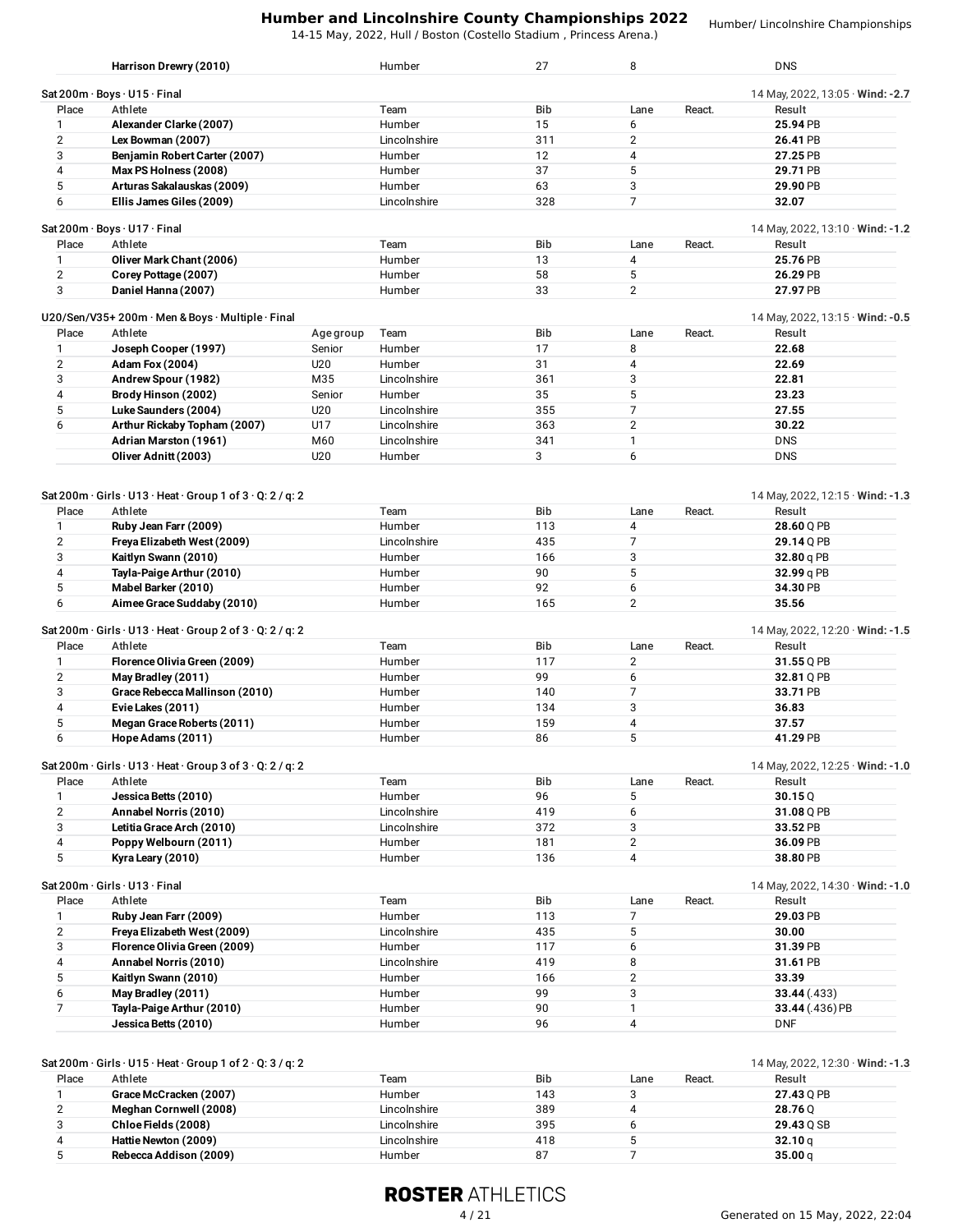14-15 May, 2022, Hull / Boston (Costello Stadium , Princess Arena.)

Humber/ Lincolnshire Championships

|                | Ellie Louise Wigglesworth (2007)                             | Humber        | 183        | $\overline{2}$ |        | <b>DNS</b>                                 |
|----------------|--------------------------------------------------------------|---------------|------------|----------------|--------|--------------------------------------------|
|                | Sat 200m · Girls · U15 · Heat · Group 2 of 2 · Q: 3 / q: 2   |               |            |                |        | 14 May, 2022, 12:35 · Wind: -1.6           |
| Place          | Athlete                                                      | Team          | <b>Bib</b> | Lane           | React. | Result                                     |
|                | Isobel Holland (2009)                                        | <b>Humber</b> | 124        | $\overline{2}$ |        | 29.56 Q PB                                 |
| $\overline{2}$ | Ellarose Whitworth (2009)                                    | Lincolnshire  | 436        | 3              |        | 33.50 Q PB                                 |
| 3              | Harriet Fletcher (2009)                                      | Humber        | 114        | 5              |        | 34.13 Q PB                                 |
| 4              | Rebecca Payling (2008)                                       | <b>Humber</b> | 155        | 4              |        | 35.52                                      |
|                | Katie Betts (2009)                                           | Humber        | 97         | 6              |        | <b>DNS</b>                                 |
| Place          | Sat 200 $m \cdot$ Girls $\cdot$ U15 $\cdot$ Final<br>Athlete | Team          | <b>Bib</b> | Lane           | React. | 14 May, 2022, 14:35 · Wind: +0.6<br>Result |
|                |                                                              | Humber        | 143        |                |        | 27.31 PB                                   |
|                | Grace McCracken (2007)<br>Meghan Cornwell (2008)             | Lincolnshire  | 389        |                |        | 28.48 PB                                   |
| 2              |                                                              |               |            | 6              |        |                                            |
| 3              | Chloe Fields (2008)                                          | Lincolnshire  | 395        | 5              |        | 28.80 SB                                   |
| 4              | Isobel Holland (2009)                                        | Humber        | 124        | 3              |        | 29.72 PB                                   |
| 5              | Rebecca Addison (2009)                                       | Humber        | 87         |                |        | 32.50                                      |
| 6.             | Harriet Fletcher (2009)                                      | Humber        | 114        | 8              |        | 34.75 PB                                   |
|                | Ellarose Whitworth (2009)                                    | Lincolnshire  | 436        | 4              |        | 36.22                                      |
|                | Hattie Newton (2009)                                         | Lincolnshire  | 418        | 2              |        | <b>DNS</b>                                 |
|                |                                                              |               |            |                |        |                                            |

| Place          | Athlete                                                    |           | Team                | <b>Bib</b> | Lane           | React. | Result                                     |
|----------------|------------------------------------------------------------|-----------|---------------------|------------|----------------|--------|--------------------------------------------|
| 1              | Freya Vidal (2006)                                         |           | Humber              | 171        | 7              |        | 26.78 Q                                    |
| $\overline{2}$ | Tabitha Haynes (2007)                                      |           | Lincolnshire        | 404        | 5              |        | 27.80 Q PB                                 |
| 3              | Katie Marsh (2005)                                         |           | Lincolnshire        | 414        | $\overline{2}$ |        | 28.35Q                                     |
| 4              | Isabella Cadey (2006)                                      |           | Humber              | 101        | 3              |        | 28.58 g PB                                 |
| 5              | Molly Rebecca Hauton (2006)                                |           | Lincolnshire        | 403        | 8              |        | 29.29q                                     |
| 6              | Lucy Marie Rourke (2006)                                   |           | Humber              | 162        | $\overline{4}$ |        | 29.35 PB                                   |
| $\overline{7}$ | Alexis Zulueta (2006)                                      |           | Humber              | 188        | 6              |        | 30.35 PB                                   |
|                | Sat 200m · Girls · U17 · Heat · Group 2 of 2 · Q: 3 / q: 2 |           |                     |            |                |        | 14 May, 2022, 12:45 $\cdot$ Wind: -2.0     |
| Place          | Athlete                                                    |           | Team                | Bib        | Lane           | React. | Result                                     |
| 1              | Olivia Doyle (2007)                                        |           | Humber              | 109        | $\overline{2}$ |        | 28.86 Q                                    |
| $\overline{2}$ | Louise Hirst (2005)                                        |           | Lincolnshire        | 407        | $\overline{7}$ |        | 28.97 Q                                    |
| 3              | Evie Kate Blow (2005)                                      |           | Lincolnshire        | 382        | 3              |        | 29.69 Q SB                                 |
| $\overline{4}$ | Hannah Hardwick (2005)                                     |           | Lincolnshire        | 401        | 4              |        | 29.71 PB                                   |
| 5              | Emma Hoggard (2006)                                        |           | Humber              | 123        | 6              |        | 29.91                                      |
| 6              | Natalie Walsh (2005)                                       |           | Humber              | 177        | 8              |        | 29.98                                      |
| $\overline{7}$ | Libby Eve Killick (2007)                                   |           | Humber              | 133        | 5              |        | 30.96 PB                                   |
| Place          | Sat 200m · Girls · U17 · Final<br>Athlete                  |           | Team                | <b>Bib</b> | Lane           | React. | 14 May, 2022, 14:40 · Wind: -1.0<br>Result |
| 1              | Freya Vidal (2006)                                         |           | Humber              | 171        | 5              |        | 25.23 PB                                   |
| $\overline{2}$ | Tabitha Haynes (2007)                                      |           | Lincolnshire        | 404        | 3              |        | 27.85 PB                                   |
| 3              | Katie Marsh (2005)                                         |           | Lincolnshire        | 414        | 8              |        | 28.27                                      |
| $\overline{4}$ | Olivia Doyle (2007)                                        |           | Humber              | 109        | $\overline{4}$ |        | 28.45                                      |
| 5              | Isabella Cadey (2006)                                      |           | Humber              | 101        | $\overline{2}$ |        | 28.63 PB                                   |
| 6              | Louise Hirst (2005)                                        |           | Lincolnshire        | 407        | 7              |        | 29.18                                      |
| 7              | Molly Rebecca Hauton (2006)                                |           | Lincolnshire        | 403        | $\mathbf{1}$   |        | 29.65                                      |
| 8              | Evie Kate Blow (2005)                                      |           | Lincolnshire        | 382        | 6              |        | 29.80                                      |
|                | Sat 200m · Women · Senior · Final                          |           |                     |            |                |        | 14 May, 2022, 12:55 · Wind: -2.6           |
| Place          | Athlete                                                    |           | Team                | <b>Bib</b> | Lane           | React. | Result                                     |
| 1              | Jodie Martin (2002)                                        |           | Humber              | 142        | 3              |        | 25.71 PB                                   |
| $\overline{2}$ | Megan Hoult (1991)                                         |           | Humber              | 126        | 6              |        | 29.44                                      |
|                | Emily Ashcroft (1999)                                      |           | Lincolnshire        | 373        | 2              |        | <b>DNS</b>                                 |
|                | Chelsea Walker (1997)                                      |           | Humber              | 173        | 4              |        | <b>DNS</b>                                 |
|                | Venus Morgan (2001)                                        |           | Humber              | 151        | 5              |        | <b>DNS</b>                                 |
|                |                                                            |           |                     |            |                |        |                                            |
|                | U20/V35+200m · Women & Girls · Multiple · Final            |           |                     |            |                |        | 14 May, 2022, 12:50 · Wind: -0.7           |
| Place          | Athlete                                                    | Age group | Team                | <b>Bib</b> | Lane           | React. | Result                                     |
| 1              | Elsa Thompson (2005)                                       | U20       | Humber              | 167        | 6              |        | 25.78 PB                                   |
| $\mathcal{D}$  | Alexa Boole (2005)                                         | 1120      | <b>Lincolnehire</b> | 383        | J.             |        | 27.20 PR                                   |

| $-0.00$ . $-0.00$ . $-0.00$ . $-0.00$ . $-0.00$ . $-0.00$ . $-0.00$ . $-0.00$ . $-0.00$ . $-0.00$ . $-0.00$ . $-0.00$ . $-0.00$ . $-0.00$ . $-0.00$ . $-0.00$ . $-0.00$ . $-0.00$ . $-0.00$ . $-0.00$ . $-0.00$ . $-0.00$ . | $- -$ | .            | .   | ------   |
|-----------------------------------------------------------------------------------------------------------------------------------------------------------------------------------------------------------------------------|-------|--------------|-----|----------|
| Alexa Boole (2005)                                                                                                                                                                                                          | J20   | Lincolnshire | 383 | 27.20 PB |
| Jessica Lily Waugh (2005)                                                                                                                                                                                                   | J20   | Humber       | 180 | 29.29    |
| Lucy Elizabeth Allan (2005)                                                                                                                                                                                                 | U20   | Lincolnshire | 370 | 29.63    |
| Wendy Day (1972)                                                                                                                                                                                                            | W45   | Lincolnshire | 391 | 32.02    |

|       | Sun 300m · Boys · U15 · Final |              |                 |                | 15 May, 2022, 14:20 |
|-------|-------------------------------|--------------|-----------------|----------------|---------------------|
| Place | Athlete                       | Team         | <b>Bib</b>      | React.<br>Lane | Result              |
|       | Lex Bowman (2007)             | Lincolnshire | 31 <sup>2</sup> |                | 40.78 PB            |
| ∼     | Aaron Rowe (2007)             | Lincolnshire | 353             |                | 42.73 PB            |
|       | Patrick McNally (2008)        | Lincolnshire | 343             |                | 44.76 PB            |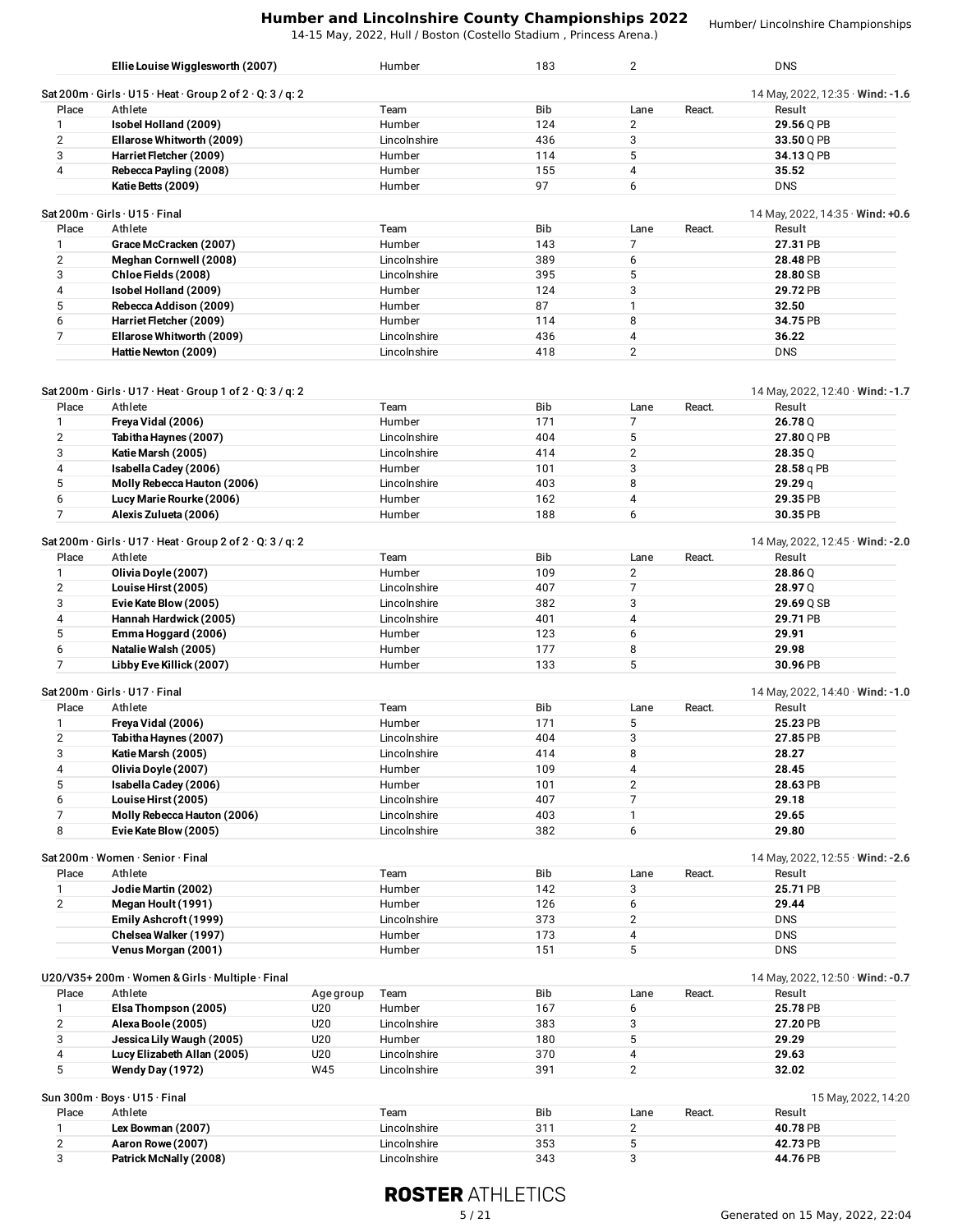14-15 May, 2022, Hull / Boston (Costello Stadium , Princess Arena.)

Humber/ Lincolnshire Championships

|                | William Harris (2008)                                              |           | Lincolnshire           | 330        |                |        | <b>DNS</b>          |
|----------------|--------------------------------------------------------------------|-----------|------------------------|------------|----------------|--------|---------------------|
|                | Sun $300m \cdot$ Girls $\cdot$ U15 $\cdot$ Final                   |           |                        |            |                |        | 15 May, 2022, 14:10 |
| Place          | Athlete                                                            |           | Team                   | Bib        | Lane           | React. | Result              |
| $\mathbf{1}$   | Katie Betts (2009)                                                 |           | Humber                 | 97         | 4              |        | 45.19               |
| 2              | Meghan Cornwell (2008)                                             |           | Lincolnshire           | 389        | 8              |        | 45.83               |
| 3              | Chloe Fields (2008)                                                |           | Lincolnshire           | 395        | 5              |        | 45.94 PB            |
| 4              | Imogen Grace Stevens (2008)                                        |           | Humber                 | 164        | $\overline{2}$ |        | 46.58 PB            |
| 5              | Amber Louise Hauton (2008)                                         |           | Lincolnshire           | 402        | 3              |        | 46.96 PB            |
| 6              | Zara Leonard (2009)                                                |           | Humber                 | 138        | 6              |        | 47.10 PB            |
| 7              | Isobel Holland (2009)                                              |           | Humber                 | 124        | $\mathbf{1}$   |        | 48.16               |
| 8              | Hattie Newton (2009)                                               |           | Lincolnshire           | 418        | $\overline{7}$ |        | 51.48               |
|                | Sun 300m · Girls · U17 · Final                                     |           |                        |            |                |        | 15 May, 2022, 14:15 |
| Place          | Athlete                                                            |           | Team                   | Bib        | Lane           | React. | Result              |
|                |                                                                    |           |                        |            |                |        |                     |
| 1              | Freya Vidal (2006)                                                 |           | Humber                 | 171        | $\overline{2}$ |        | 41.12               |
| $\overline{2}$ | Meabh Brannigan (2005)                                             |           | Humber                 | 100        | 7              |        | 43.36               |
| 3              | Isabelle Allenby (2006)                                            |           | Humber                 | 88         | 6              |        | 43.39 PB            |
| 4              | Hannah Hardwick (2005)                                             |           | Lincolnshire           | 401        | $\overline{4}$ |        | 51.12               |
|                | Isabella Cadey (2006)                                              |           | Humber                 | 101        | 3              |        | <b>DNS</b>          |
|                | Olivia Doyle (2007)                                                |           | Humber                 | 109        | 5              |        | <b>DNS</b>          |
|                | $U17/U20/V35+400m \cdot$ Men & Boys $\cdot$ Multiple $\cdot$ Final |           |                        |            |                |        | 15 May, 2022, 14:00 |
| Place          | Athlete                                                            | Age group | Team                   | Bib        | Lane           | React. | Result              |
| 1              | Luke Saunders (2004)                                               | U20       | Lincolnshire           | 355        | 5              |        | 1:04.28             |
| $\overline{2}$ | Christopher Payne (1969)                                           | M50       | Humber                 | 54         | 3              |        | 1:08.70             |
|                | Adrian Marston (1961)                                              | M60       | Lincolnshire           | 341        | $\overline{2}$ |        | <b>DNS</b>          |
|                | Lawrence Baird (1977)                                              | M35       | Humber                 | 6          | 4              |        | <b>DNS</b>          |
|                | Eljay Secker (2004)                                                | U20       | Lincolnshire           | 356        | 6              |        | <b>DNS</b>          |
|                | Jack Wright (2007)                                                 | U17       | Humber                 | 83         | 7              |        | <b>DNS</b>          |
|                | 400m · Women · Senior · Final                                      |           |                        |            |                |        | 15 May, 2022, 13:55 |
| Place          | Athlete                                                            |           | Team                   | Bib        | Lane           | React. | Result              |
| 1              | Jodie Martin (2002)                                                |           | Humber                 | 142        | $\overline{2}$ |        | 56.99 PB            |
| $\overline{2}$ |                                                                    |           |                        | 384        | 5              |        |                     |
|                | Evie Jasmine Brooks (2005)                                         |           | Lincolnshire           |            | 4              |        | 1:04.17             |
| 3<br>4         | Niamh Rushton (2005)<br>Jessica Lily Waugh (2005)                  |           | Lincolnshire<br>Humber | 427<br>180 | 3              |        | 1:04.26<br>1:06.27  |
|                |                                                                    |           |                        |            |                |        |                     |
|                | 600m U9/U11 Sun 600m · Men & Boys · Multiple · Final               |           |                        |            |                |        | 15 May, 2022, 14:30 |
| Place          | Athlete                                                            | Age group | Team                   | Bib        | Lane           |        | Result              |
| 1              | Toby James Fowler (2012)                                           | U11       | Humber                 | 30         |                |        | 2:01.87             |
| $\overline{2}$ | Harry Atkin (2012)                                                 | U11       | Humber                 | 4          |                |        | 2:05.97 PB          |
| 3              | Ethan Swann (2012)                                                 | U11       | Humber                 | 71         |                |        | 2:12.51 PB          |
| 4              | Harry Smith (2013)                                                 | U11       | Lincolnshire           | 359        |                |        | 2:15.16 PB          |
| 5              | Sol Bowman (2012)                                                  | U11       | Lincolnshire           | 312        |                |        | 2:19.10 PB          |
| 6              | Joshua Miller (2013)                                               | U11       | Humber                 | 52         |                |        | 2:21.88 PB          |
|                | Olly Jones (2013)                                                  | U11       | Humber                 | 43         |                |        | <b>DNS</b>          |
|                | Oscar Jack Saxby (2014)                                            | U9        | Humber                 | 65         |                |        | <b>DNS</b>          |
|                | Freddie Jorna (2011)                                               | Senior    | Humber                 | 44         |                |        | <b>DNS</b>          |
|                |                                                                    |           |                        |            |                |        |                     |
|                | 600m U9/U11 Sun 600m · Women & Girls · Multiple · Final            |           |                        |            |                |        | 15 May, 2022, 14:25 |
| Place          | Athlete                                                            | Age group | Team                   | Bib        | Lane           |        | Result              |
| 1              | Holly Norris (2013)                                                | U11       | Lincolnshire           | 420        |                |        | 2:03.96 PB          |
| $\overline{c}$ | Eva Rose Goulsbra (2011)                                           | U11       | Lincolnshire           | 399        |                |        | 2:05.91 PB          |
| 3              | Eliza Kenyon (2012)                                                | U11       | Humber                 | 131        |                |        | 2:13.25             |
| 4              | Isabelle Thorpe (2012)                                             | U11       | Lincolnshire           | 432        |                |        | 2:14.94 PB          |
| 5              | Lola Elizabeth Caulfield (2011)                                    | U11       | Humber                 | 104        |                |        | 2:15.24 PB          |
| 6              | Molly Annabelle Porter (2012)                                      | U11       | Lincolnshire           | 423        |                |        | 2:16.89 PB          |
| 7              | Faye Isla Goulsbra (2011)                                          | U11       | Lincolnshire           | 400        |                |        | 2:20.23             |
| 8              | Carys Seren Kathleen Yeoman (2013)                                 | U11       | Humber                 | 187        |                |        | 2:20.67             |
| 9              |                                                                    | U11       |                        | 158        |                |        |                     |
|                | Océane Price (2012)                                                |           | Humber                 |            |                |        | 2:24.49 PB          |
| 10             | Hannah Imeson (2012)                                               | U11       | Humber                 | 127        |                |        | 2:33.14 PB          |
|                | Pippa Walker (2012)                                                | U11       | Humber                 | 175        |                |        | <b>DNS</b>          |
|                |                                                                    |           |                        |            |                |        |                     |
|                | Sat 800m · Boys · U13 · Final · Group A (of 2)                     |           |                        |            |                |        | 14 May, 2022, 11:20 |
|                |                                                                    |           |                        |            |                |        |                     |

| Place        | Athlete                          | Геат         | <b>Bib</b> | Lane | Result     |
|--------------|----------------------------------|--------------|------------|------|------------|
|              | Finnian Taylor Phillipson (2009) | Lincolnshire | 348        |      | 2:27.10 PB |
| 2            | Rhys Davies (2010)               | Humber       | 23         |      | 2:31.93 PB |
| 3            | Aaron Davies (2010)              | Humber       | 21         |      | 2:32.41 PB |
| 4            | Ryan Oliver Bainbridge (2010)    | Humber       |            |      | 2:41.65 PB |
| $\mathbf{b}$ | Lochlan Thomas Pearson (2010)    | Humber       | 55         |      | 2:51.46 PB |
| b            | <b>Isaac McNulty (2011)</b>      | Humber       |            |      | 2:51.86 PB |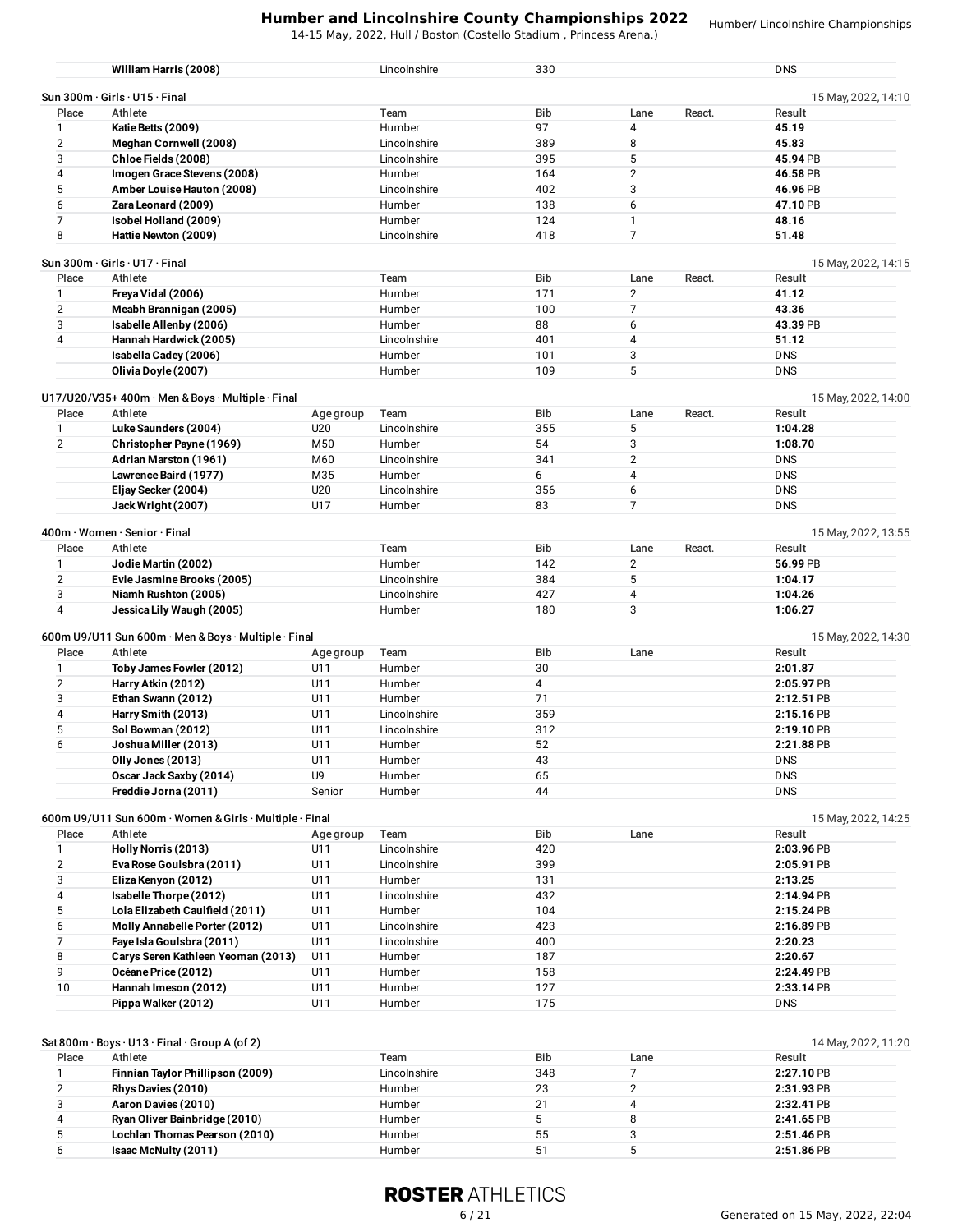14-15 May, 2022, Hull / Boston (Costello Stadium , Princess Arena.)

Humber/ Lincolnshire Championships

| 7              | Freddie Jorna (2011)                                                                     |           | Humber       | 44         | 6              | 2:56.02 PB                    |
|----------------|------------------------------------------------------------------------------------------|-----------|--------------|------------|----------------|-------------------------------|
| 8              | Archie Smith (2011)                                                                      |           | Lincolnshire | 358        | 1              | 3:00.67                       |
|                | Sat 800m $\cdot$ Boys $\cdot$ U13 $\cdot$ Final $\cdot$ Group B (of 2)                   |           |              |            |                | 14 May, 2022, 11:25           |
| Place          | Athlete                                                                                  |           | Team         | Bib        | Lane           | Result                        |
| 1              | Louie Hemmings (2010)                                                                    |           | Lincolnshire | 332        | 7              | 2:19.23 PB                    |
| $\overline{2}$ | Asher John Phillipson (2009)                                                             |           | Lincolnshire | 347        | 4              | 2:26.37 PB                    |
| 3              | Nick Rusling (2009)                                                                      |           | Humber       | 59         | 2              | 2:30.99 PB                    |
| 4              | Gilby Wright (2010)                                                                      |           | Humber       | 82         | 6              | 2:31.25 PB                    |
| 5              | Jack William Fowler (2011)                                                               |           | Humber       | 29         | 3              | 2:33.87 PB                    |
| 6              | Jenson Alexander Salt (2011)                                                             |           | Humber       | 64         | 8              | 2:44.95 PB                    |
| $\overline{7}$ | Arthur Justice (2011)                                                                    |           | Humber       | 46         | 5              | 2:57.69 PB                    |
| 8              | Teddy Imeson (2011)                                                                      |           | Humber       | 40         | 1              | 3:01.17 PB                    |
|                |                                                                                          |           |              |            |                |                               |
|                | Sat 800m · Boys · U15 · Final                                                            |           |              |            |                | 14 May, 2022, 11:40           |
| Place          | Athlete                                                                                  |           | Team         | Bib        | Lane           | Result                        |
| $\mathbf{1}$   | Oliver Cooney (2008)                                                                     |           | Lincolnshire | 320        | $\overline{2}$ | 2:15.91 PB                    |
| $\overline{2}$ | Max PS Holness (2008)                                                                    |           | Humber       | 37         | 7              | 2:24.57 PB                    |
| 3              | Alfie Ryan (2008)                                                                        |           | Humber       | 62         | 5              | 2:25.82                       |
| 4              | James Andrew Wigglesworth (2007)                                                         |           | Humber       | 78         | 6              | 2:27.61 PB                    |
| 5              | Patrick McNally (2008)                                                                   |           | Lincolnshire | 343        | 4              | 2:30.65 PB                    |
| 6              | Monty Drummond (2009)                                                                    |           | Humber       | 28         | 3              | 2:31.36 PB                    |
| $\overline{7}$ | Jacob Jorna (2009)                                                                       |           | Humber       | 45         | 8              | 2:48.54                       |
|                | Sat 800m · Boys · U17 · Final                                                            |           |              |            |                | 14 May, 2022, 11:50           |
| Place          | Athlete                                                                                  |           | Team         | <b>Bib</b> | Lane           | Result                        |
| 1              | Cameron James West (2006)                                                                |           | Lincolnshire | 366        | 6              | 2:02.72 PB                    |
| $\overline{2}$ | Eddie Vickers (2005)                                                                     |           | Humber       | 74         | 5              | 2:06.86 PB                    |
| 3              | Daniel Backhouse (2006)                                                                  |           | Lincolnshire | 304        | 3              | 2:12.02                       |
| 4              | Arthur Rickaby Topham (2007)                                                             |           | Lincolnshire | 363        | $\overline{2}$ | 2:43.60 PB                    |
|                | Jack Wright (2007)                                                                       |           | Humber       | 83         | 4              | <b>DNS</b>                    |
|                |                                                                                          |           |              |            |                |                               |
|                | U20/Sen/V35+800m · Men & Boys · Multiple · Final                                         |           |              |            |                | 14 May, 2022, 11:55           |
| Place          | Athlete                                                                                  | Age group | Team         | <b>Bib</b> | Lane           | Result                        |
| $\mathbf{1}$   | Henry Cullen (2004)                                                                      | U20       | Humber       | 19         | 7              | 2:02.75                       |
| $\overline{2}$ | Lucas Walton (2005)                                                                      | U20       | Humber       | 75         | 6              | 2:11.70 PB                    |
| 3              | Luke Saunders (2004)                                                                     | U20       | Lincolnshire | 355        | 5              | 2:31.03 PB                    |
| 4              | Christopher Payne (1969)                                                                 | M50       | Humber       | 54         | 3              | 2:34.08                       |
| 5              | Richard Harrison (1969)                                                                  | M50       | Humber       | 34         | 4              | 2:34.74                       |
|                | Adrian Marston (1961)                                                                    | M60       | Lincolnshire | 341        | $\overline{2}$ | <b>DNS</b>                    |
|                |                                                                                          |           |              |            |                |                               |
|                | Sat 800m · Girls · U13 · Final · Group A (of 2)                                          |           |              |            |                | 14 May, 2022, 11:30           |
| Place          | Athlete                                                                                  |           | Team         | <b>Bib</b> | Lane           | Result                        |
| $\mathbf{1}$   | Freya Elizabeth West (2009)                                                              |           | Lincolnshire | 435        | 4              | 2:36.72 PB                    |
| $\overline{2}$ | Lucy Hope (2009)                                                                         |           | Humber       | 125        | 3              | 2:53.03                       |
| 3              | Orlaith Meilhan (2010)                                                                   |           | Humber       | 146        | 7              | 2:54.86 PB                    |
| 4              | Tayla-Paige Arthur (2010)                                                                |           | Humber       | 90         | $\overline{2}$ | 2:55.85 PB                    |
| 5              | Evie Lakes (2011)                                                                        |           | Humber       | 134        | 6              | 2:56.56 PB                    |
| 6              | Poppy Welbourn (2011)                                                                    |           | Humber       | 181        | 5              | 3:30.76 PB                    |
| $\overline{7}$ | Hope Adams (2011)                                                                        |           | Humber       | 86         | 8              | 4:05.32 PB                    |
|                |                                                                                          |           |              |            |                |                               |
| Place          | Sat 800m $\cdot$ Girls $\cdot$ U13 $\cdot$ Final $\cdot$ Group B (of 2)<br>Athlete       |           | Team         | Bib        | Lane           | 14 May, 2022, 11:35<br>Result |
| 1              | Lois Pottage (2010)                                                                      |           | Humber       | 157        | 4              | 2:33.23 PB                    |
|                |                                                                                          |           |              | 137        | 5              |                               |
| $\mathbf{2}$   | Demi Leonard (2011)                                                                      |           | Humber       |            |                | 2:46.80 PB                    |
| 3              | Kaitlyn Swann (2010)                                                                     |           | Humber       | 166        | 6              | 2:50.76 PB                    |
| 4              | Aimee Grace Suddaby (2010)                                                               |           | Humber       | 165        | 7              | 3:00.36                       |
| 5              | Holly Ellington-Runkee (2010)                                                            |           | Humber       | 112        | 8              | 3:05.44                       |
| 6              | Maddielynn Lilly Rose Smith (2010)                                                       |           | Humber       | 163        | 3              | 3:05.60                       |
| $\overline{7}$ | Kyra Leary (2010)                                                                        |           | Humber       | 136        | 2              | 3:30.68 PB                    |
|                |                                                                                          |           |              |            |                |                               |
|                | Sat 800m $\cdot$ Girls $\cdot$ U15 $\cdot$ Heat $\cdot$ Group 1 of 2 $\cdot$ Q: 3 / q: 2 |           |              |            |                | 14 May, 2022, 11:10           |
| Place          | Athlete                                                                                  |           | Team         | Bib        | Lane           | Result                        |

| Place | Athlete                             | I eam        | <b>BID</b> | Lane | Result         |
|-------|-------------------------------------|--------------|------------|------|----------------|
|       | Sophie Elizabeth Robertson-Dover (2 | Humber       | 161        |      | 2:24.990       |
| 2     | Isla Sandy Porter (2009)            | Lincolnshire | 422        |      | $2:26.28$ Q PB |
| 3     | Katie Betts (2009)                  | Humber       | 97         |      | 2:26.370       |
| 4     | Faith Perkins (2008)                | Lincolnshire | 421        |      | $2:26.66$ g PB |
| 5     | Lydia Greenwood (2007)              | Humber       | 120        |      | $2:29.17$ a PB |
| 6     | Matilda Carrotte (2008)             | Lincolnshire | 386        |      | 2:35.90 PB     |
|       | Ella Louise Harris-Smith (2008)     | Humber       | 122        |      | 2:35.92 PB     |
| 8     | Tabitha Justice (2008)              | Humber       | 129        |      | 2:36.91 PB     |
| q     | Tamsin Edey (2009)                  | Humber       | 110        |      | 2:54.55        |
|       |                                     |              |            |      |                |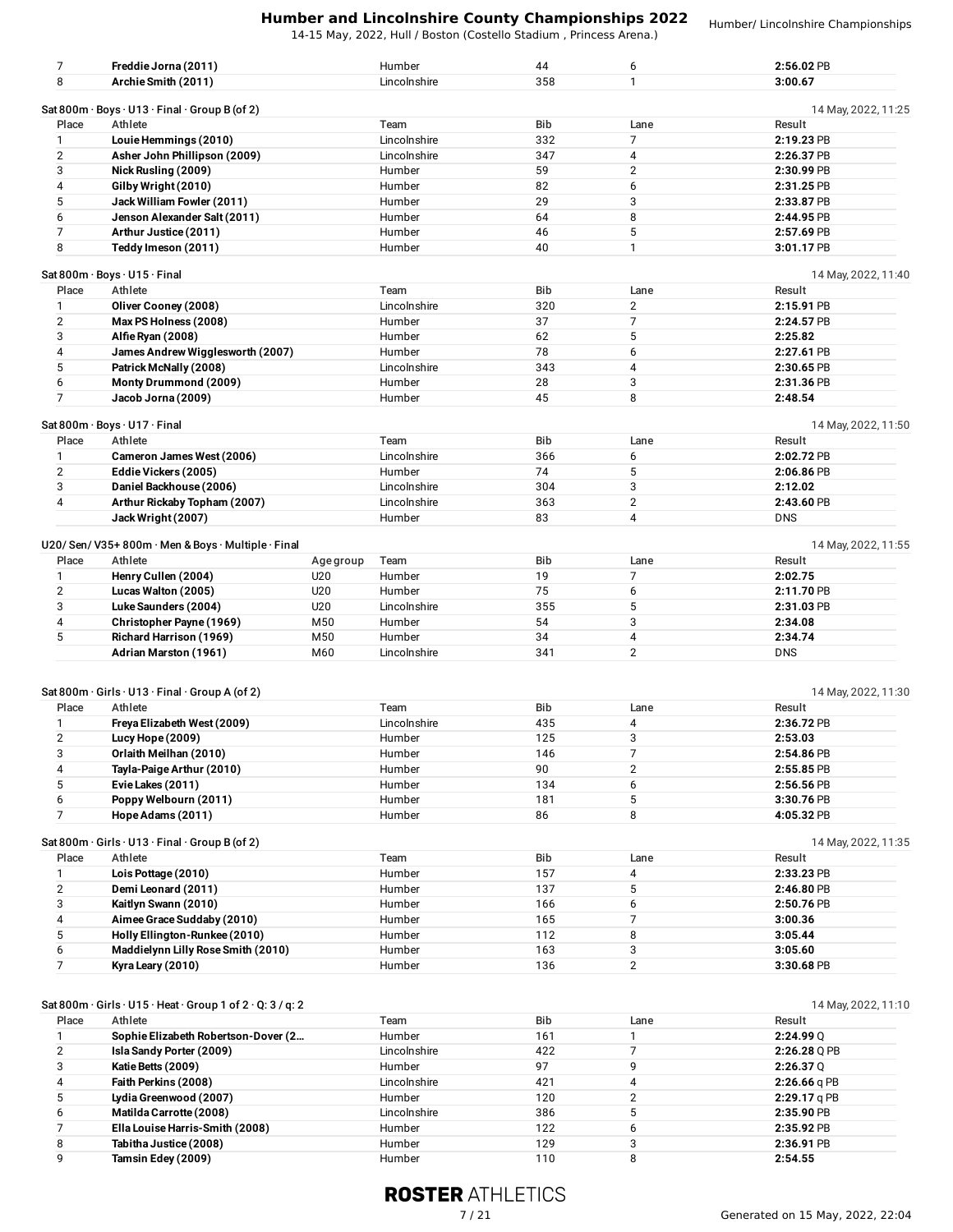14-15 May, 2022, Hull / Boston (Costello Stadium , Princess Arena.)

|                | Sat 800m $\cdot$ Girls $\cdot$ U15 $\cdot$ Heat $\cdot$ Group 2 of 2 $\cdot$ Q: 3 / q: 2 |           |              |            |                | 14 May, 2022, 11:15           |
|----------------|------------------------------------------------------------------------------------------|-----------|--------------|------------|----------------|-------------------------------|
| Place          | Athlete                                                                                  |           | Team         | Bib        | Lane           | Result                        |
| $\mathbf{1}$   | Ellarose Whitworth (2009)                                                                |           | Lincolnshire | 436        | 1              | 2:30.87 Q PB                  |
| $\overline{2}$ | Imogen Grace Stevens (2008)                                                              |           | Humber       | 164        | 4              | 2:32.00 Q PB                  |
| 3              | Meisha Lamvohee (2008)                                                                   |           | Humber       | 135        | 2              | $2:33.69$ Q PB                |
| 4              | Faith May Taylor (2008)                                                                  |           | Lincolnshire | 431        | 7              | 2:38.80                       |
| 5              | Amber Louise Hauton (2008)                                                               |           | Lincolnshire | 402        | 9              | 2:40.42 PB                    |
| 6              | Millie Berry (2009)                                                                      |           | Humber       | 94         | 3              | 2:47.88 PB                    |
| $\overline{7}$ | Rebecca Addison (2009)                                                                   |           | Humber       | 87         | 6              | 2:49.10 PB                    |
| 8              | Hattie Newton (2009)                                                                     |           | Lincolnshire | 418        | 8              | 2:53.27 PB                    |
|                |                                                                                          |           | Humber       | 168        | 5              | <b>DNS</b>                    |
|                | Roxie Twidale (2009)                                                                     |           |              |            |                |                               |
|                | Sat 800m · Girls · U15 · Final                                                           |           |              |            |                | 14 May, 2022, 14:45           |
| Place          | Athlete                                                                                  |           | Team         | <b>Bib</b> | Lane           | Result                        |
|                |                                                                                          |           |              | 97         |                |                               |
| $\mathbf{1}$   | Katie Betts (2009)                                                                       |           | Humber       |            | 6              | 2:18.80 PB                    |
| $\overline{2}$ | Sophie Elizabeth Robertson-Dover (2                                                      |           | Humber       | 161        | 3              | 2:23.80 PB                    |
| 3              | Isla Sandy Porter (2009)                                                                 |           | Lincolnshire | 422        | 8              | 2:26.86 PB                    |
| 4              | Faith Perkins (2008)                                                                     |           | Lincolnshire | 421        | 5              | 2:29.73 PB                    |
| 5              | Ellarose Whitworth (2009)                                                                |           | Lincolnshire | 436        | 4              | 2:32.60 PB                    |
| 6              | Meisha Lamvohee (2008)                                                                   |           | Humber       | 135        | $\overline{7}$ | 2:32.93 PB                    |
| $\overline{7}$ | Imogen Grace Stevens (2008)                                                              |           | Humber       | 164        | $\mathbf{1}$   | 2:44.09                       |
|                | Lydia Greenwood (2007)                                                                   |           | Humber       | 120        | $\overline{2}$ | <b>DNS</b>                    |
|                |                                                                                          |           |              |            |                |                               |
|                | U17/U20 & Sen Women 800m · Women & Girls · Multiple · Final                              |           |              |            |                | 14 May, 2022, 11:45           |
| Place          | Athlete                                                                                  | Age group | Team         | Bib        | Lane           | Result                        |
|                |                                                                                          |           |              |            |                |                               |
| $\mathbf{1}$   | Evie Jasmine Brooks (2005)                                                               | U20       | Lincolnshire | 384        | $\mathbf{2}$   | 2:20.30                       |
| 2              | Meabh Brannigan (2005)                                                                   | U17       | Humber       | 100        | 8              | 2:24.85                       |
| 3              | Jess Cappleman (1995)                                                                    | Senior    | Humber       | 102        | $\mathbf{1}$   | 2:27.65                       |
| 4              | Chloe Phillips (2006)                                                                    | U17       | Humber       | 156        | 7              | 2:29.25                       |
| 5              | Georgina North (2005)                                                                    | U20       | Humber       | 154        | 3              | 2:30.36                       |
| 6              | Natasha McBride (2006)                                                                   | U17       | Lincolnshire | 417        | 9              | 2:30.44                       |
| 7              | Eve Bradley (2006)                                                                       | U17       | Humber       | 98         | 5              | 2:33.01 PB                    |
|                |                                                                                          |           |              |            |                |                               |
| 8              | Evie Cressey (2006)                                                                      | U17       | Humber       | 106        | 4              | 2:51.41 PB                    |
| 9              | Alexis Zulueta (2006)                                                                    | U17       | Humber       | 188        | 6              | 3:09.57 PB                    |
| Place          | Sun 1200m · Girls · U13 · Final<br>Athlete                                               |           | Team         | Bib        |                | 15 May, 2022, 14:05<br>Result |
| 1              | Freya Elizabeth West (2009)                                                              |           | Lincolnshire | 435        |                | 4:14.59 PB                    |
| $\overline{2}$ |                                                                                          |           | Lincolnshire | 409        |                | 4:21.69 PB                    |
|                | Harriet Jackson (2009)                                                                   |           |              |            |                |                               |
| 3              | India Rose Unsworth (2010)                                                               |           | Humber       | 169        |                | 4:23.13                       |
| 4              | Demi Leonard (2011)                                                                      |           | Humber       | 137        |                | 4:23.83                       |
| 5              | Florence Lilly (2011)                                                                    |           | Lincolnshire | 413        |                | 4:26.22                       |
| 6              | Rebecca Miller (2009)                                                                    |           | Humber       | 148        |                | 4:29.25 PB                    |
| 7              | Annabelle Miller (2011)                                                                  |           | Humber       | 147        |                | 4:30.24 PB                    |
| 8              | Kaitlyn Swann (2010)                                                                     |           | Humber       | 166        |                | 4:32.54                       |
| 9              | Evie Lakes (2011)                                                                        |           |              |            |                |                               |
|                |                                                                                          |           | Humber       | 134        |                | 4:40.97 PB                    |
| 10             | Tayla-Paige Arthur (2010)                                                                |           | Humber       | 90         |                | 4:44.99                       |
| 11             | Maddielynn Lilly Rose Smith (2010)                                                       |           | Humber       | 163        |                | 5:00.60                       |
|                | Sen/V35+1500m · Men & Boys · Multiple · Final                                            |           |              |            |                | 15 May, 2022, 14:50           |
| Place          | Athlete                                                                                  | Age group | Team         | Bib        |                | Result                        |
| $\mathbf{1}$   | Michael Major (1990)                                                                     | Senior    | Lincolnshire | 340        |                | 4:21.67                       |
| $\overline{2}$ | Gregan Clarkson (1982)                                                                   | M40       | Humber       | 16         |                | 4:36.76                       |
| 3              | Grant Davies (1986)                                                                      | M35       | Lincolnshire | 322        |                | 4:44.03                       |
|                |                                                                                          |           |              |            |                |                               |
| 4              | Sam Jepson (1989)                                                                        | Senior    | Lincolnshire | 337        |                | 4:46.56 PB                    |
| 5              | Elliot Jackson (1978)                                                                    | M40       | Lincolnshire | 335        |                | 5:03.08                       |
| 6              | Christopher Payne (1969)                                                                 | M50       | Humber       | 54         |                | 5:24.59                       |
|                | William Allis (1999)                                                                     | Senior    | Lincolnshire | 300        |                | <b>DNS</b>                    |
|                | Elliot Smith-Rasmussen (2000)                                                            | Senior    | Lincolnshire | 360        |                | <b>DNS</b>                    |
|                | Simon Roberts (1986)                                                                     | M35       | Lincolnshire | 351        |                | <b>DNS</b>                    |
|                |                                                                                          |           |              |            |                |                               |
|                | Sun 1500m · Boys · U13 · Final                                                           |           |              |            |                | 15 May, 2022, 14:35           |
| Place          | Athlete                                                                                  |           | Team         | Bib        |                | Result                        |
| $\mathbf{1}$   | Louie Hemmings (2010)                                                                    |           | Lincolnshire | 332        |                | 4:49.84 PB                    |
| $\overline{2}$ | Finnian Taylor Phillipson (2009)                                                         |           | Lincolnshire | 348        |                | 5:06.46 PB                    |
| 3              | Asher John Phillipson (2009)                                                             |           | Lincolnshire | 347        |                | 5:07.62 PB                    |
| 4              | Rhys Davies (2010)                                                                       |           | Humber       | 23         |                | 5:13.17                       |
| 5              |                                                                                          |           | Humber       |            |                |                               |
|                | Aaron Davies (2010)                                                                      |           |              | 21         |                | 5:17.83 PB                    |
| 6              | Jack William Fowler (2011)                                                               |           | Humber       | 29         |                | 5:19.64 PB                    |
| $\overline{7}$ | Theo Bacon (2010)                                                                        |           | Lincolnshire | 305        |                | 5:49.41 SB                    |
|                |                                                                                          |           |              |            |                |                               |
| 8              | Lewis Topham (2010)                                                                      |           | Lincolnshire | 364        |                | 5:56.03 PB                    |
| 9              | Teddy Imeson (2011)                                                                      |           | Humber       | 40         |                | 6:04.11 PB                    |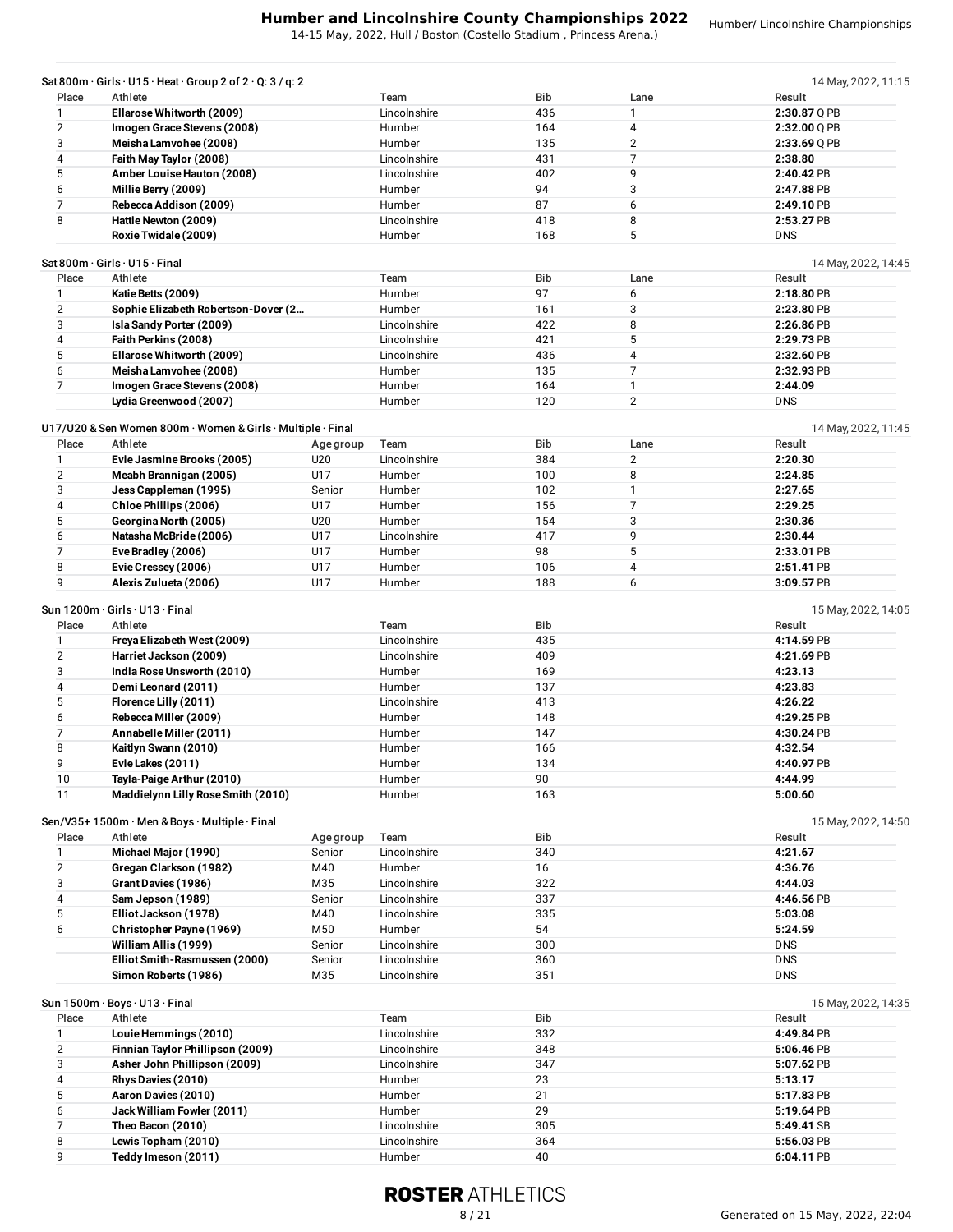14-15 May, 2022, Hull / Boston (Costello Stadium , Princess Arena.)

| Sun $1500m \cdot$ Boys $\cdot$ U15 $\cdot$ Final |              |            | 15 May, 2022, 14:40 |
|--------------------------------------------------|--------------|------------|---------------------|
| Athlete                                          | Team         | <b>Bib</b> | Result              |
| George Wilson (2008)                             | Lincolnshire | 369        | 4:15.29 PB          |
| Oliver Cooney (2008)                             | Lincolnshire | 320        | 4:39.48 PB          |
| William Harris (2008)                            | Lincolnshire | 330        | 5:12.71 PB          |
| Patrick McNally (2008)                           | Lincolnshire | 343        | 5:38.28 PB          |
| Joseph Thorpe (2009)                             | Lincolnshire | 362        | 5:43.47 PB          |
|                                                  |              |            |                     |

|       | U17/U20 1500m · Men & Boys · Multiple · Final |           |              |     | 15 May, 2022, 14:45 |
|-------|-----------------------------------------------|-----------|--------------|-----|---------------------|
| Place | Athlete                                       | Age group | Team         | Bib | Result              |
|       | Harry Hewitt (2005)                           | U20       | Lincolnshire | 333 | 4:06.95             |
|       | Oliver Donkin (2003)                          | U20       | Humber       | 26  | 4:15.33             |
|       | Harry Denton (2003)                           | U20       | Lincolnshire | 323 | 4:17.71             |
|       | Eddie Vickers (2005)                          | U17       | Humber       | 74  | 4:20.04             |
|       | Henry Samkin (2005)                           | U17       | Lincolnshire | 354 | 4:23.24             |
|       | Ted Ash (2007)                                | U17       | Lincolnshire | 302 | 4:33.94 PB          |
|       | Nathan Hope (2007)                            | U17       | Humber       | 38  | 4:53.45             |
|       | Robin Smith (2006)                            | U17       | Humber       | 68  | 4:56.02 PB          |
|       | Luke Saunders (2004)                          | U20       | Lincolnshire | 355 | 5:14.22             |
|       | Kieran Davies (2007)                          | U17       | Humber       | 22  | <b>DNS</b>          |
|       | Lewis Morgan (2006)                           | U17       | Humber       | 53  | <b>DNS</b>          |

| Sun 1500m $\cdot$ Girls $\cdot$ U15 $\cdot$ Final |  |  |
|---------------------------------------------------|--|--|
|                                                   |  |  |

|       | un 1500m · Girls · U15 · Final      |              |            | 15 May, 2022, 12:45 |
|-------|-------------------------------------|--------------|------------|---------------------|
| Place | Athlete                             | Team         | <b>Bib</b> | Result              |
|       | Sophie Elizabeth Robertson-Dover (2 | Humber       | 161        | $5:00.11$ PB        |
| 2     | Isla Sandy Porter (2009)            | Lincolnshire | 422        | $5:00.52$ PB        |
| 3     | Ellarose Whitworth (2009)           | Lincolnshire | 436        | 5:01.07 PB          |
| 4     | Evie Hemmings (2007)                | Lincolnshire | 405        | 5:13.24             |
|       | Matilda Carrotte (2008)             | Lincolnshire | 386        | 5:24.92             |
| 6     | Faith May Taylor (2008)             | Lincolnshire | 431        | 5:27.44             |
|       | Hattie Newton (2009)                | Lincolnshire | 418        | 6:10.23             |
|       | Katie Betts (2009)                  | Humber       | 97         | <b>DNS</b>          |

### U17/U20/Sen 1500m · Women & Girls · Multiple · Final 15 May, 2022, 12:50

| Place | Athlete                                  | Age group | Team         | <b>Bib</b> | Result     |
|-------|------------------------------------------|-----------|--------------|------------|------------|
|       | Ella Greenway (2005)                     | U20       | Humber       | 118        | 4:37.29    |
|       | Jessica Grace Robertson-Dover (2006) U17 |           | Humber       | 160        | 4:56.16 PB |
| 3     | Tabitha Ford (2006)                      | U17       | Humber       | 115        | 5:02.40 SB |
| 4     | Chloe Phillips (2006)                    | U17       | Humber       | 156        | 5:12.30    |
| 5     | Lottie Hemmings (2005)                   | U20       | Lincolnshire | 406        | 5:20.61    |
| 6     | Hannah Reid (2003)                       | U20       | Lincolnshire | 424        | 5:24.23    |
|       | Millie Whittaker (2004)                  | U20       | Humber       | 182        | 5:42.75    |
| 8     | Harriet Bacon (1978)                     | W40       | Lincolnshire | 376        | 6:38.06    |
|       | India Jasmine Barwell (2005)             | U20       | Lincolnshire | 378        | <b>DNS</b> |
|       | Robyn Greenway (2003)                    | U20       | Humber       | 119        | <b>DNS</b> |
|       | Lily Samkin (2006)                       | U17       | Lincolnshire | 428        | <b>DNS</b> |
|       | Natasha McBride (2006)                   | U17       | Lincolnshire | 417        | <b>DNS</b> |

|       | U17/U20 Men & Women 3000m · Mixed Adults & Youth · Multiple · Final |           |              |            | 14 May, 2022, 12:00 |
|-------|---------------------------------------------------------------------|-----------|--------------|------------|---------------------|
| Place | Athlete                                                             | Age group | Team         | <b>Bib</b> | Result              |
|       | $\circ$ Henry Samkin (2005)                                         | U20       | Lincolnshire | 354        | 9:33.11             |
|       | $\circlearrowleft$ Jack Dockerill (2004)                            | U20       | Humber       | 25         | 9:38.92             |
|       | $\circ$ Nathan Hope (2007)                                          | U17       | Humber       | 38         | 10:28.39            |
| 4     | $\circ$ Tabitha Ford (2006)                                         | U17       | Humber       | 115        | 10:40.28            |
| 5     | $\circ$ Luke Haynes (2003)                                          | U20       | Lincolnshire | 331        | 10:45.37            |
| 6     | Q Jessica Grace Robertson-Dover (20 U17                             |           | Humber       | 160        | 10:46.35            |
|       | $\circ$ Daniel Backhouse (2006)                                     | U17       | Lincolnshire | 304        | 10:52.66            |
| 8     | $\circ$ Isabelle Walby (2006)                                       | U17       | Humber       | 172        | 10:53.08            |
| 9     | $Q$ Charlie Blair (2006)                                            | U17       | Lincolnshire | 381        | 11:22.87            |
| 10    | $Q$ Lottie Hemmings (2005)                                          | U20       | Lincolnshire | 406        | 11:52.13            |
|       | $Q$ Alice Fearn (2007)                                              | U17       | Lincolnshire | 394        | <b>DNS</b>          |

|       | 5000m · Mixed Adults & Youth · Multiple · Final<br>14 May, 2022, 14:00 |           |        |     |          |  |
|-------|------------------------------------------------------------------------|-----------|--------|-----|----------|--|
| Place | Athlete                                                                | Age group | Team   | Bib | Result   |  |
|       | $\circ$ James Johnson (1988)                                           | Senior    | Humber | 41  | 15:30.58 |  |
|       | O Oliver Donkin (2003)                                                 | U20       | Humber | 26  | 15:52.75 |  |
|       | $\circ$ Matthew Snow (1985)                                            | M35       | Humber | 69  | 16:27.95 |  |
|       | $\circ$ David Ball (1988)                                              | Senior    | Humber |     | 16:51.00 |  |
|       | $\circ$ Gregan Clarkson (1982)                                         | M35       | Humber | 16  | 16:58.75 |  |
| 6     | C Gary Couzens (1985)                                                  | M35       | Humber | 18  | 17:00.27 |  |
|       | $\circ$ Elliott Spicer (1984)                                          | M35       | Humber | 70  | 17:14.19 |  |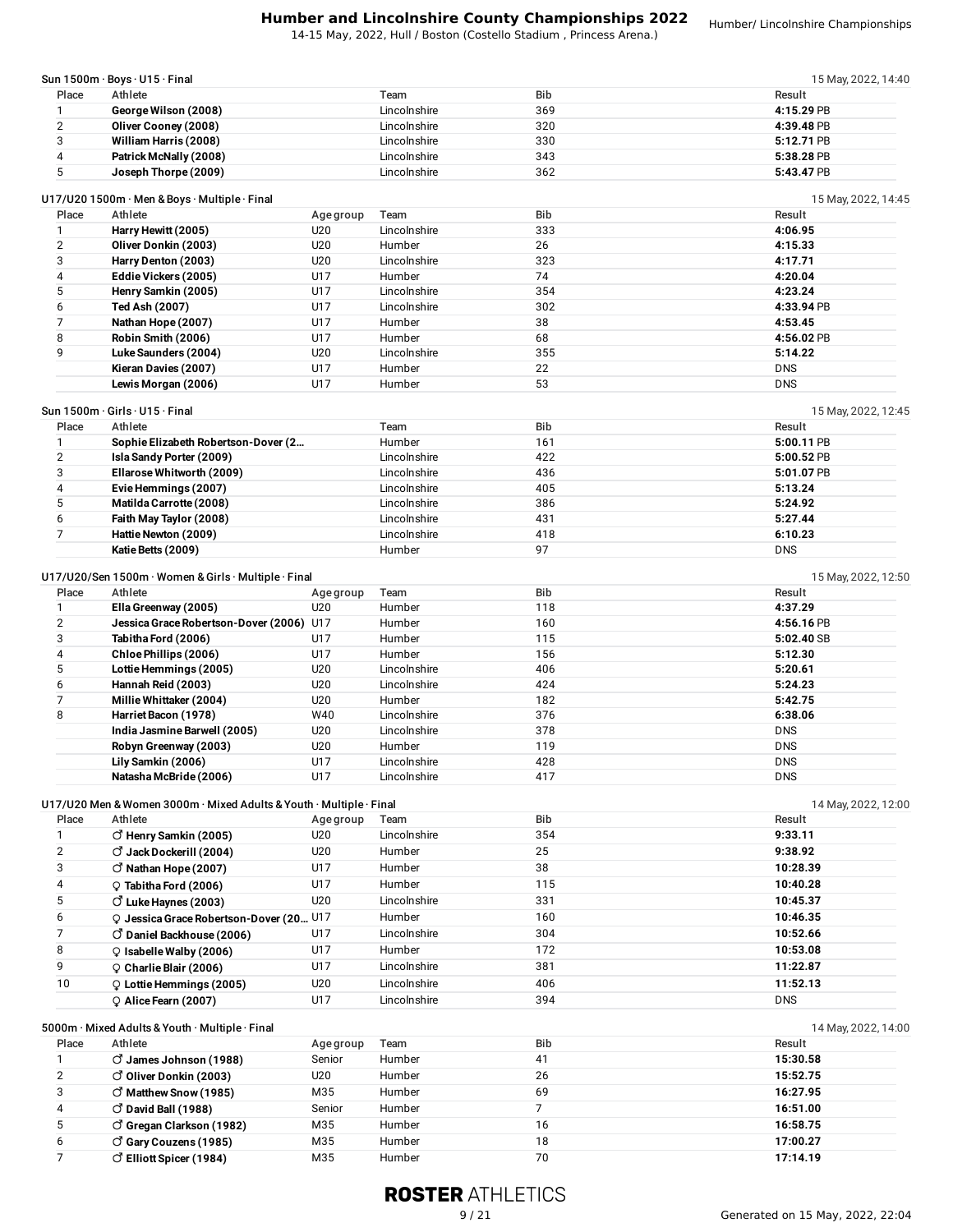14-15 May, 2022, Hull / Boston (Costello Stadium , Princess Arena.)

| Place<br>$\mathbf{1}$<br>Place<br>$\mathbf{1}$ | Emma Barker (2006)<br>400m Hurdles · Mixed Adults & Youth · Multiple · Final<br>Athlete<br>C Eleanor Kealey (2004)<br>Chelsea Walker (1997)<br>C Christopher Payne (1969)<br>$\vec{O}$ William Seed (1998) | Age group<br>U20<br>Senior<br>M50 | Team<br>Humber<br>Humber<br>Humber<br>Humber | Bib<br>130<br>173<br>54<br>66 | Lane<br>$\overline{2}$<br>3<br>5<br>7 | React. | Result<br>1:15.56<br><b>DNS</b><br><b>DNS</b><br><b>DNF</b> |
|------------------------------------------------|------------------------------------------------------------------------------------------------------------------------------------------------------------------------------------------------------------|-----------------------------------|----------------------------------------------|-------------------------------|---------------------------------------|--------|-------------------------------------------------------------|
|                                                |                                                                                                                                                                                                            |                                   |                                              |                               |                                       |        | 14 May, 2022, 11:05                                         |
|                                                |                                                                                                                                                                                                            |                                   |                                              |                               |                                       |        |                                                             |
|                                                |                                                                                                                                                                                                            |                                   |                                              |                               |                                       |        |                                                             |
|                                                |                                                                                                                                                                                                            |                                   |                                              |                               |                                       |        |                                                             |
|                                                |                                                                                                                                                                                                            |                                   |                                              |                               |                                       |        |                                                             |
|                                                |                                                                                                                                                                                                            |                                   |                                              |                               |                                       |        |                                                             |
|                                                |                                                                                                                                                                                                            |                                   | Humber                                       | 91                            | $\overline{2}$                        |        | 51.62                                                       |
|                                                | Sat 300m Hurdles (76.2cm / 35m) · Girls · U17 · Final<br>Athlete                                                                                                                                           |                                   | Team                                         | Bib                           | Lane                                  | React. | 14 May, 2022, 11:00<br>Result                               |
|                                                |                                                                                                                                                                                                            |                                   |                                              |                               |                                       |        |                                                             |
|                                                | William Seed (1998)                                                                                                                                                                                        | Senior                            | Humber                                       | 66                            | 5                                     |        | <b>DNF</b>                                                  |
| $\overline{2}$                                 | Eljay Secker (2004)                                                                                                                                                                                        | U20                               | Lincolnshire                                 | 356                           | $\overline{2}$                        |        | 17.04                                                       |
| $\mathbf{1}$                                   | Oliver Adnitt (2003)                                                                                                                                                                                       | U20                               | Humber                                       | 3                             | 3                                     |        | 15.72                                                       |
| Place                                          | Athlete                                                                                                                                                                                                    | Age group                         | Team                                         | Bib                           | Lane                                  | React. | Result                                                      |
|                                                | U20/Sen 110m Hurdles · Men & Boys · Multiple · Final                                                                                                                                                       |                                   |                                              |                               |                                       |        | 15 May, 2022, 11:10 · Wind: -4.4                            |
|                                                |                                                                                                                                                                                                            |                                   |                                              |                               |                                       |        |                                                             |
| 4                                              | C Eleanor Kealey (2004)                                                                                                                                                                                    | U20                               | Humber                                       | 130                           | $\overline{2}$                        |        | 19.30                                                       |
| 3                                              | $\vec{C}$ Nathan Hope (2007)                                                                                                                                                                               | U17                               | Humber                                       | 38                            | 5                                     |        | 18.82                                                       |
| 2                                              | O Oliver Mark Chant (2006)                                                                                                                                                                                 | U17                               | Humber                                       | 13                            | 4                                     |        | 16.44                                                       |
| $\mathbf{1}$                                   | $\circlearrowleft$ Max Roe (2006)                                                                                                                                                                          | U17                               | Lincolnshire                                 | 352                           | 6                                     |        | 14.90                                                       |
| Place                                          | Athlete                                                                                                                                                                                                    | Age group                         | Team                                         | Bib                           | Lane                                  | React. | Result                                                      |
|                                                | 100m Hurdles · Mixed Adults & Youth · Multiple · Final                                                                                                                                                     |                                   |                                              |                               |                                       |        | 15 May, 2022, 11:05 $\cdot$ Wind: -4.3                      |
|                                                |                                                                                                                                                                                                            |                                   |                                              |                               |                                       |        |                                                             |
| 2                                              | Emma Barker (2006)                                                                                                                                                                                         |                                   | Humber                                       | 91                            | $\mathbf{2}$                          |        | 14.95                                                       |
|                                                | Katie Marsh (2005)                                                                                                                                                                                         |                                   | Lincolnshire                                 | 414                           | 3                                     |        | 12.91                                                       |
| Place                                          | Athlete                                                                                                                                                                                                    |                                   | Team                                         | Bib                           | Lane                                  | React. | Result                                                      |
|                                                | Sun 80m Hurdles (76.2cm / 8m) · Girls · U17 · Final                                                                                                                                                        |                                   |                                              |                               |                                       |        | 15 May, 2022, 11:00 $\cdot$ Wind: -5.0                      |
|                                                |                                                                                                                                                                                                            |                                   |                                              |                               |                                       |        |                                                             |
| 5                                              | Daniel Imeson (2009)                                                                                                                                                                                       |                                   | Humber                                       | 39                            | 5                                     |        | 18.83 PB                                                    |
| 4                                              | Christian Kidger (2008)                                                                                                                                                                                    |                                   | Humber                                       | 47                            | 2                                     |        | 15.97 PB                                                    |
| 3                                              | Ellis James Giles (2009)                                                                                                                                                                                   |                                   | Lincolnshire                                 | 328                           | 6                                     |        | 15.38                                                       |
| $\overline{\mathbf{c}}$                        | Patrick McNally (2008)                                                                                                                                                                                     |                                   | Lincolnshire                                 | 343                           | 3                                     |        | 14.95 PB                                                    |
| 1                                              | Lex Bowman (2007)                                                                                                                                                                                          |                                   | Lincolnshire                                 | 311                           | 4                                     |        | 13.52 PB                                                    |
| Place                                          | Athlete                                                                                                                                                                                                    |                                   | Team                                         | Bib                           | Lane                                  | React. | Result                                                      |
|                                                | Sat 80m Hurdles (83.8cm / 8m) · Boys · U15 · Final                                                                                                                                                         |                                   |                                              |                               |                                       |        | 14 May, 2022, 13:55 $\cdot$ Wind: -1.7                      |
|                                                | $\circ$ Ellie Louise Wigglesworth (2007)                                                                                                                                                                   |                                   |                                              |                               |                                       |        |                                                             |
|                                                |                                                                                                                                                                                                            | U15                               | Humber                                       | 183                           | 3                                     |        | <b>DNS</b>                                                  |
| 6                                              | $\vec{O}$ Teddy Imeson (2011)                                                                                                                                                                              | U13                               | Humber                                       | 40                            | 8                                     |        | 18.62                                                       |
| 5                                              | C Damian McNally (2010)                                                                                                                                                                                    | U13                               | Lincolnshire                                 | 342                           | 7                                     |        | 18.40                                                       |
| 4                                              | C Isabelle Reid (2008)                                                                                                                                                                                     | U15                               | Lincolnshire                                 | 425                           | 4                                     |        | 17.37                                                       |
| 3                                              | $\vec{C}$ Jake Dean Briggs (2010)                                                                                                                                                                          | U13                               | Humber                                       | 10                            | 6                                     |        | 16.59                                                       |
| $\overline{2}$                                 | Q Zara Leonard (2009)                                                                                                                                                                                      | U15                               | Humber                                       | 138                           | 2                                     |        | 13.24                                                       |
| $\mathbf{1}$                                   | C Sienna Slater (2008)                                                                                                                                                                                     | U15                               | Lincolnshire                                 | 430                           | 1                                     |        | 12.17                                                       |
| Place                                          | Athlete                                                                                                                                                                                                    | Age group                         | Team                                         | Bib                           | Lane                                  | React. | Result                                                      |
|                                                | U13B/U15G 75m Hurdles · Mixed Adults & Youth · Multiple · Final                                                                                                                                            |                                   |                                              |                               |                                       |        | 14 May, 2022, 13:50 $\cdot$ Wind: -2.8                      |
|                                                |                                                                                                                                                                                                            |                                   |                                              |                               |                                       |        |                                                             |
|                                                | Mabel Barker (2010)                                                                                                                                                                                        |                                   | Humber                                       | 92                            | 6                                     |        | <b>DNS</b>                                                  |
| 6                                              | Clemmie Wright (2010)                                                                                                                                                                                      |                                   | Humber                                       | 185                           | 2                                     |        | 19.60                                                       |
| 5                                              | Grace Rebecca Mallinson (2010)                                                                                                                                                                             |                                   | Humber                                       | 140                           | 3                                     |        | 16.65                                                       |
| 4                                              | Letitia Grace Arch (2010)                                                                                                                                                                                  |                                   | Lincolnshire                                 | 372                           | 5                                     |        | 16.13 PB                                                    |
| 3                                              | Florence Olivia Green (2009)                                                                                                                                                                               |                                   | Humber                                       | 117                           | 4                                     |        | 13.94 PB                                                    |
| $\overline{2}$                                 | Paige Rose McInerney (2010)                                                                                                                                                                                |                                   | Humber                                       | 145                           | 7                                     |        | 13.33                                                       |
| $\mathbf{1}$                                   | Ruby Jean Farr (2009)                                                                                                                                                                                      |                                   | Humber                                       | 113                           | 8                                     |        | 12.48 PB                                                    |
| Place                                          | Athlete                                                                                                                                                                                                    |                                   | Team                                         | Bib                           | Lane                                  | React. | Result                                                      |
|                                                | Sat 70m Hurdles (68.6cm / 7m) · Girls · U13 · Final                                                                                                                                                        |                                   |                                              |                               |                                       |        | 14 May, 2022, 13:45 $\cdot$ Wind: -2.0                      |
|                                                | C Hugh Tomlinson (1997)                                                                                                                                                                                    | Senior                            | Humber                                       | 72                            |                                       |        | <b>DNS</b>                                                  |
|                                                | C Beth Grogan (1998)                                                                                                                                                                                       | Senior                            | Humber                                       | 121                           |                                       |        | <b>DNS</b>                                                  |
| 17                                             | Claire Walsh (1977)                                                                                                                                                                                        | W35                               | Humber                                       | 176                           |                                       |        | 23:16.79                                                    |
| 16                                             | $\vec{O}$ Christopher Payne (1969)                                                                                                                                                                         | M50                               | Humber                                       |                               |                                       |        | 21:24.03                                                    |
|                                                |                                                                                                                                                                                                            |                                   | Humber                                       | 54                            |                                       |        |                                                             |
| 15                                             | $\vec{O}$ Tom Jorna (1981)                                                                                                                                                                                 | M35                               | Lincolnshire                                 | 338                           |                                       |        | 20:05.93                                                    |
| 14                                             | $Q$ Chrissie Anne Dover (1978)                                                                                                                                                                             | W35                               | Humber                                       | 108                           |                                       |        | 19:55.00                                                    |
| 13                                             | $\circ$ Richard Harrison (1969)                                                                                                                                                                            | M50                               | Humber                                       | 34                            |                                       |        | 19:28.52                                                    |
| 12                                             | Caire Cooney (1979)                                                                                                                                                                                        | W35                               | Lincolnshire                                 | 388                           |                                       |        | 19:13.45                                                    |
| 11                                             | $\vec{O}$ Matthew Brown (1990)                                                                                                                                                                             | Senior                            | Humber                                       | 313                           |                                       |        | 19:00.48                                                    |
| 10                                             | $\vec{O}$ William Allis (1999)                                                                                                                                                                             | Senior                            | Lincolnshire                                 | 300                           |                                       |        | 18:27.77                                                    |
| 9                                              | C Lewis Holloway (1970)                                                                                                                                                                                    | M50                               | Humber                                       | 36                            |                                       |        | 17:53.99                                                    |
|                                                | $\vec{O}$ Stephen Logan (1981)                                                                                                                                                                             | M35                               | Humber                                       | 50                            |                                       |        | 17:50.11                                                    |
| 8                                              |                                                                                                                                                                                                            |                                   |                                              |                               |                                       |        |                                                             |

U13/U15 High Jump · Men & Boys · Multiple · Final 2002, 11:00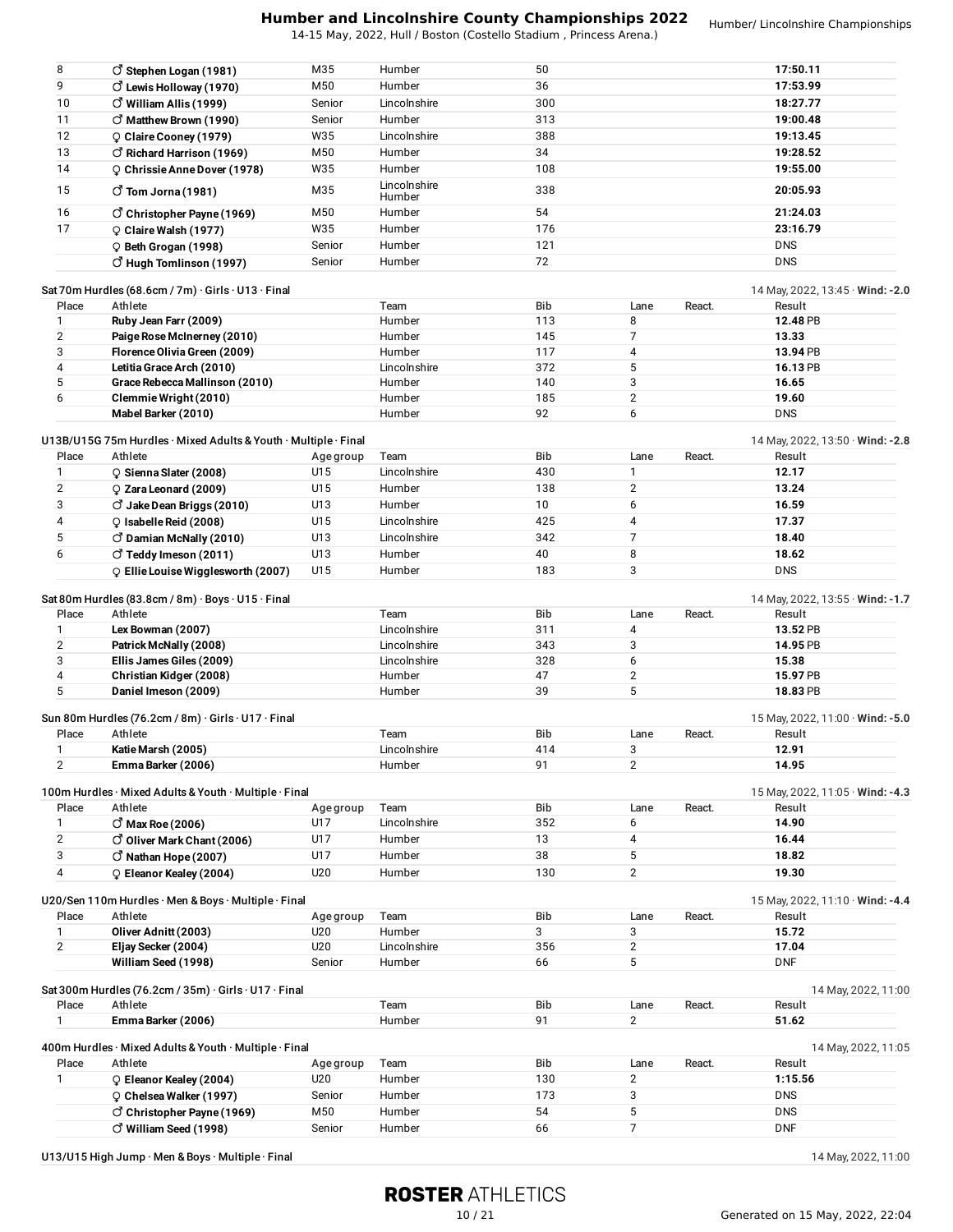|                              |                                                                            |               |                        |                      | <b>Humber and Lincolnshire County Championships 2022</b><br>14-15 May, 2022, Hull / Boston (Costello Stadium, Princess Arena.) |                          |                    | Humber/ Lincolnshire Championships |
|------------------------------|----------------------------------------------------------------------------|---------------|------------------------|----------------------|--------------------------------------------------------------------------------------------------------------------------------|--------------------------|--------------------|------------------------------------|
| Place                        | Athlete                                                                    | Age group     | Team                   |                      | Bib                                                                                                                            |                          |                    | Result                             |
| 1                            | Jenson Alexander Salt (2011)                                               | U13           | Humber                 |                      | 64                                                                                                                             |                          |                    | 1.20 PB                            |
| $\mathbf{1}$                 | Damian McNally (2010)                                                      | U13           | Lincolnshire           |                      | 342                                                                                                                            |                          |                    | $1.00 = PB$                        |
| $\mathbf{1}$                 | Daniel Imeson (2009)                                                       | U15           | Humber                 |                      | 39                                                                                                                             |                          | 1.00               |                                    |
| $\mathbf{1}$                 | Lex Bowman (2007)                                                          | U15           | Lincolnshire           |                      | 311                                                                                                                            |                          | 1.41               |                                    |
| 2                            | Louie Dixon (2009)                                                         | U13           | Humber                 |                      | 24                                                                                                                             |                          | 1.10               |                                    |
|                              | Jack Clark-Atkins (2008)                                                   | U15           | Lincolnshire           |                      | 319                                                                                                                            |                          | 1.31               |                                    |
| $\overline{2}$               | Archie Smith (2011)                                                        | U13           | Lincolnshire           |                      | 358                                                                                                                            |                          | <b>NM</b>          |                                    |
|                              | Attempts · U13/U15 High Jump · Men & Boys · Multiple · Final               |               |                        |                      |                                                                                                                                |                          |                    |                                    |
| Place                        | Athlete                                                                    | Age group     | Attempts               |                      |                                                                                                                                |                          |                    |                                    |
| $\mathbf{1}$                 | Jenson Alexander Salt (2011)                                               | U13           | $1.00/-$               | 1.05 / o             | 1.10/ <sub>o</sub>                                                                                                             | 1.15/°                   | 1.20 / o           | $1.25 /$ xxx                       |
|                              | Damian McNally (2010)                                                      | U13           | 1.00 / o               | $1.05 /$ xxx         |                                                                                                                                |                          |                    |                                    |
| $\mathbf{1}$                 | Daniel Imeson (2009)                                                       | U15           | 1.00 / o               | $1.05 /$ xxx         |                                                                                                                                |                          |                    |                                    |
| 1                            | Lex Bowman (2007)                                                          | U15           | $1.00/-$               | $1.05/-$             | $1.10/-$                                                                                                                       | $1.15/-$                 | $1.20/-$           | 1.25 / xo                          |
|                              |                                                                            |               | 1.28/0                 | 1.31 / xo            | 1.33/0                                                                                                                         | 1.41/o                   | $1.45 /$ xxx       |                                    |
| $\overline{2}$               | Louie Dixon (2009)                                                         | U13           | 1.00 / o               | 1.05/c               | 1.10/ <sub>o</sub>                                                                                                             | $1.15 /$ xxx             |                    |                                    |
| $\overline{2}$               |                                                                            |               | $1.00/-$               | $1.05/-$             | $1.10/-$                                                                                                                       | 1.15/°                   | 1.20 / o           | 1.25/°                             |
|                              | Jack Clark-Atkins (2008)                                                   | U15           | 1.28 / xo              | 1.31/c               | $1.33 /$ xxx                                                                                                                   |                          |                    |                                    |
|                              | Archie Smith (2011)                                                        | U13           | $1.00 /$ xxx           |                      |                                                                                                                                |                          |                    |                                    |
|                              | U17/U20 High Jump · Men & Boys · Multiple · Final<br>Athlete               |               | Team                   |                      | Bib                                                                                                                            |                          |                    | 14 May, 2022, 12:00<br>Result      |
| Place                        |                                                                            | Age group     |                        |                      |                                                                                                                                |                          |                    |                                    |
| $\mathbf{1}$                 | Oliver Mark Chant (2006)                                                   | U17           | Humber                 |                      | 13                                                                                                                             |                          | 1.55               |                                    |
|                              | Arthur Rickaby Topham (2007)                                               | U17           | Lincolnshire           |                      | 363                                                                                                                            |                          | 1.40               |                                    |
|                              | Oliver Adnitt (2003)                                                       | U20           | Humber                 |                      | 3                                                                                                                              |                          |                    | $1.83 = PB$                        |
| Place                        | Attempts · U17/U20 High Jump · Men & Boys · Multiple · Final<br>Athlete    | Age group     | Attempts               |                      |                                                                                                                                |                          |                    |                                    |
|                              | Oliver Mark Chant (2006)                                                   | U17           | 1.20 / o               | $1.40/-$             | $1.45/-$                                                                                                                       | $1.50/$ o                | 1.55/6             | $1.60 /$ xxx                       |
|                              | Arthur Rickaby Topham (2007)                                               | U17           | $1.20/-$               | 1.40/o               | $1.45 /$ xxx                                                                                                                   |                          |                    |                                    |
|                              |                                                                            |               | $1.20/-$               | $1.40/-$             | $1.45/-$                                                                                                                       | $1.50/-$                 | 1.55/              |                                    |
|                              | Oliver Adnitt (2003)                                                       | U20           | 1.70/o                 | 1.75 / xo            | $1.80 /$ xxo                                                                                                                   | 1.83/ <sub>0</sub>       | $1.86 /$ xxx       | $1.60/-$                           |
|                              | Sun High Jump · Girls · U17 · Final                                        |               |                        |                      |                                                                                                                                |                          |                    | 15 May, 2022, 12:00                |
| Place                        | Athlete                                                                    |               | Team                   |                      | Bib                                                                                                                            |                          |                    | Result                             |
|                              | Louise Hirst (2005)                                                        |               | Lincolnshire           |                      | 407                                                                                                                            |                          |                    | 1.42 PB                            |
|                              | Beth Alice Moodie (2006)                                                   |               | Humber                 |                      | 149                                                                                                                            |                          | 1.42               |                                    |
|                              | Megan Reid (2006)                                                          |               | Lincolnshire           |                      | 426                                                                                                                            |                          | 1.27               |                                    |
|                              |                                                                            |               | Humber                 |                      |                                                                                                                                |                          |                    |                                    |
| $\mathbf{2}$<br>3            | Eve Bradley (2006)                                                         |               |                        |                      | 98                                                                                                                             |                          | 1.39               |                                    |
|                              | Isabella Cadey (2006)                                                      |               | Humber                 |                      | 101                                                                                                                            |                          | 1.27               |                                    |
|                              | Molly Rebecca Hauton (2006)                                                |               | Lincolnshire           |                      | 403                                                                                                                            |                          | <b>DNS</b>         |                                    |
| Place                        | Attempts · Sun High Jump · Girls · U17 · Final<br>Athlete                  |               | Attempts               |                      |                                                                                                                                |                          |                    |                                    |
| $\mathbf{1}$                 |                                                                            |               | $1.15/-$               | $1.18/-$             | $1.21/-$                                                                                                                       | 1.24/                    | 1.27/0             | 1.30 / o                           |
|                              | Louise Hirst (2005)                                                        |               | 1.33 / o               | 1.36 / o             | 1.39/0                                                                                                                         | $1.42/$ o                | $1.45 /$ xxx       |                                    |
|                              |                                                                            |               | $1.15/-$               | $1.18/-$             | $1.21/-$                                                                                                                       | $1.24/-$                 | 1.27/o             | 1.30 / o                           |
|                              | Beth Alice Moodie (2006)                                                   |               | 1.33 / o               | 1.36/ <sub>o</sub>   | 1.39/0                                                                                                                         | 1.42/o                   | $1.45 /$ xxx       |                                    |
|                              | Megan Reid (2006)                                                          |               | 1.15/c                 | 1.18/0               | 1.21/°                                                                                                                         | 1.24/°                   | 1.27/xo            | $1.30 /$ xxx                       |
|                              |                                                                            |               | $1.15/-$               | $1.18/-$             | $1.21/-$                                                                                                                       | $1.24/-$                 | $1.27/-$           | 1.30 / o                           |
|                              | Eve Bradley (2006)                                                         |               | $1.33/-$               | 1.36 / o             | $1.39/$ o                                                                                                                      | $1.42 /$ xxx             |                    |                                    |
|                              | Isabella Cadey (2006)                                                      |               | $1.15/-$               | $1.18/-$             | $1.21/-$                                                                                                                       | $1.24$ / xxo             | 1.27/ <sub>o</sub> | $1.30 /$ xxx                       |
|                              | U13/U15 High Jump · Women & Girls · Multiple · Final                       |               |                        |                      |                                                                                                                                |                          |                    | 15 May, 2022, 13:30                |
| Place                        | Athlete                                                                    | Age group     | Team                   |                      | Bib                                                                                                                            |                          |                    | Result                             |
|                              | Paige Rose McInerney (2010)                                                | U13           | Humber                 |                      | 145                                                                                                                            |                          | 1.12               |                                    |
|                              | Emily Marshall (2007)                                                      | U15           | Humber                 |                      | 141                                                                                                                            |                          | 1.54               |                                    |
|                              | Isobel Holland (2009)                                                      | U15           | Humber                 |                      | 124                                                                                                                            |                          | 1.30               |                                    |
|                              |                                                                            |               |                        |                      |                                                                                                                                |                          |                    |                                    |
| Place                        | Attempts · U13/U15 High Jump · Women & Girls · Multiple · Final<br>Athlete | Age group     | Attempts               |                      |                                                                                                                                |                          |                    |                                    |
|                              | Paige Rose McInerney (2010)                                                | U13           | 1.09/o                 | 1.12/ <sub>o</sub>   | $1.15 /$ xxx                                                                                                                   |                          |                    |                                    |
|                              | Emily Marshall (2007)                                                      | U15           | $1.09/-$<br>$1.30/-$   | $1.12/-$<br>$1.33/-$ | $1.15/-$<br>1.54/ <sub>o</sub>                                                                                                 | $1.21/-$<br>$1.60 /$ xxx | $1.24/-$           | $1.27/-$                           |
|                              | Isobel Holland (2009)                                                      | U15           | $1.09/-$               | $1.12/-$             | $1.15/-$                                                                                                                       | 1.21/o                   | 1.24/°             | 1.27/o                             |
|                              |                                                                            |               | 1.30 / o               | $1.33 /$ xxx         |                                                                                                                                |                          |                    |                                    |
|                              | U15/U20/Sen/V35+ Pole Vault · Men & Boys · Multiple · Final                |               |                        |                      |                                                                                                                                |                          |                    | 14 May, 2022, 13:30                |
| Place                        | Athlete                                                                    | Age group     | Team                   |                      | Bib                                                                                                                            |                          |                    | Result                             |
|                              | Christian Kidger (2008)                                                    | U15           | Humber                 |                      | 47                                                                                                                             |                          | 2.00               |                                    |
| $\mathbf{1}$<br>$\mathbf{1}$ | Oliver Adnitt (2003)<br>Alexander Balfe (1998)                             | U20<br>Senior | Humber<br>Lincolnshire |                      | 3<br>307                                                                                                                       |                          |                    | $4.20 = PB$<br>3.20 PB             |
|                              |                                                                            |               |                        |                      |                                                                                                                                |                          |                    |                                    |

# **ROSTER ATHLETICS**

1 **Alexander Balfe (1998)** Senior Lincolnshire 307 **3.20** PB 1 **Adrian White (1970)** M50 Lincolnshire 367 **2.80**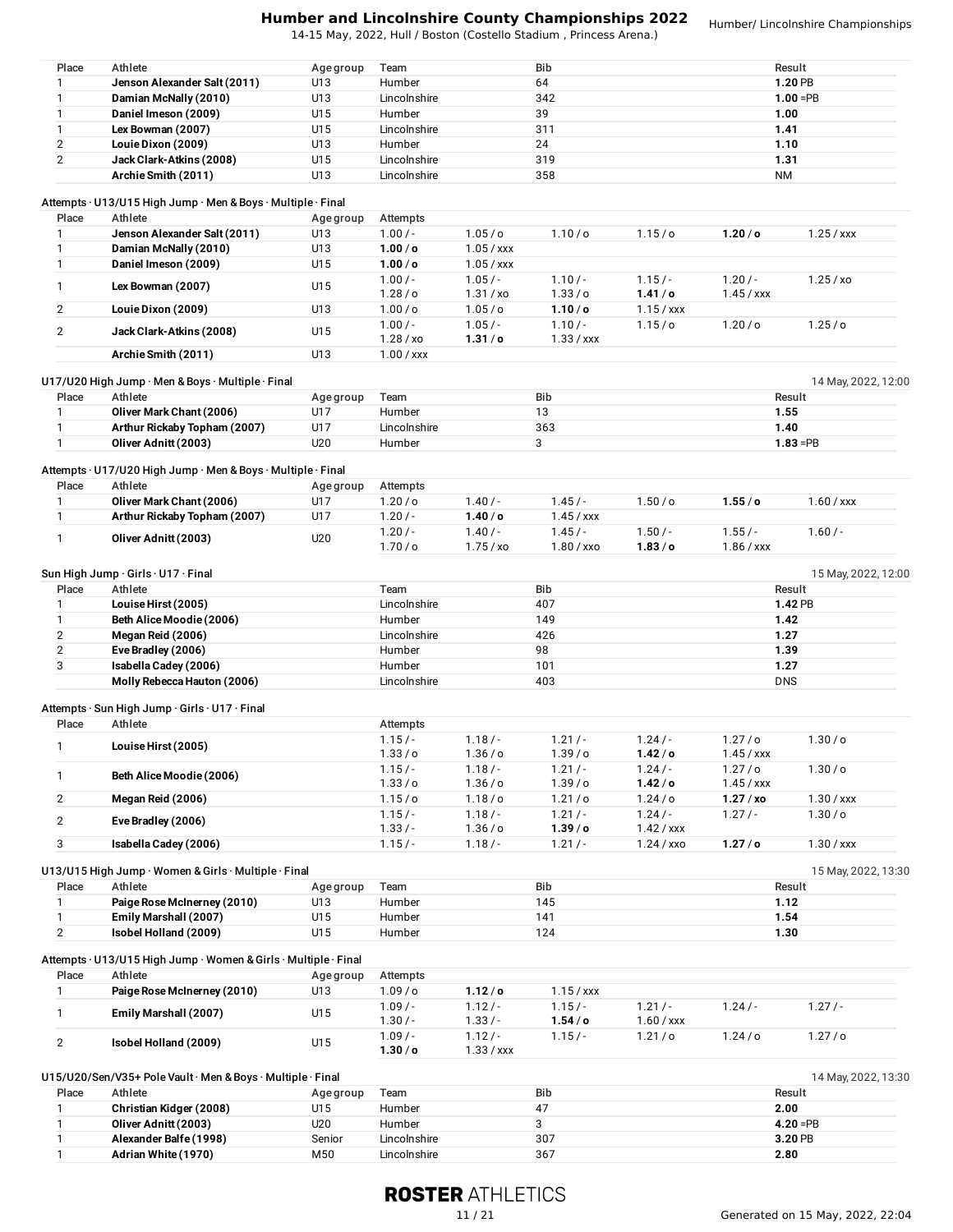14-15 May, 2022, Hull / Boston (Costello Stadium , Princess Arena.)

| Place          | Athlete                                                               | Age group | Attempts           |                    |                    |           |              |                       |                     |
|----------------|-----------------------------------------------------------------------|-----------|--------------------|--------------------|--------------------|-----------|--------------|-----------------------|---------------------|
| $\mathbf{1}$   | Christian Kidger (2008)                                               | U15       | 1.70/o             | 1.80/o             | 1.90/o             | 2.00 / xo | $2.10 /$ xxx |                       |                     |
|                |                                                                       |           | $1.70/-$           | $1.80/-$           | $1.90/-$           | $2.00/-$  | $2.10/-$     | $2.50/-$              |                     |
|                |                                                                       |           | $2.60/-$           | $2.70/-$           | $2.80/-$           | $2.90/-$  | $3.00/-$     | $3.10/-$              |                     |
| $\mathbf{1}$   | Oliver Adnitt (2003)                                                  | U20       | $3.20/-$           | $3.30/-$           | 3.60 / o           | 3.80 / o  | 4.00 / o     | 4.10/ <sub>O</sub>    |                     |
|                |                                                                       |           | 4.20/xo            |                    |                    |           |              |                       |                     |
|                |                                                                       |           |                    | $4.31 /$ xxx       |                    |           |              |                       |                     |
|                |                                                                       |           | $1.70/-$           | $1.80/-$           | $1.90/-$           | $2.00/-$  | $2.10/-$     | 2.50/°                |                     |
| 1              | Alexander Balfe (1998)                                                | Senior    | 2.60/o             | 2.70 / xxo         | 2.80/ <sub>o</sub> | 2.90/o    | 3.00/o       | 3.10/0                |                     |
|                |                                                                       |           | 3.20 / o           | $3.30 /$ xxx       |                    |           |              |                       |                     |
| $\mathbf{1}$   | Adrian White (1970)                                                   | M50       | $1.70/-$           | $1.80/-$           | $1.90/-$           | $2.00/-$  | $2.10/-$     | 2.50/°                |                     |
|                |                                                                       |           | $2.60/-$           | $2.70/-$           | 2.80/ <sub>o</sub> | $2.90/-$  | $3.00 /$ xxx |                       |                     |
|                |                                                                       |           |                    |                    |                    |           |              |                       |                     |
|                | U17/U20/V35+ Pole Vault · Women & Girls · Multiple · Final            |           |                    |                    |                    |           |              |                       | 14 May, 2022, 12:00 |
| Place          | Athlete                                                               | Age group | Team               |                    | Bib                |           |              | Result                |                     |
| 1              | Erin Barwell (2007)                                                   | U17       | Lincolnshire       |                    | 377                |           |              | 2.40                  |                     |
| 1              | Catriona Lee (2004)                                                   | U20       | Lincolnshire       |                    | 412                |           |              | $1.70 = PB$           |                     |
| $\mathbf{1}$   | Hayley Fox (1974)                                                     | W45       | Lincolnshire       |                    | 396                |           |              | 2.00                  |                     |
|                |                                                                       |           |                    |                    |                    |           |              |                       |                     |
| $\mathbf{2}$   | Flora Jolly (2006)                                                    | U17       | Lincolnshire       |                    | 410                |           |              | 1.90                  |                     |
| $\overline{2}$ | Marie-Claire Barwell (1973)                                           | W45       | Lincolnshire       |                    | 379                |           |              | 1.80                  |                     |
| 3              | Megan Reid (2006)                                                     | U17       | Lincolnshire       |                    | 426                |           |              | 1.70                  |                     |
|                |                                                                       |           |                    |                    |                    |           |              |                       |                     |
|                | Attempts · U17/U20/V35+ Pole Vault · Women & Girls · Multiple · Final |           |                    |                    |                    |           |              |                       |                     |
| Place          | Athlete                                                               | Age group | Attempts           |                    |                    |           |              |                       |                     |
|                |                                                                       |           | $1.70/-$           | $1.80/-$           | $1.90/-$           | 2.00/o    | 2.10/o       | 2.20/0                |                     |
| $\mathbf{1}$   | Erin Barwell (2007)                                                   | U17       | 2.30/ <sub>o</sub> | 2.40/o             | $2.45 /$ xxx       |           |              |                       |                     |
| 1              | Catriona Lee (2004)                                                   | U20       | $1.70 /$ xxo       | $1.80 /$ xxx       |                    |           |              |                       |                     |
|                |                                                                       |           |                    |                    |                    |           |              |                       |                     |
| $\mathbf{1}$   | Hayley Fox (1974)                                                     | W45       | $1.70/-$           | $1.80/-$           | $1.90/-$           | 2.00 / o  | $2.10 /$ xxx |                       |                     |
| $\mathbf{2}$   | Flora Jolly (2006)                                                    | U17       | 1.70/o             | $1.80$ /o          | 1.90/o             | 2.00 / xr |              |                       |                     |
| $\overline{2}$ | Marie-Claire Barwell (1973)                                           | W45       | 1.70 / o           | 1.80/ <sub>o</sub> | $1.90 /$ xxx       |           |              |                       |                     |
| 3              | Megan Reid (2006)                                                     | U17       | 1.70/ <sub>o</sub> | $1.80 /$ xxx       |                    |           |              |                       |                     |
|                |                                                                       |           |                    |                    |                    |           |              |                       |                     |
|                | LJ U9/U11 Sun Long Jump · Men & Boys · Multiple · Final               |           |                    |                    |                    |           |              |                       | 15 May, 2022, 11:00 |
| Place          | Athlete                                                               | Age group | Team               |                    | Bib                |           |              | Result                | Wind                |
| 1              | Sol Bowman (2012)                                                     | U11       | Lincolnshire       |                    | 312                |           |              | 2.92 PB               | <b>NWI</b>          |
| $\mathbf{1}$   | Ethan Swann (2012)                                                    | U11       | Humber             |                    | 71                 |           |              | 2.92 PB               | <b>NWI</b>          |
|                |                                                                       |           |                    |                    |                    |           |              |                       |                     |
| $\mathbf{2}$   | Harry Smith (2013)                                                    | U11       | Lincolnshire       |                    | 359                |           |              | 2.76 PB               | <b>NWI</b>          |
| $\mathbf{2}$   | Harry Atkin (2012)                                                    | U11       | Humber             |                    | 4                  |           |              | 2.89 PB               | <b>NWI</b>          |
| 3              | Riley Alan Betts (2012)                                               | U11       | Humber             |                    | 9                  |           |              | 2.16 PB               | <b>NWI</b>          |
|                | Seb Treasure (2011)                                                   | U11       | Lincolnshire       |                    | 365                |           |              | <b>DNS</b>            |                     |
|                |                                                                       |           |                    |                    |                    |           |              |                       |                     |
|                | Attempts · LJ U9/U11 Sun Long Jump · Men & Boys · Multiple · Final    |           |                    |                    |                    |           |              |                       |                     |
| Place          | Athlete                                                               | Age group | Attempts           |                    |                    |           |              |                       |                     |
| 1              | Sol Bowman (2012)                                                     | U11       | 2.92 / NWI         |                    |                    |           |              |                       |                     |
| $\mathbf{1}$   | Ethan Swann (2012)                                                    | U11       | 2.92 / NWI         |                    |                    |           |              |                       |                     |
|                |                                                                       |           |                    |                    |                    |           |              |                       |                     |
| 2              | Harry Smith (2013)                                                    | U11       | 2.76 / NWI         |                    |                    |           |              |                       |                     |
| $\mathbf{2}$   | Harry Atkin (2012)                                                    | U11       | 2.89 / NWI         |                    |                    |           |              |                       |                     |
| 3              | Riley Alan Betts (2012)                                               | U11       | 2.16 / NWI         |                    |                    |           |              |                       |                     |
|                | Seb Treasure (2011)                                                   | U11       |                    |                    |                    |           |              |                       |                     |
|                |                                                                       |           |                    |                    |                    |           |              |                       |                     |
|                | Sat Long Jump · Boys · U15 · Final                                    |           |                    |                    |                    |           |              |                       | 14 May, 2022, 14:15 |
| Place          | Athlete                                                               |           | Team               |                    | Bib                |           |              | Result                | Wind                |
| 1              | Freddie Yeo (2009)                                                    |           | Humber             |                    | 84                 |           |              | 4.63 PB               | <b>NWI</b>          |
|                |                                                                       |           |                    |                    | 319                |           |              |                       |                     |
| 1              | Jack Clark-Atkins (2008)                                              |           | Lincolnshire       |                    |                    |           |              | 4.72 PB               | <b>NWI</b>          |
|                | Monty Drummond (2009)                                                 |           | Humber             |                    | 28                 |           |              | 4.11                  | <b>NWI</b>          |
| $\mathbf{2}$   | Patrick McNally (2008)                                                |           | Lincolnshire       |                    | 343                |           |              | 4.70 PB               | <b>NWI</b>          |
| $\overline{2}$ | Ellis James Giles (2009)                                              |           | Lincolnshire       |                    | 328                |           |              | 3.89 PB               | <b>NWI</b>          |
| 3              |                                                                       |           |                    |                    | 39                 |           |              | 3.63 PB               | <b>NWI</b>          |
| 3              | Daniel Imeson (2009)                                                  |           | Humber             |                    |                    |           |              | <b>DNS</b>            |                     |
|                |                                                                       |           |                    |                    |                    |           |              |                       |                     |
|                | Christian Kidger (2008)                                               |           | Humber             |                    | 47                 |           |              |                       |                     |
|                |                                                                       |           |                    |                    |                    |           |              |                       |                     |
|                | Attempts · Sat Long Jump · Boys · U15 · Final                         |           |                    |                    |                    |           |              |                       |                     |
| Place          | Athlete                                                               |           | Attempts           |                    |                    |           |              |                       |                     |
| 1              | Freddie Yeo (2009)                                                    |           | 4.63 / NWI         |                    |                    |           |              |                       |                     |
| 1              | Jack Clark-Atkins (2008)                                              |           | 4.72 / NWI         |                    |                    |           |              |                       |                     |
| $\overline{2}$ | Monty Drummond (2009)                                                 |           | 4.11/NWI           |                    |                    |           |              |                       |                     |
| $\mathbf{2}$   | Patrick McNally (2008)                                                |           | 4.70 / NWI         |                    |                    |           |              |                       |                     |
| 3              | Ellis James Giles (2009)                                              |           | 3.89 / NWI         |                    |                    |           |              |                       |                     |
| 3              |                                                                       |           |                    |                    |                    |           |              |                       |                     |
|                | Daniel Imeson (2009)                                                  |           | $3.63/$ NWI        |                    |                    |           |              |                       |                     |
|                | Christian Kidger (2008)                                               |           |                    |                    |                    |           |              |                       |                     |
|                |                                                                       |           |                    |                    |                    |           |              |                       |                     |
|                | Sun Long Jump · Boys · U13 · Final                                    |           |                    |                    |                    |           |              |                       | 15 May, 2022, 12:45 |
| Place<br>1     | Athlete<br>Zak Wilberforce Jorna (2010)                               |           | Team<br>Humber     |                    | Bib<br>79          |           |              | Result<br>$4.62 = PB$ | Wind<br><b>NWI</b>  |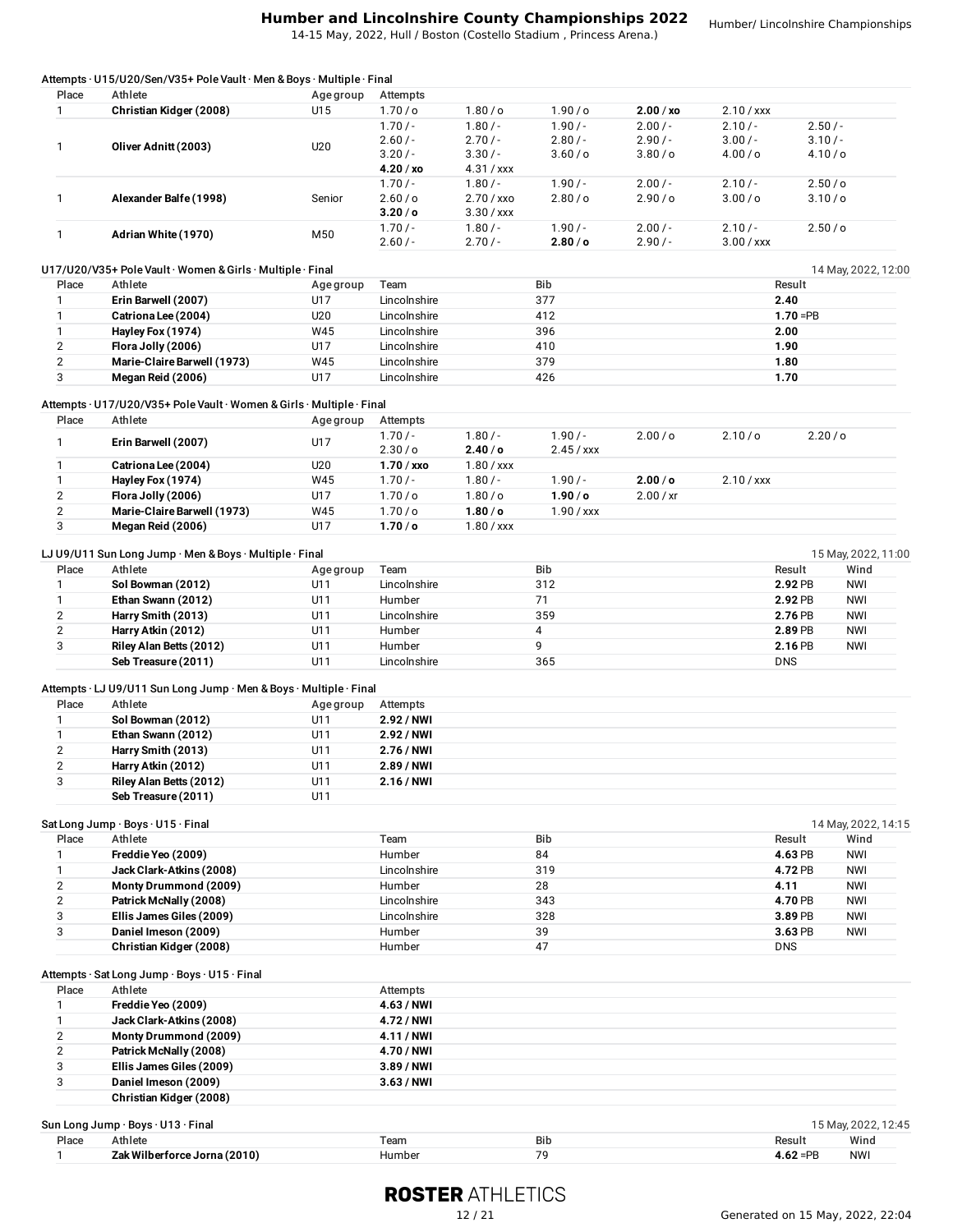14-15 May, 2022, Hull / Boston (Costello Stadium , Princess Arena.)

|   | Owais Moore (2011)         | Lincolnshire | 345 | 3.91 PB | <b>NWI</b> |
|---|----------------------------|--------------|-----|---------|------------|
| 2 | Lewis Topham (2010)        | Lincolnshire | 364 | 3.67    | <b>NWI</b> |
|   | Teddy Imeson (2011)        | Humber       | 40  | 3.16 PB | <b>NWI</b> |
| 3 | Theo Bacon (2010)          | Lincolnshire | 305 | 3.30    | <b>NWI</b> |
| 4 | Noah Donnelly-Coles (2011) | Lincolnshire | 324 | 3.30 PB | NWI        |
|   | Devan Quantrill (2010)     | Lincolnshire | 349 | 3.28 PB | <b>NWI</b> |
| 6 | Damian McNally (2010)      | Lincolnshire | 342 | 3.26 PB | <b>NWI</b> |
|   | Archie Smith (2011)        | Lincolnshire | 358 | 3.21 PB | <b>NWI</b> |
| 8 | Rubern Frost-Ware (2010)   | Lincolnshire | 326 | 2.58    | <b>NWI</b> |

#### Attempts · Sun Long Jump · Boys · U13 · Final

| Place | Athlete                      | Attempts    |
|-------|------------------------------|-------------|
|       | Zak Wilberforce Jorna (2010) | 4.62 / NWI  |
|       | Owais Moore (2011)           | 3.91 / NWI  |
|       | Lewis Topham (2010)          | 3.67 / NWI  |
|       | Teddy Imeson (2011)          | 3.16 / NWI  |
|       | Theo Bacon (2010)            | 3.30 / NWI  |
|       | Noah Donnelly-Coles (2011)   | 3.30 / NWI  |
|       | Devan Quantrill (2010)       | $3.28/$ NWI |
| 6     | Damian McNally (2010)        | 3.26 / NWI  |
|       | Archie Smith (2011)          | 3.21/NNI    |
| 8     | Rubern Frost-Ware (2010)     | 2.58 / NWI  |

# U17/U20/Sen Long Jump · Men & Boys · Multiple · Final interval and the control of the control of the control of the control of the control of the control of the control of the control of the control of the control of the c

| Place | Athlete                      | Age group | Team         | <b>Bib</b> | Result     | Wind       |
|-------|------------------------------|-----------|--------------|------------|------------|------------|
|       | Arthur Rickaby Topham (2007) | U17       | Lincolnshire | 363        | 4.41       | <b>NWI</b> |
|       | Will Jolly (2006)            | U17       | Humber       | 42         | 6.00       | <b>NWI</b> |
|       | Luke Saunders (2004)         | U20       | Lincolnshire | 355        | 1.45       | <b>NWI</b> |
|       | Oliver Adnitt (2003)         | U20       | Humber       |            | 6.41       | <b>NWI</b> |
|       | William Rusling (2007)       | U17       | Humber       | 60         | 5.69       | <b>NWI</b> |
|       | Ben Thomas Russell (2007)    | U17       | Humber       | 61         | 5.03       | <b>NWI</b> |
|       | James Wardle (1995)          | Senior    | Humber       | 76         | <b>DNS</b> |            |
|       |                              |           |              |            |            |            |

## Attempts · U17/U20/Sen Long Jump · Men & Boys · Multiple · Final

| Place | Athlete                      | Age group | Attempts    |
|-------|------------------------------|-----------|-------------|
|       | Arthur Rickaby Topham (2007) | U17       | 4.41 / NWI  |
|       | Will Jolly (2006)            | U17       | $6.00/$ NWI |
|       | Luke Saunders (2004)         | U20       | $1.45/$ NWI |
|       | Oliver Adnitt (2003)         | U20       | 6.41 / NWI  |
|       | William Rusling (2007)       | U17       | 5.69 / NWI  |
| 3     | Ben Thomas Russell (2007)    | U17       | 5.03 / NWI  |
|       | James Wardle (1995)          | Senior    |             |

|       | LJ U9/U11 Sun Long Jump · Women & Girls · Multiple · Final |           |              |            |            | 15 May, 2022, 11:00 |
|-------|------------------------------------------------------------|-----------|--------------|------------|------------|---------------------|
| Place | Athlete                                                    | Age group | Team         | <b>Bib</b> | Result     | Wind                |
|       | Eva Rose Goulsbra (2011)                                   | U11       | Lincolnshire | 399        | 3.24 PB    | <b>NWI</b>          |
|       | Frances Kate Caulfield (2014)                              | U9        | Humber       | 103        | 1.72 PB    | <b>NWI</b>          |
|       | Eliza Kenyon (2012)                                        | U11       | Humber       | 131        | 3.69 PB    | <b>NWI</b>          |
| 2     | Lola Elizabeth Caulfield (2011)                            | U11       | Humber       | 104        | 3.09       | <b>NWI</b>          |
| 2     | Lucy Ambrose (2013)                                        | U11       | Lincolnshire | 371        | 2.69       | <b>NWI</b>          |
| 3     | Lalia Jawara (2012)                                        | U11       | Humber       | 128        | 2.92 PB    | <b>NWI</b>          |
| 3     | Isabelle Thorpe (2012)                                     | U11       | Lincolnshire | 432        | 2.65       | <b>NWI</b>          |
| 4     | Hannah Imeson (2012)                                       | U11       | Humber       | 127        | 2.53 PB    | <b>NWI</b>          |
| 4     | Emily Ward (2013)                                          | U11       | Lincolnshire | 433        | 2.44       | <b>NWI</b>          |
| 5     | Faye Isla Goulsbra (2011)                                  | U11       | Lincolnshire | 400        | 2.39 PB    | <b>NWI</b>          |
| 5.    | Océane Price (2012)                                        | U11       | Humber       | 158        | 2.36 PB    | <b>NWI</b>          |
| 6     | Amber Mae McInerney (2013)                                 | U11       | Humber       | 144        | 2.25       | <b>NWI</b>          |
| 6     | Mia Clark-Atkins (2011)                                    | U11       | Lincolnshire | 387        | 2.35       | <b>NWI</b>          |
|       | Sahara Lily Unsworth (2012)                                | U11       | Humber       | 170        | <b>DNS</b> |                     |

Attempts · LJ U9/U11 Sun Long Jump · Women &Girls · Multiple · Final

| Place | Athlete                         | Age group | Attempts    |
|-------|---------------------------------|-----------|-------------|
|       | Eva Rose Goulsbra (2011)        | U11       | 3.24/NNI    |
|       | Frances Kate Caulfield (2014)   | U9        | 1.72 / NWI  |
|       | Eliza Kenyon (2012)             | U11       | $3.69/$ NWI |
|       | Lola Elizabeth Caulfield (2011) | U11       | 3.09 / NWI  |
|       | Lucy Ambrose (2013)             | U11       | 2.69 / NWI  |
| 3     | Lalia Jawara (2012)             | U11       | 2.92 / NWI  |
| 3     | Isabelle Thorpe (2012)          | U11       | 2.65 / NWI  |
| 4     | Hannah Imeson (2012)            | U11       | 2.53 / NWI  |
| 4     | Emily Ward (2013)               | U11       | 2.44 / NWI  |
| 5     | Faye Isla Goulsbra (2011)       | U11       | 2.39 / NWI  |
|       | Océane Price (2012)             | U1 1      | 2.36 / NWI  |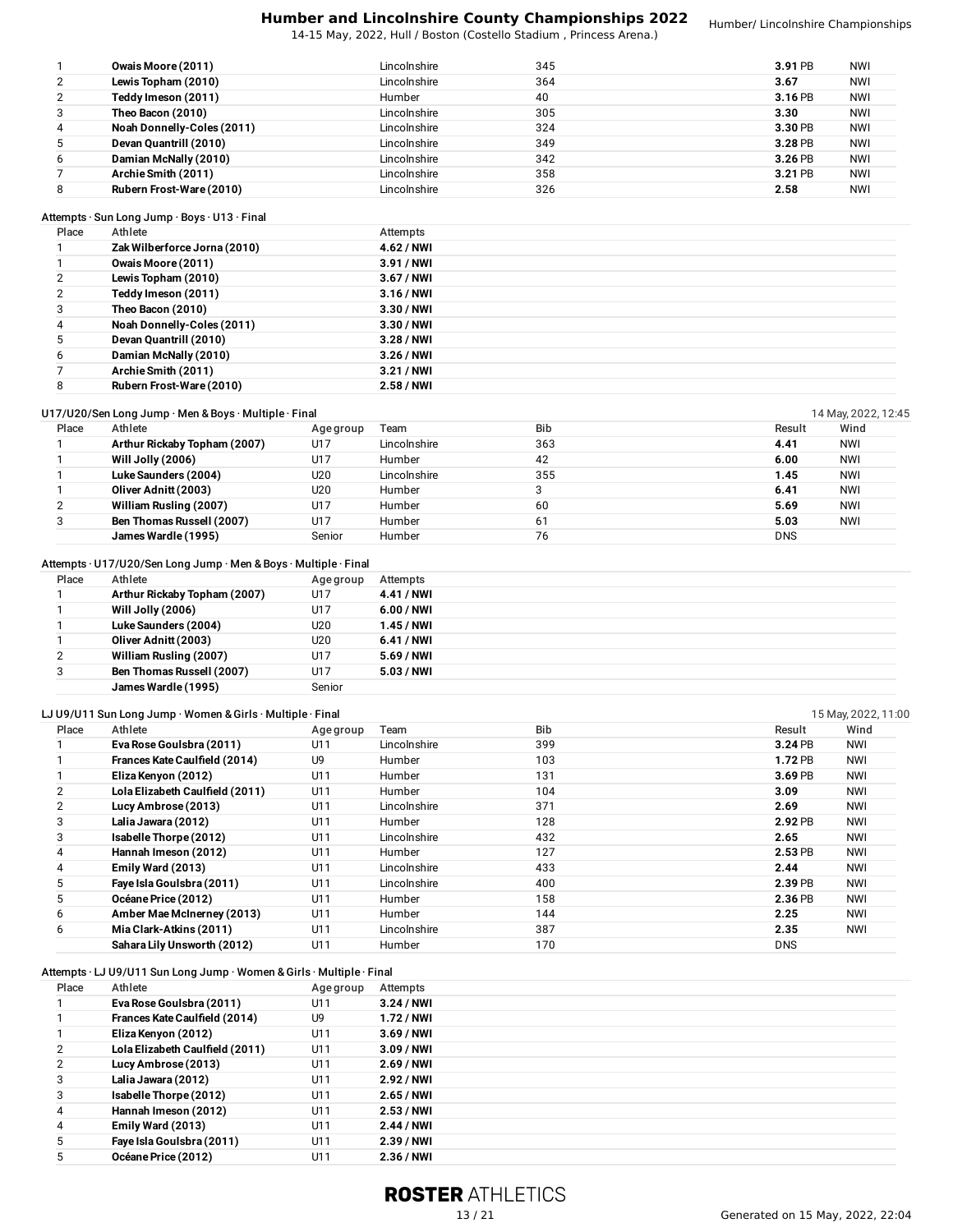14-15 May, 2022, Hull / Boston (Costello Stadium , Princess Arena.)

| 6              | Amber Mae McInerney (2013)          | U11 | 2.25 / NWI    |            |         |                     |
|----------------|-------------------------------------|-----|---------------|------------|---------|---------------------|
| 6              | Mia Clark-Atkins (2011)             | U11 | 2.35 / NWI    |            |         |                     |
|                | Sahara Lily Unsworth (2012)         | U11 |               |            |         |                     |
|                | Sat Long Jump . Girls . U17 . Final |     |               |            |         | 14 May, 2022, 13:30 |
| Place          | Athlete                             |     | Team          | <b>Bib</b> | Result  | Wind                |
|                | Katie Marsh (2005)                  |     | Lincolnshire  | 414        | 5.13    | NWI                 |
|                | Olivia Doyle (2007)                 |     | <b>Humber</b> | 109        | 4.72    | NWI                 |
| $\overline{2}$ | Isabelle Allenby (2006)             |     | <b>Humber</b> | 88         | 4.65    | <b>NWI</b>          |
| 2              | Louise Hirst (2005)                 |     | Lincolnshire  | 407        | 4.86 PB | <b>NWI</b>          |
| 3              | Sofia Jane Daniele (2007)           |     | Lincolnshire  | 390        | 4.84    | <b>NWI</b>          |
| 3              | Isabella Cadey (2006)               |     | Humber        | 101        | 4.45 PB | <b>NWI</b>          |
| 4              | Evie Kendrick (2006)                |     | Lincolnshire  | 411        | 4.33    | <b>NWI</b>          |
| 4              | Lucy Marie Rourke (2006)            |     | Humber        | 162        | 4.29 PB | NWI                 |
| 5              | Libby Eve Killick (2007)            |     | Humber        | 133        | 4.17    | NWI                 |
| 5              | Molly Rebecca Hauton (2006)         |     | Lincolnshire  | 403        | 4.17    | NWI                 |
| 6              | Megan Reid (2006)                   |     | Lincolnshire  | 426        | 3.93    | <b>NWI</b>          |
| 6              | Holly Anne Cresswell (2007)         |     | Humber        | 107        | 3.63 PB | <b>NWI</b>          |
|                |                                     |     |               |            |         |                     |

## Attempts · Sat Long Jump · Girls · U17 · Final

| Place | Athlete                     | Attempts    |
|-------|-----------------------------|-------------|
|       | Katie Marsh (2005)          | 5.13 / NWI  |
|       | Olivia Doyle (2007)         | 4.72 / NWI  |
|       | Isabelle Allenby (2006)     | 4.65 / NWI  |
|       | Louise Hirst (2005)         | 4.86 / NWI  |
| 5     | Sofia Jane Daniele (2007)   | 4.84 / NWI  |
| 3     | Isabella Cadey (2006)       | 4.45 / NWI  |
| 4     | Evie Kendrick (2006)        | 4.33 / NWI  |
| 4     | Lucy Marie Rourke (2006)    | 4.29 / NWI  |
|       | Libby Eve Killick (2007)    | 4.17 / NWI  |
|       | Molly Rebecca Hauton (2006) | 4.17 / NWI  |
| 6     | Megan Reid (2006)           | 3.93 / NWI  |
| 6     | Holly Anne Cresswell (2007) | $3.63/$ NWI |

#### SatU15/U20 Long Jump · Women & Girls · Multiple · Final 14 May, 2022, 11:00

| Place | Athlete                        | Age group | Team         | <b>Bib</b> | Result     | Wind       |
|-------|--------------------------------|-----------|--------------|------------|------------|------------|
|       | Chloe Fields (2008)            | U15       | Lincolnshire | 395        | 4.18       | <b>NWI</b> |
|       | Isobel Grace Walker (2007)     | U15       | Humber       | 174        | 4.32       | <b>NWI</b> |
|       | Naiomi Mwambire (2004)         | U20       | Humber       | 152        | 5.17       | <b>NWI</b> |
|       | Holly Aslin (2003)             | U20       | Lincolnshire | 374        | 4.97       | <b>NWI</b> |
|       | Isobel Holland (2009)          | U15       | Humber       | 124        | 3.86       | <b>NWI</b> |
|       | Amber Louise Hauton (2008)     | U15       | Lincolnshire | 402        | 3.77       | <b>NWI</b> |
|       | Eve Anderson (2004)            | U20       | Humber       | 89         | 4.80       | <b>NWI</b> |
| 3     | Rebecca Addison (2009)         | U15       | Humber       | 87         | 3.19       | <b>NWI</b> |
|       | Emily Katherine Nicklen (2009) | U15       | Humber       | 153        | <b>DNS</b> |            |
|       |                                |           |              |            |            |            |

## Attempts · SatU15/U20 Long Jump · Women &Girls · Multiple · Final

| Place          | Athlete                        | Age group | Attempts   |
|----------------|--------------------------------|-----------|------------|
|                | Chloe Fields (2008)            | U15       | 4.18 / NWI |
|                | Isobel Grace Walker (2007)     | U15       | 4.32 / NWI |
|                | Naiomi Mwambire (2004)         | U20       | 5.17 / NWI |
|                | Holly Aslin (2003)             | U20       | 4.97 / NWI |
| $\overline{2}$ | Isobel Holland (2009)          | U15       | 3.86 / NWI |
| 2              | Amber Louise Hauton (2008)     | U15       | 3.77 / NWI |
| 2              | Eve Anderson (2004)            | U20       | 4.80 / NWI |
| 3              | Rebecca Addison (2009)         | U15       | 3.19 / NWI |
|                | Emily Katherine Nicklen (2009) | U15       |            |

| Place | Athlete                      | Team         | <b>Bib</b> | Wind<br>Result        |
|-------|------------------------------|--------------|------------|-----------------------|
|       | Sophie Aslin (2011)          | Lincolnshire | 375        | <b>NWI</b><br>3.46    |
|       | May Bradley (2011)           | Humber       | 99         | <b>NWI</b><br>3.52 PB |
| 2     | Rebecca Miller (2009)        | Humber       | 148        | <b>NWI</b><br>3.49 PB |
|       | Florence Lilly (2011)        | Lincolnshire | 413        | <b>NWI</b><br>3.42    |
| 3     | Harriet Jackson (2009)       | Lincolnshire | 409        | <b>NWI</b><br>3.40 PB |
| 3     | Tayla-Paige Arthur (2010)    | Humber       | 90         | <b>NWI</b><br>3.26 PB |
| 4     | Kaitlyn Swann (2010)         | Humber       | 166        | <b>NWI</b><br>3.14 PB |
| 4     | Letitia Grace Arch (2010)    | Lincolnshire | 372        | <b>NWI</b><br>3.38 PB |
| 5     | Annabelle Miller (2011)      | Humber       | 147        | <b>NWI</b><br>3.07 PB |
|       | Demi Leonard (2011)          | Humber       | 137        | <b>DNS</b>            |
|       | Florence Olivia Green (2009) | Humber       | 117        | <b>DNS</b>            |
|       | Lucy Hope (2009)             | Humber       | 125        | <b>DNS</b>            |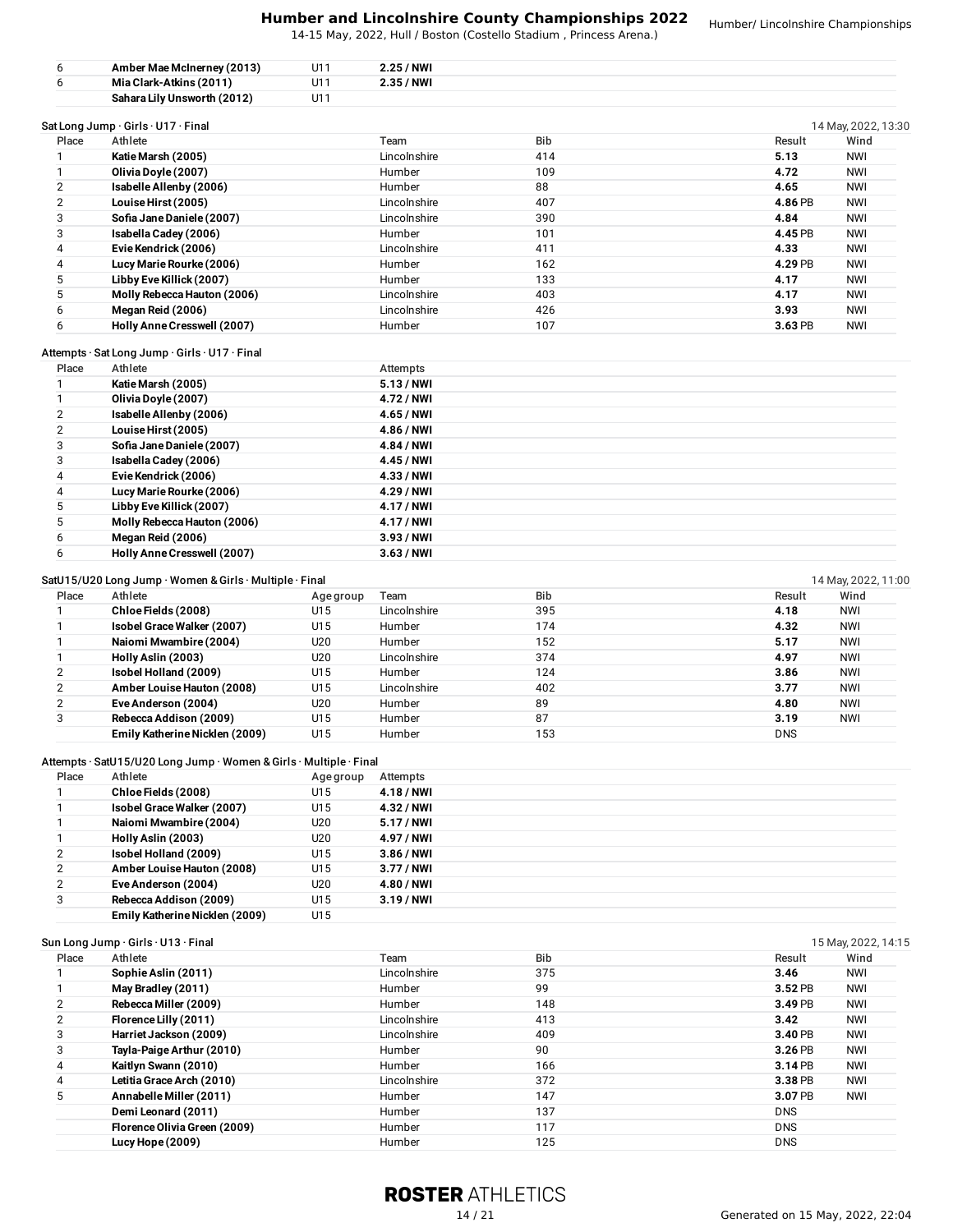|                              | Attempts · Sun Long Jump · Girls · U13 · Final                   |                  |                |           |                    |                     |
|------------------------------|------------------------------------------------------------------|------------------|----------------|-----------|--------------------|---------------------|
| Place                        | Athlete                                                          |                  | Attempts       |           |                    |                     |
| 1                            | Sophie Aslin (2011)                                              |                  | 3.46 / NWI     |           |                    |                     |
| $\mathbf{1}$                 | May Bradley (2011)                                               |                  | 3.52 / NWI     |           |                    |                     |
| $\overline{\mathbf{c}}$      | Rebecca Miller (2009)                                            |                  | 3.49 / NWI     |           |                    |                     |
| 2                            | Florence Lilly (2011)                                            |                  | 3.42 / NWI     |           |                    |                     |
| 3                            | Harriet Jackson (2009)                                           |                  | 3.40 / NWI     |           |                    |                     |
| 3                            | Tayla-Paige Arthur (2010)                                        |                  | 3.26 / NWI     |           |                    |                     |
| 4                            | Kaitlyn Swann (2010)                                             |                  | $3.14/$ NWI    |           |                    |                     |
| 4                            | Letitia Grace Arch (2010)                                        |                  | 3.38 / NWI     |           |                    |                     |
| 5                            | Annabelle Miller (2011)                                          |                  | 3.07 / NWI     |           |                    |                     |
|                              | Demi Leonard (2011)                                              |                  |                |           |                    |                     |
|                              | Florence Olivia Green (2009)                                     |                  |                |           |                    |                     |
|                              | Lucy Hope (2009)                                                 |                  |                |           |                    |                     |
|                              | Triple Jump · Mixed Adults & Youth · Multiple · Final            |                  |                |           |                    | 15 May, 2022, 12:00 |
| Place                        | Athlete                                                          | Age group        | Team           | Bib       | Result             | Wind                |
| 1                            | C Louise Hirst (2005)                                            | U17              | Lincolnshire   | 407       | 10.63              | <b>NWI</b>          |
| 1                            | Q Naiomi Mwambire (2004)                                         | U20              | Humber         | 152       | 10.40              | <b>NWI</b>          |
| $\mathbf{1}$                 | $\circlearrowleft$ William Rusling (2007)                        | U17              | Humber         | 60        | 11.65              | NWI                 |
| $\overline{c}$               | P Beth Alice Moodie (2006)                                       | U17              | Humber         | 149       | 9.41               | <b>NWI</b>          |
| $\overline{\mathbf{c}}$      |                                                                  |                  | Lincolnshire   | 390       | 9.11               | <b>NWI</b>          |
|                              | $\circ$ Sofia Jane Daniele (2007)                                | U17              |                |           |                    |                     |
| 3                            | C Eve Anderson (2004)                                            | U20              | Humber         | 89        | 10.12              | <b>NWI</b>          |
| 4                            | C Eleanor Kealey (2004)                                          | U20              | Humber         | 130       | 9.18               | <b>NWI</b>          |
|                              | O Molly Rebecca Hauton (2006)                                    | U17              | Lincolnshire   | 403       | <b>DNS</b>         |                     |
|                              | Attempts · Triple Jump · Mixed Adults & Youth · Multiple · Final |                  |                |           |                    |                     |
| Place                        | Athlete                                                          |                  | Attempts       |           |                    |                     |
| 1                            |                                                                  | Age group<br>U17 | 10.63 / NWI    |           |                    |                     |
|                              | C Louise Hirst (2005)                                            |                  |                |           |                    |                     |
| $\mathbf{1}$                 | C Naiomi Mwambire (2004)                                         | U20              | 10.40 / NWI    |           |                    |                     |
| $\mathbf{1}$                 | $\circlearrowleft$ William Rusling (2007)                        | U17              | 11.65 / NWI    |           |                    |                     |
| $\overline{\mathbf{c}}$      | C Beth Alice Moodie (2006)                                       | U17              | 9.41 / NWI     |           |                    |                     |
| $\overline{\mathbf{c}}$      | $\circ$ Sofia Jane Daniele (2007)                                | U17              | 9.11 / NWI     |           |                    |                     |
| 3                            | ♀ Eve Anderson (2004)                                            | U20              | 10.12/NWI      |           |                    |                     |
| 4                            | C Eleanor Kealey (2004)                                          | U20              | 9.18 / NWI     |           |                    |                     |
|                              | O Molly Rebecca Hauton (2006)                                    | U17              |                |           |                    |                     |
|                              |                                                                  |                  |                |           |                    |                     |
|                              | Sun Shot Put (3kg) · Boys · U13 · Final                          |                  |                |           |                    | 15 May, 2022, 14:15 |
| Place                        | Athlete                                                          |                  | Team<br>Humber | Bib       | Result             |                     |
| $\mathbf{1}$<br>$\mathbf{1}$ | Zak Wilberforce Jorna (2010)<br>Damian McNally (2010)            |                  | Lincolnshire   | 79<br>342 | 6.17 PB            |                     |
| $\overline{\mathbf{c}}$      | Archie Smith (2011)                                              |                  | Lincolnshire   | 358       | 4.93 PB<br>4.75 PB |                     |
| 3                            | Noah Donnelly-Coles (2011)                                       |                  | Lincolnshire   | 324       | 3.23               |                     |
|                              |                                                                  |                  |                |           |                    |                     |
|                              | Attempts · Sun Shot Put (3kg) · Boys · U13 · Final               |                  |                |           |                    |                     |
| Place                        | Athlete                                                          |                  | Attempts       |           |                    |                     |
| $\mathbf{1}$                 | Zak Wilberforce Jorna (2010)                                     |                  | 6.17           |           |                    |                     |
| $\mathbf{1}$                 | Damian McNally (2010)                                            |                  | 4.93           |           |                    |                     |
| $\overline{c}$               | Archie Smith (2011)                                              |                  | 4.75           |           |                    |                     |
| 3                            | Noah Donnelly-Coles (2011)                                       |                  | 3.23           |           |                    |                     |
|                              |                                                                  |                  |                |           |                    |                     |
|                              | U15/V60M Shot Put · Men & Boys · Multiple · Final                |                  |                |           |                    | 15 May, 2022, 13:30 |
| Place                        | Athlete                                                          | Age group        | Team           | Bib       | Result             |                     |
| 1                            | Alfie Whittaker (2008)                                           | U15              | Humber         | 77        | 8.64 PB            |                     |
| $\mathbf{1}$                 | Lawson Capes (2008)                                              | U15              | Lincolnshire   | 339       | 14.27 SB           |                     |
| $\mathbf{1}$                 | Philip Garner (1961)                                             | M60              | Lincolnshire   | 327       | 9.52               |                     |
| 1                            | Martin Wray (1958)                                               | M60              | Humber         | 81        | 9.62               |                     |
| $\mathbf 2$                  | Spencer James Leaning (2008)                                     | U15              | Humber         | 48        | 8.06 PB            |                     |
| 2                            | Jack Clark-Atkins (2008)                                         | U15              | Lincolnshire   | 319       | 7.85 PB            |                     |
| $\overline{\mathbf{c}}$      | Nigel Bilton (1958)                                              | M60              | Lincolnshire   | 309       | 7.74               |                     |
| 3                            | Hayden Quantrill (2008)                                          | U15              | Lincolnshire   | 350       | 7.65               |                     |
| 3                            | Freddie Yeo (2009)                                               | U15              | Humber         | 84        | 7.90 PB            |                     |
|                              | Malcolm Fenton (1956)                                            | M65              | Lincolnshire   | 325       | <b>DNS</b>         |                     |
|                              | Attempts · U15/V60M Shot Put · Men & Boys · Multiple · Final     |                  |                |           |                    |                     |
| Place                        | Athlete                                                          | Age group        | Attempts       |           |                    |                     |
|                              | Alfie Whittaker (2008)                                           | U15              | 8.64           |           |                    |                     |
| $\mathbf{1}$                 |                                                                  |                  |                |           |                    |                     |
| $\mathbf{1}$                 | Lawson Capes (2008)                                              | U15              | 14.27          |           |                    |                     |

 **Martin Wray (1958)** M60 **9.62 Spencer James Leaning (2008)** U15 **8.06**

 $Jack$  **Clark-Atkins** (2008)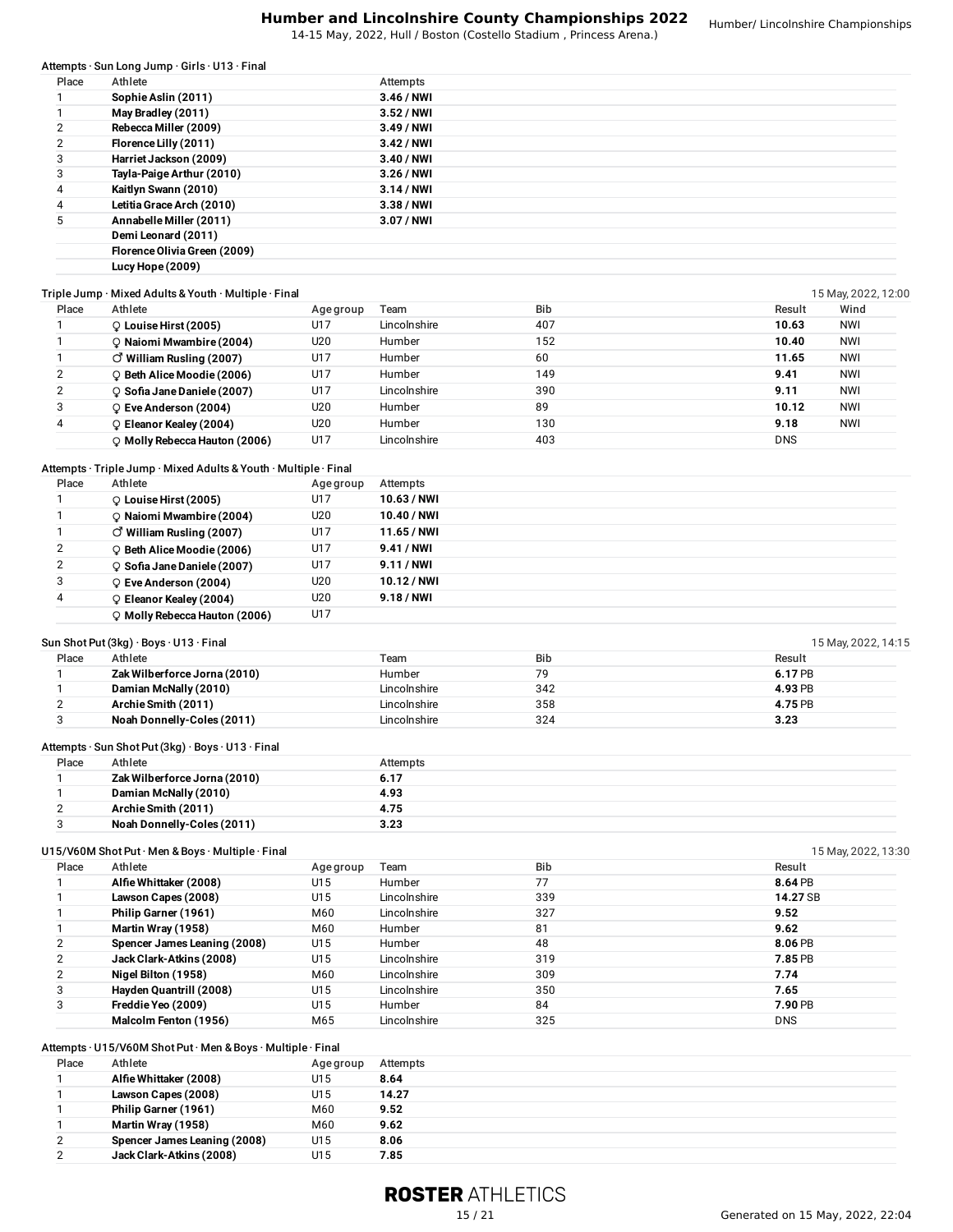| $\overline{2}$ | Nigel Bilton (1958)                                                       | M60        | 7.74                   |            |                                                               |
|----------------|---------------------------------------------------------------------------|------------|------------------------|------------|---------------------------------------------------------------|
| 3              | Hayden Quantrill (2008)                                                   | U15        | 7.65                   |            |                                                               |
| 3              | Freddie Yeo (2009)                                                        | U15        | 7.90                   |            |                                                               |
|                | Malcolm Fenton (1956)                                                     | M65        |                        |            |                                                               |
|                |                                                                           |            |                        |            |                                                               |
|                | U17/U20/Sen/V35M/V50M Shot Put · Men & Boys · Multiple · Final            |            |                        |            | 15 May, 2022, 12:00                                           |
| Place          | Athlete                                                                   | Age group  | Team                   | Bib        | Result                                                        |
| 1              | Oliver Adnitt (2003)                                                      | U20        | Humber                 | 3          | 12.17 PB                                                      |
| 1              | Donovan Capes (2005)                                                      | U20        | Lincolnshire           | 317        | 14.12                                                         |
| 1              | <b>Greg Pell (1973)</b>                                                   | M45        | Humber                 | 56         | 12.30                                                         |
| 1              | David Bush (1992)                                                         | Senior     | Lincolnshire           | 316        | 12.20                                                         |
| $\mathbf{1}$   | John Twiddle (1968)                                                       | M50        | Humber                 | 73         | 13.65                                                         |
| $\overline{2}$ | Nathan Smith (2003)                                                       | U20        | Humber                 | 67         | 11.49                                                         |
| $\mathbf{2}$   | Christopher Bainbridge (1995)                                             | Senior     | Lincolnshire           | 306        | 11.90                                                         |
| 3              | Alexander Michael Chivers (2004)                                          | U20        | Humber                 | 14         | 9.59                                                          |
|                | Nathan Pell (2007)                                                        | U17        | Humber                 | 57         | <b>DNS</b>                                                    |
|                |                                                                           |            |                        |            |                                                               |
|                | Attempts · U17/U20/Sen/V35M/V50M Shot Put · Men & Boys · Multiple · Final |            |                        |            |                                                               |
| Place          | Athlete                                                                   | Age group  | Attempts               |            |                                                               |
| 1              | Oliver Adnitt (2003)                                                      | U20        | 12.17                  |            |                                                               |
| 1              | Donovan Capes (2005)                                                      | U20        | 14.12                  |            |                                                               |
| $\mathbf{1}$   | Greg Pell (1973)                                                          | M45        | 12.30                  |            |                                                               |
| $\mathbf{1}$   | David Bush (1992)                                                         | Senior     | 12.20                  |            |                                                               |
| $\mathbf{1}$   | John Twiddle (1968)                                                       | M50        | 13.65                  |            |                                                               |
| $\mathbf{2}$   | Nathan Smith (2003)                                                       | U20        | 11.49                  |            |                                                               |
| $\overline{2}$ | Christopher Bainbridge (1995)                                             | Senior     | 11.90                  |            |                                                               |
| 3              | Alexander Michael Chivers (2004)                                          | U20        | 9.59                   |            |                                                               |
|                | Nathan Pell (2007)                                                        | U17        |                        |            |                                                               |
|                | Not Required Shot Put (4kg) · Women · W35 · Final                         |            |                        |            |                                                               |
| Place          | Athlete                                                                   |            | Team                   | Bib        | 14 May, 2022, 23:59<br>Result                                 |
|                | Helen Gilbert (1982)                                                      |            | Lincolnshire           | 398        |                                                               |
| Place          | Attempts · Not Required Shot Put (4kg) · Women · W35 · Final<br>Athlete   |            | Attempts               |            |                                                               |
|                | Sat Shot Put $(2.72kg) \cdot$ Girls $\cdot$ U13 $\cdot$ Final             |            |                        |            |                                                               |
| Place          | Athlete                                                                   |            | Team                   | Bib        | Result                                                        |
| 1              | Lucy Hope (2009)                                                          |            | Humber                 | 125        | 6.91 PB                                                       |
| $\mathbf{2}$   | Florence Olivia Green (2009)                                              |            | Humber                 | 117        | 6.33 PB                                                       |
| 3              | Phoebe Grace Moore (2010)                                                 |            | Humber                 | 150        | 5.53 PB                                                       |
| 4              | Hope Adams (2011)                                                         |            | Humber                 | 86         | 4.34                                                          |
| 5              | Kyra Leary (2010)                                                         |            | Humber                 | 136        | 4.28                                                          |
| 6              | Megan Grace Roberts (2011)                                                |            | Humber                 | 159        | 4.21 PB                                                       |
| 7              | Evie Lakes (2011)                                                         |            | Humber                 | 134        | 3.96                                                          |
|                |                                                                           |            |                        |            |                                                               |
|                | Attempts · Sat Shot Put (2.72kg) · Girls · U13 · Final                    |            |                        |            |                                                               |
| Place          | Athlete                                                                   |            | Attempts               |            |                                                               |
| $\mathbf{1}$   | Lucy Hope (2009)                                                          |            | 6.91                   |            |                                                               |
| $\mathbf{2}$   | Florence Olivia Green (2009)                                              |            | 6.33                   |            |                                                               |
| 3              | Phoebe Grace Moore (2010)                                                 |            | 5.53                   |            |                                                               |
| 4              | Hope Adams (2011)                                                         |            | 4.34                   |            |                                                               |
| 5              | Kyra Leary (2010)                                                         |            | 4.28                   |            |                                                               |
| 6              | Megan Grace Roberts (2011)                                                |            | 4.21                   |            |                                                               |
| $\overline{7}$ | Evie Lakes (2011)                                                         |            | 3.96                   |            |                                                               |
|                |                                                                           |            |                        |            |                                                               |
|                | U15/U17 Shot Put · Women & Girls · Multiple · Final                       |            |                        |            |                                                               |
| Place          | Athlete                                                                   | Age group  | Team                   | Bib        | Result                                                        |
| 1              | Matilda Wright (2008)                                                     | U15        | Humber                 | 186        | 9.25                                                          |
| $\mathbf{1}$   | Macey Dimberline (2008)                                                   | U15        | Lincolnshire           | 392        | 8.65                                                          |
| $\mathbf{1}$   | Louise Hirst (2005)                                                       | U17        | Lincolnshire           | 407        | 9.35 PB                                                       |
| $\mathbf{1}$   | Emma Barker (2006)                                                        | U17        | Humber                 | 91         | 9.83 PB                                                       |
| $\mathbf{2}$   | Sienna Slater (2008)                                                      | U15        | Lincolnshire           | 430        | 8.24                                                          |
| $\mathbf{2}$   | Isobel Grace Walker (2007)                                                | U15        | Humber                 | 174        | 7.43                                                          |
| $\mathbf{2}$   | Georgia Ward (2006)                                                       | U17        | Lincolnshire           | 434        | 8.05                                                          |
| $\overline{2}$ | Libby Eve Killick (2007)                                                  | U17        | Humber                 | 133        | 8.69 PB                                                       |
| 3              | Chloe Fields (2008)                                                       | U15        | Lincolnshire           | 395        | 8.22                                                          |
| 3<br>3         | Amelia Hollie Fraser (2008)<br>Neve Begley (2005)                         | U15<br>U17 | Humber<br>Lincolnshire | 116<br>380 | 14 May, 2022, 11:00<br>14 May, 2022, 12:45<br>7.17<br>7.85 PB |

# **ROSTER ATHLETICS**

 **Neve Begley (2005)** U17 Lincolnshire 380 **7.85** PB **Josephine Kidger (2006)** U17 Humber 132 **8.20 Isobel Holland (2009)** U15 Humber 124 **6.42**

 **Isabelle Reid (2008)** U15 Lincolnshire 425 **6.24 MillieDoubleday (2008)** U15 Lincolnshire 393 **6.06**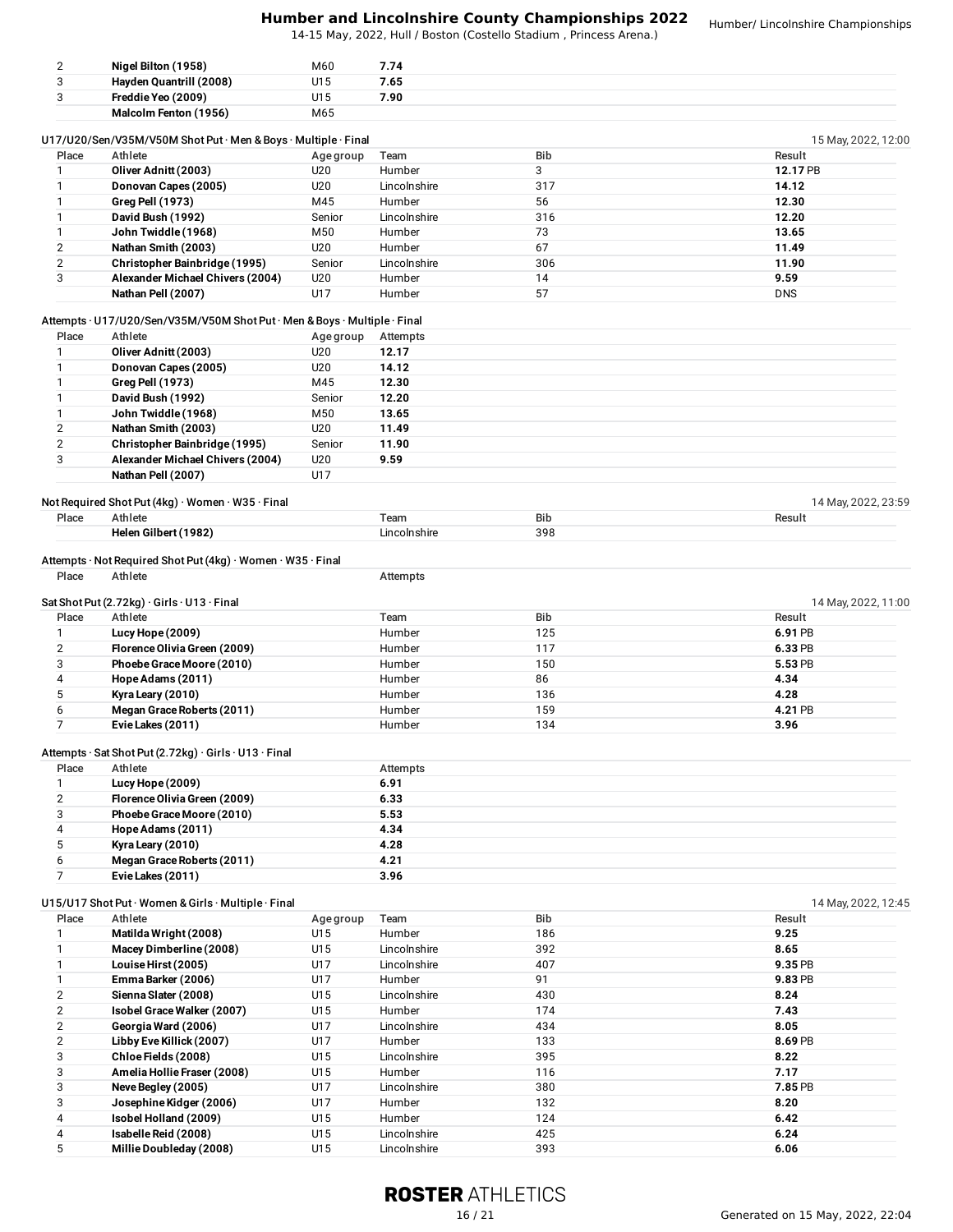14-15 May, 2022, Hull / Boston (Costello Stadium , Princess Arena.)

Humber/ Lincolnshire Championships

| . [4-15 May, 2022, Hull / Boston (Costello Stadium , Princess Arena |  |
|---------------------------------------------------------------------|--|
|                                                                     |  |

**Hattie Newton (2009)** U15 Lincolnshire 418 **5.03**

| Place | Athlete                     | Age group | Attempts |
|-------|-----------------------------|-----------|----------|
|       | Matilda Wright (2008)       | U15       | 9.25     |
|       | Macey Dimberline (2008)     | U15       | 8.65     |
|       | Louise Hirst (2005)         | U17       | 9.35     |
|       | Emma Barker (2006)          | U17       | 9.83     |
|       | Sienna Slater (2008)        | U15       | 8.24     |
|       | Isobel Grace Walker (2007)  | U15       | 7.43     |
|       | Georgia Ward (2006)         | U17       | 8.05     |
|       | Libby Eve Killick (2007)    | U17       | 8.69     |
| 3     | Chloe Fields (2008)         | U15       | 8.22     |
| 3     | Amelia Hollie Fraser (2008) | U15       | 7.17     |
| 3     | Neve Begley (2005)          | U17       | 7.85     |
| 3     | Josephine Kidger (2006)     | U17       | 8.20     |
| 4     | Isobel Holland (2009)       | U15       | 6.42     |
| 4     | Isabelle Reid (2008)        | U15       | 6.24     |
| 5     | Millie Doubleday (2008)     | U15       | 6.06     |
| 6     | Hattie Newton (2009)        | U15       | 5.03     |

### U20/Sen/V35+ Shot Put · Women & Girls · Multiple · Final 14 May, 2022, 14:15

| 20, OCH, YOO! ONOt! Ut WOMEN & ONIG INIGHTO I MIGH<br>$1 - 1$ $1 - 1$ $1 - 1$ $1 - 1$ $1 - 1$ $1 - 1$ $1 - 1$ |                                  |           |              |            |            |
|---------------------------------------------------------------------------------------------------------------|----------------------------------|-----------|--------------|------------|------------|
| Place                                                                                                         | Athlete                          | Age group | Team         | <b>Bib</b> | Result     |
|                                                                                                               | Holly Adams (2003)               | U20       | Humber       | 85         | 11.18      |
|                                                                                                               | Sarah Garner (1994)              | Senior    | Lincolnshire | 397        | 7.08       |
|                                                                                                               | Gemma Barnsdale (2001)           | Senior    | Lincolnshire | 93         | 8.72       |
|                                                                                                               | Jennifer Howard (1981)           | W40       | Lincolnshire | 408        | 9.69       |
|                                                                                                               | Julie Wilson (1962)              | W55       | Lincolnshire | 437        | 8.74       |
|                                                                                                               | Abigail Sharples (2001)          | Senior    | Lincolnshire | 429        | 6.97       |
|                                                                                                               | Helen Gilbert (1982)             | W40       | Lincolnshire | 398        | 9.60       |
|                                                                                                               | Katarzyna Dorota Wasiczko (1993) | Senior    | Humber       | 178        | <b>DNS</b> |

# Attempts · U20/Sen/V35+ Shot Put · Women &Girls · Multiple · Final

| Place          | Athlete                          | Age group | Attempts |
|----------------|----------------------------------|-----------|----------|
|                | Holly Adams (2003)               | U20       | 11.18    |
|                | Sarah Garner (1994)              | Senior    | 7.08     |
|                | Gemma Barnsdale (2001)           | Senior    | 8.72     |
|                | Jennifer Howard (1981)           | W40       | 9.69     |
|                | Julie Wilson (1962)              | W55       | 8.74     |
| $\overline{2}$ | Abigail Sharples (2001)          | Senior    | 6.97     |
| 2              | Helen Gilbert (1982)             | W40       | 9.60     |
|                | Katarzyna Dorota Wasiczko (1993) | Senior    |          |

|       | $U15/U17/U20/Sen Discuss Throw·Men & Boys·Multiple·Final$ |           |              |            | 14 May, 2022, 12:45 |
|-------|-----------------------------------------------------------|-----------|--------------|------------|---------------------|
| Place | Athlete                                                   | Age group | Team         | <b>Bib</b> | Result              |
|       | Ebenezer Abara (2002)                                     | Senior    | Humber       |            | 44.87 PB            |
|       | Daniel Hanna (2007)                                       | U17       | Humber       | 33         | 25.67               |
|       | Oliver Adnitt (2003)                                      | U20       | Humber       | 3          | 34.98               |
|       | <b>Christopher Bainbridge (1995)</b>                      | Senior    | Lincolnshire | 306        | 35.39               |
|       | Spencer James Leaning (2008)                              | U15       | Humber       | 48         | 20.82               |
|       | Alexander Balfe (1998)                                    | Senior    | Lincolnshire | 307        | 26.17 PB            |
|       | Oliver Mark Chant (2006)                                  | U17       | Humber       | 13         | 17.76               |
|       | Nathan Smith (2003)                                       | U20       | Humber       | 67         | 30.62               |

# Attempts · U15/U17/U20/Sen Discus Throw · Men & Boys · Multiple · Final

| Place | Athlete                       | Age group | Attempts |
|-------|-------------------------------|-----------|----------|
|       | Ebenezer Abara (2002)         | Senior    | 44.87    |
|       | Daniel Hanna (2007)           | U17       | 25.67    |
|       | Oliver Adnitt (2003)          | U20       | 34.98    |
|       | Christopher Bainbridge (1995) | Senior    | 35.39    |
|       | Spencer James Leaning (2008)  | U15       | 20.82    |
| 2     | Alexander Balfe (1998)        | Senior    | 26.17    |
| 2     | Oliver Mark Chant (2006)      | U17       | 17.76    |
| ົ     | Nathan Smith (2003)           | U20       | 30.62    |

|       | $V35+/V50+/V60+Discus Throw·Men & Boys·Multiple·Final$ |           |              |            | 14 May, 2022, 14:15 |
|-------|--------------------------------------------------------|-----------|--------------|------------|---------------------|
| Place | Athlete                                                | Age group | Team         | <b>Bib</b> | Result              |
|       | Mark Burbridge (1973)                                  | M45       | Lincolnshire | 315        | 22.12               |
|       | John Twiddle (1968)                                    | M50       | Humber       | 73         | 40.41               |
|       | Ian Barnsdale (1962)                                   | M55       | Lincolnshire |            | 19.62               |
|       | Jim Gillespie (1962)                                   | M55       | Lincolnshire | 329        | 25.04               |
|       | Philip Garner (1961)                                   | M60       | Lincolnshire | 327        | 35.04               |
|       | Martin Wray (1958)                                     | M60       | Humber       | 81         | 36.61               |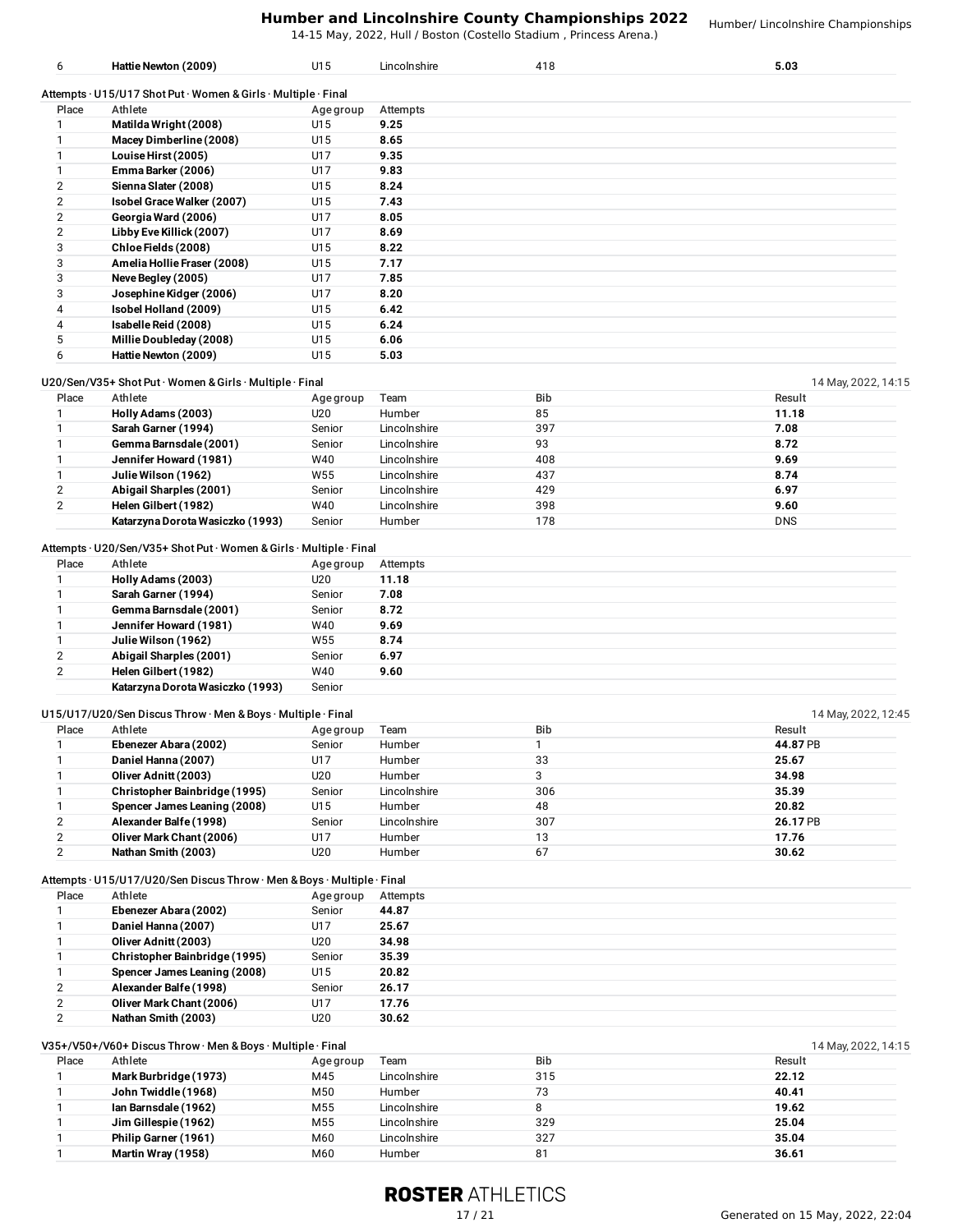14-15 May, 2022, Hull / Boston (Costello Stadium , Princess Arena.)

Humber/ Lincolnshire Championships

|       | Malcolm Fenton (1956)                                                  | M65       | Lincolnshire | 325 | 31.97      |
|-------|------------------------------------------------------------------------|-----------|--------------|-----|------------|
|       | Nigel Bilton (1958)                                                    | M60       | Lincolnshire | 309 | 30.60      |
|       | Adrian White (1970)                                                    | M50       | Lincolnshire | 367 | <b>DNS</b> |
|       | Attempts · V35+/V50+/V60+ Discus Throw · Men & Boys · Multiple · Final |           |              |     |            |
| Place | Athlete                                                                | Age group | Attempts     |     |            |
|       | Mark Burbridge (1973)                                                  | M45       | 22.12        |     |            |
|       | John Twiddle (1968)                                                    | M50       | 40.41        |     |            |
|       | Ian Barnsdale (1962)                                                   | M55       | 19.62        |     |            |
|       | Jim Gillespie (1962)                                                   | M55       | 25.04        |     |            |
|       | Philip Garner (1961)                                                   | M60       | 35.04        |     |            |
|       | Martin Wray (1958)                                                     | M60       | 36.61        |     |            |
|       | Malcolm Fenton (1956)                                                  | M65       | 31.97        |     |            |
| 2     | Nigel Bilton (1958)                                                    | M60       | 30.60        |     |            |
|       | Adrian White (1970)                                                    | M50       |              |     |            |

| Place | Athlete                         | Age group | Team         | <b>Bib</b> | Result     |
|-------|---------------------------------|-----------|--------------|------------|------------|
|       | Matilda Wright (2008)           | U15       | Humber       | 186        | 30.65 PB   |
|       | Grace Elizabeth Marshall (2008) | U15       | Lincolnshire | 415        | 19.60      |
|       | Emma Barker (2006)              | U17       | Humber       | 91         | 23.40      |
|       | Neve Begley (2005)              | U17       | Lincolnshire | 380        | 20.91      |
|       | Isobel Grace Walker (2007)      | U15       | Humber       | 174        | 19.39      |
|       | Megan Reid (2006)               | U17       | Lincolnshire | 426        | 19.48      |
|       | Holly Anne Cresswell (2007)     | U17       | Humber       | 107        | 18.92      |
| 3     | Amelia Hollie Fraser (2008)     | U15       | Humber       | 116        | 18.96 PB   |
|       | Erin Barwell (2007)             | U17       | Lincolnshire | 377        | 16.67      |
| 3     | Josephine Kidger (2006)         | U17       | Humber       | 132        | 17.85      |
|       | Emily Katherine Nicklen (2009)  | U15       | Humber       | 153        | <b>DNS</b> |

# Attempts · U15/U17 Discus Throw · Women &Girls · Multiple · Final

| Place          | Athlete                         | Age group | Attempts |
|----------------|---------------------------------|-----------|----------|
|                | Matilda Wright (2008)           | U15       | 30.65    |
|                | Grace Elizabeth Marshall (2008) | U15       | 19.60    |
|                | Emma Barker (2006)              | U17       | 23.40    |
|                | Neve Begley (2005)              | U17       | 20.91    |
| $\overline{2}$ | Isobel Grace Walker (2007)      | U15       | 19.39    |
| $\overline{2}$ | Megan Reid (2006)               | U17       | 19.48    |
| 2              | Holly Anne Cresswell (2007)     | U17       | 18.92    |
| 3              | Amelia Hollie Fraser (2008)     | U15       | 18.96    |
| 3              | Erin Barwell (2007)             | U17       | 16.67    |
| 3              | Josephine Kidger (2006)         | U17       | 17.85    |
|                | Emily Katherine Nicklen (2009)  | U15       |          |

# U13B/U13G/U20W/SenW/V35+W/V50W Discus Throw · Mixed Adults & Youth · Multiple · Final 14 May, 2022, 12:00 14 May, 2022, 12:00

| Place | Athlete                             | Age group | Team         | <b>Bib</b> | Result     |
|-------|-------------------------------------|-----------|--------------|------------|------------|
|       | O Phoebe Grace Moore (2010)         | U13       | Humber       | 150        | 8.52       |
|       | $\circ$ Louie Dixon (2009)          | U13       | Humber       | 24         | 11.43      |
|       | $\circ$ Archie Smith (2011)         | U13       | Lincolnshire | 358        | 10.05      |
|       | $Q$ Holly Adams (2003)              | U20       | Humber       | 85         | 36.75      |
|       | $\circ$ Abigail Sharples (2001)     | Senior    | Lincolnshire | 429        | 26.75      |
|       | Q Gemma Barnsdale (2001)            | Senior    | Lincolnshire | 93         | 34.68      |
|       | $Q$ Jennifer Howard (1981)          | W40       | Lincolnshire | 408        | 23.09      |
|       | $Q$ Hayley Fox (1974)               | W45       | Lincolnshire | 396        | 18.43      |
|       | $\mathcal Q$ Julie Wilson (1962)    | W55       | Lincolnshire | 437        | 26.60      |
| 2     | ○ Sarah Garner (1994)               | Senior    | Lincolnshire | 397        | 19.76      |
| 2     | C Helen Gilbert (1982)              | W40       | Lincolnshire | 398        | 18.63      |
| 2     | O Marie-Claire Barwell (1973)       | W45       | Lincolnshire | 379        | 18.08      |
|       | $\mathcal Q$ Ellie Burbridge (2003) | U20       | Lincolnshire | 385        | <b>DNS</b> |

## Attempts · U13B/U13G/U20W/SenW/V35+W/V50W Discus Throw · Mixed Adults & Youth · Multiple · Final

| Place | Athlete                         | Age group | Attempts |
|-------|---------------------------------|-----------|----------|
|       | $Q$ Phoebe Grace Moore (2010)   | U13       | 8.52     |
|       | $\circ$ Louie Dixon (2009)      | U13       | 11.43    |
|       | $\vec{O}$ Archie Smith (2011)   | U13       | 10.05    |
|       | $Q$ Holly Adams (2003)          | U20       | 36.75    |
|       | $\circ$ Abigail Sharples (2001) | Senior    | 26.75    |
|       | C Gemma Barnsdale (2001)        | Senior    | 34.68    |
|       | Q Jennifer Howard (1981)        | W40       | 23.09    |
|       | $Q$ Hayley Fox (1974)           | W45       | 18.43    |
|       | $Q$ Julie Wilson (1962)         | W55       | 26.60    |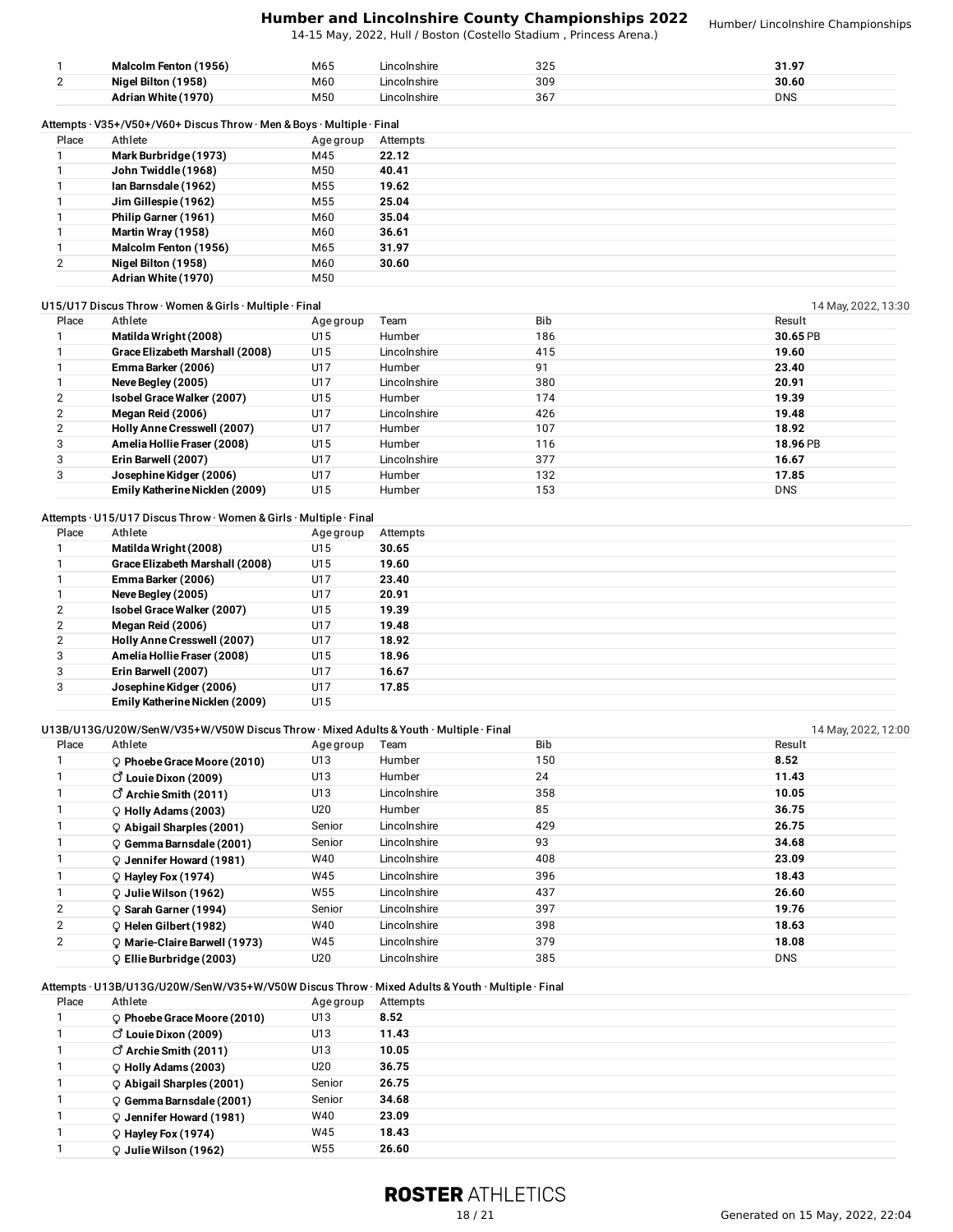14-15 May, 2022, Hull / Boston (Costello Stadium , Princess Arena.)

| ∸      | <sup>)</sup> Sarah Garner (1994) | Senior | 19.76 |  |
|--------|----------------------------------|--------|-------|--|
| ◠<br>- | Helen Gilbert (1982)             | W40    | 18.63 |  |
| -      | ි Marie-Claire Barwell (1973)    | W45    | 18.08 |  |
|        | Ellie Burbridge (2003)           | U20    |       |  |

#### U15G/U15B/U17M/U17W Hammer Throw · Mixed Adults & Youth · Multiple · Final 14 May, 2022, 12:00

| Place          | Athlete                              | Age group | Team         | <b>Bib</b> | Result |
|----------------|--------------------------------------|-----------|--------------|------------|--------|
|                | $Q$ Macey Dimberline (2008)          | U15       | Lincolnshire | 392        | 27.81  |
|                | $Q$ Izzy Watts (2006)                | U17       | Humber       | 179        | 43.76  |
|                | $Q$ Georgia Ward (2006)              | U17       | Lincolnshire | 434        | 23.53  |
|                | $\mathcal Q$ Josephine Kidger (2006) | U17       | Humber       | 132        | 34.16  |
|                | O Holly Anne Cresswell (2007)        | U17       | Humber       | 107        | 25.09  |
|                | $\circ$ Jack Clark-Atkins (2008)     | U15       | Lincolnshire | 319        | 22.86  |
|                | $\circ$ Hugo Cullen (2007)           | U17       | Humber       | 20         | 22.09  |
| $\overline{2}$ | $\mathcal Q$ Millie Doubleday (2008) | U15       | Lincolnshire | 393        | 25.15  |
| $\overline{2}$ | $\circ$ Flora Jolly (2006)           | U17       | Lincolnshire | 410        | 19.82  |
| $\overline{2}$ | $\circ$ Jacob Burbridge (2007)       | U15       | Lincolnshire | 314        | 20.49  |
|                | O Grace Elizabeth Marshall (2008)    | U15       | Lincolnshire | 415        | 17.66  |

## Attempts · U15G/U15B/U17M/U17W Hammer Throw · Mixed Adults & Youth · Multiple · Final

| Place | Athlete                                     | Age group | Attempts |
|-------|---------------------------------------------|-----------|----------|
|       | $Q$ Macey Dimberline (2008)                 | U15       | 27.81    |
|       | $Q$ Izzy Watts (2006)                       | U17       | 43.76    |
|       | $Q$ Georgia Ward (2006)                     | U17       | 23.53    |
|       | $\mathcal Q$ Josephine Kidger (2006)        | U17       | 34.16    |
|       | O Holly Anne Cresswell (2007)               | U17       | 25.09    |
|       | $\circlearrowleft$ Jack Clark-Atkins (2008) | U15       | 22.86    |
|       | $\circ$ Hugo Cullen (2007)                  | U17       | 22.09    |
| 2     | O Millie Doubleday (2008)                   | U15       | 25.15    |
| 2     | $\circ$ Flora Jolly (2006)                  | U17       | 19.82    |
| 2     | $\circ$ Jacob Burbridge (2007)              | U15       | 20.49    |
|       | O Grace Elizabeth Marshall (2008)           | U15       | 17.66    |

## U20M/U20W/SenW/SenM/V35+M/V35+W Hammer Throw · Mixed Adults & Youth · Multiple · Final 14 May, 2022, 11:00 14 May, 2022, 11:00

| Place          | Athlete                               | Age group | Team         | <b>Bib</b> | Result     |
|----------------|---------------------------------------|-----------|--------------|------------|------------|
|                | $Q$ Catriona Lee (2004)               | U20       | Lincolnshire | 412        | 11.88      |
|                | Q Gemma Barnsdale (2001)              | Senior    | Lincolnshire | 93         | 31.42      |
|                | $Q$ Helen Gilbert (1982)              | W40       | Lincolnshire | 398        | 38.53      |
|                | $\circ$ Gabriel Li La-Vigars (2005)   | U20       | Humber       | 49         | 27.14      |
|                | $\circ$ Christopher Bainbridge (1995) | Senior    | Lincolnshire | 306        | 52.36      |
|                | $\circ$ Mark Burbridge (1973)         | M45       | Lincolnshire | 315        | 18.42      |
| 2              | ♀ Sarah Garner (1994)                 | Senior    | Lincolnshire | 397        | 22.45      |
| 2              | $Q$ Hayley Fox (1974)                 | W45       | Lincolnshire | 396        | 19.81      |
| $\overline{2}$ | $\circ$ Nathan Smith (2003)           | U20       | Humber       | 67         | 22.55      |
|                | $Q$ Eden Lockett (2004)               | U20       | Humber       | 139        | <b>DNS</b> |
|                |                                       |           |              |            |            |

#### Attempts · U20M/U20W/SenW/SenM/V35+M/V35+W Hammer Throw · Mixed Adults & Youth · Multiple · Final

| Place          | Athlete                                  | Age group | Attempts |
|----------------|------------------------------------------|-----------|----------|
|                | $Q$ Catriona Lee (2004)                  | U20       | 11.88    |
|                | C Gemma Barnsdale (2001)                 | Senior    | 31.42    |
|                | C Helen Gilbert (1982)                   | W40       | 38.53    |
|                | $\vec{O}$ Gabriel Li La-Vigars (2005)    | U20       | 27.14    |
|                | $\vec{C}$ Christopher Bainbridge (1995)  | Senior    | 52.36    |
|                | $\circlearrowleft$ Mark Burbridge (1973) | M45       | 18.42    |
| $\overline{2}$ | ♀ Sarah Garner (1994)                    | Senior    | 22.45    |
| 2              | $Q$ Hayley Fox (1974)                    | W45       | 19.81    |
| $\overline{2}$ | $\circ$ Nathan Smith (2003)              | U20       | 22.55    |
|                | Q Eden Lockett (2004)                    | U20       |          |

# V50+W/V50+M/V60+M Hammer Throw · Mixed Adults & Youth · Multiple · Final 14 May, 2022, 12:45 Place Athlete Age group Team Bib Result **Julie Wilson (1962)** W55 Lincolnshire 437 **28.42 Adrian White (1970)** M50 Lincolnshire 367 **23.57 John Twiddle (1968)** M50 Humber 73 **43.63 Jim Gillespie (1962)** M55 Lincolnshire 329 **23.75 Ian Barnsdale (1962)** M55 Lincolnshire 8 **23.38 Philip Garner (1961)** M60 Lincolnshire 327 **39.35 Malcolm Fenton (1956)** M65 Lincolnshire 325 **42.25 Nigel Bilton (1958)** M60 Lincolnshire 309 **27.84**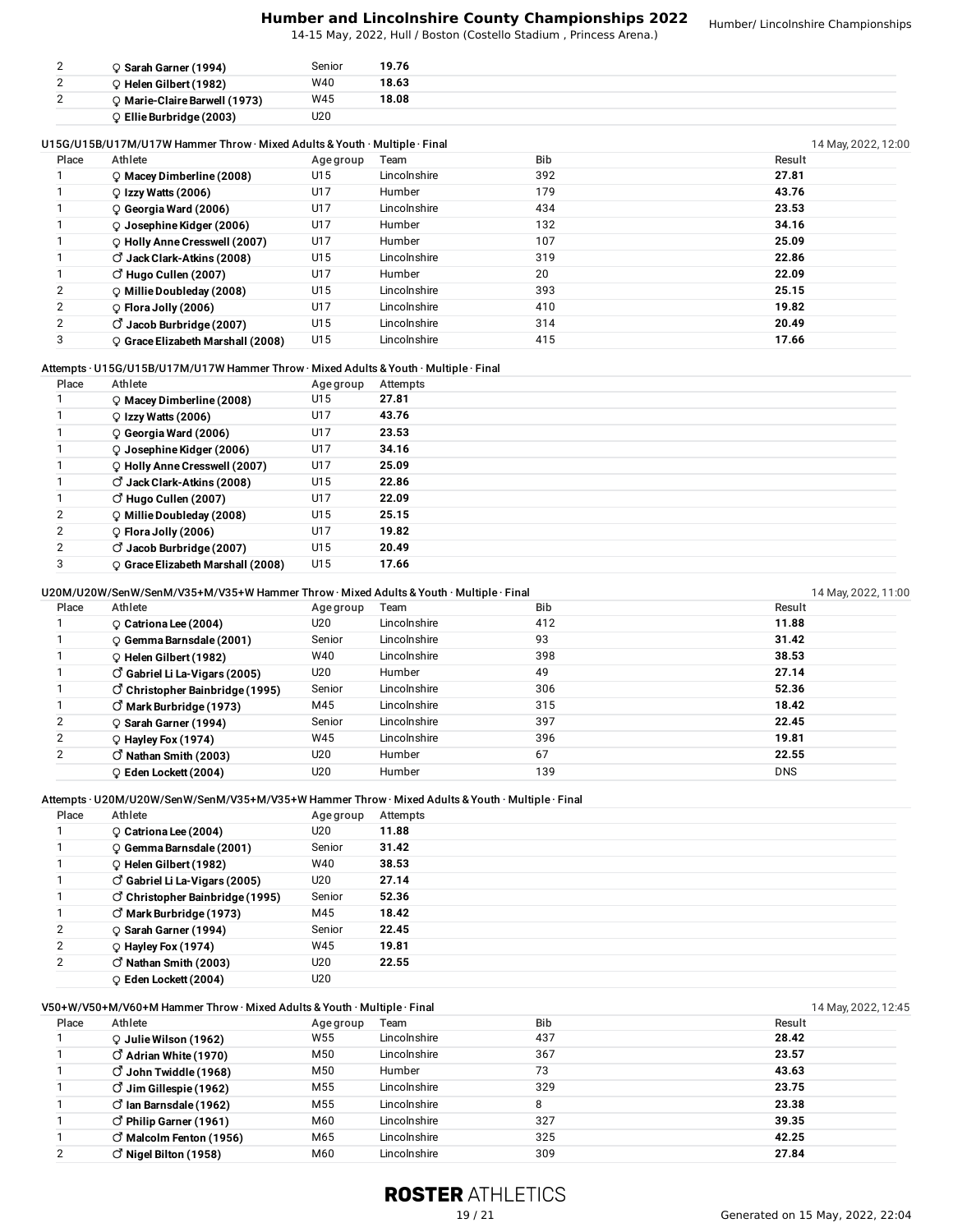14-15 May, 2022, Hull / Boston (Costello Stadium , Princess Arena.)

Humber/ Lincolnshire Championships

|                | $\vec{O}$ Darren Gibson (1960)                                                      | M60             | Humber       | 32         | <b>NM</b>           |
|----------------|-------------------------------------------------------------------------------------|-----------------|--------------|------------|---------------------|
|                | Attempts · V50+W/V50+M/V60+M Hammer Throw · Mixed Adults & Youth · Multiple · Final |                 |              |            |                     |
| Place          | Athlete                                                                             | Age group       | Attempts     |            |                     |
|                | Q Julie Wilson (1962)                                                               | W <sub>55</sub> | 28.42        |            |                     |
|                | $\circ$ Adrian White (1970)                                                         | M50             | 23.57        |            |                     |
|                | $\vec{O}$ John Twiddle (1968)                                                       | M50             | 43.63        |            |                     |
|                | $\vec{O}$ Jim Gillespie (1962)                                                      | M <sub>55</sub> | 23.75        |            |                     |
|                | $\vec{O}$ lan Barnsdale (1962)                                                      | M <sub>55</sub> | 23.38        |            |                     |
|                | $\circ$ Philip Garner (1961)                                                        | M60             | 39.35        |            |                     |
|                | $\vec{O}$ Malcolm Fenton (1956)                                                     | M65             | 42.25        |            |                     |
| 2              | $\vec{O}$ Nigel Bilton (1958)                                                       | M60             | 27.84        |            |                     |
|                | $\circ$ Darren Gibson (1960)                                                        | M60             | X            |            |                     |
|                | U15/V60M Javelin Throw · Men & Boys · Multiple · Final                              |                 |              |            | 15 May, 2022, 12:45 |
| Place          | Athlete                                                                             | Age group       | Team         | <b>Bib</b> | Result              |
|                | Philip Garner (1961)                                                                | M60             | Lincolnshire | 327        | 27.97               |
|                | Loui Whittaker (2007)                                                               | U15             | Lincolnshire | 368        | 24.74 PB            |
|                | Freddie Yeo (2009)                                                                  | U15             | Humber       | 84         | 25.01 PB            |
| 2              | Nigel Bilton (1958)                                                                 | M60             | Lincolnshire | 309        | 21.23               |
| $\overline{2}$ | Jack Clark-Atkins (2008)                                                            | U15             | Lincolnshire | 319        | 21.41 PB            |
| 2              | Christian Kidger (2008)                                                             | U15             | Humber       | 47         | 20.42 PB            |
| 3              | Alfie Whittaker (2008)                                                              | U15             | Humber       | 77         | 20.98 PB            |
| 3              | Jacob Burbridge (2007)                                                              | U15             | Lincolnshire | 314        | 17.88 PB            |
| 4              | Daniel Imeson (2009)                                                                | U15             | Humber       | 39         | 15.55               |
|                | Martin Wray (1958)                                                                  | M60             | Humber       | 81         | <b>DNS</b>          |

## Attempts · U15/V60M Javelin Throw · Men & Boys · Multiple · Final

| Place | Athlete                  | Age group | Attempts |
|-------|--------------------------|-----------|----------|
|       | Philip Garner (1961)     | M60       | 27.97    |
|       | Loui Whittaker (2007)    | U15       | 24.74    |
|       | Freddie Yeo (2009)       | U15       | 25.01    |
| 2     | Nigel Bilton (1958)      | M60       | 21.23    |
| 2     | Jack Clark-Atkins (2008) | U15       | 21.41    |
| 2     | Christian Kidger (2008)  | U15       | 20.42    |
| 3     | Alfie Whittaker (2008)   | U15       | 20.98    |
| 3     | Jacob Burbridge (2007)   | U15       | 17.88    |
| 4     | Daniel Imeson (2009)     | U15       | 15.55    |
|       | Martin Wray (1958)       | M60       |          |

# U20/Sen/V35M Javelin Throw · Men & Boys · Multiple · Final 15 May, 2022, 13:30

| Place | Athlete                              | Age group | Team         | <b>Bib</b> | Result     |
|-------|--------------------------------------|-----------|--------------|------------|------------|
|       | Gabriel Li La-Vigars (2005)          | U20       | Humber       | 49         | 37.89      |
|       | Mark Burbridge (1973)                | M45       | Lincolnshire | 315        | 31.27      |
|       | <b>Greg Pell (1973)</b>              | M45       | Humber       | 56         | 34.42 PB   |
|       | <b>Christopher Bainbridge (1995)</b> | Senior    | Lincolnshire | 306        | 47.22      |
| 2     | Nathan Smith (2003)                  | U20       | Humber       | 67         | 37.77      |
| 2     | David Bush (1992)                    | Senior    | Lincolnshire | 316        | 41.48      |
| 3     | Alexander Michael Chivers (2004)     | U20       | Humber       | 14         | 32.61      |
|       | Eljay Secker (2004)                  | U20       | Lincolnshire | 356        | <b>DNS</b> |
|       | Oliver Adnitt (2003)                 | U20       | Humber       | ົ          | <b>DNS</b> |

## Attempts · U20/Sen/V35M Javelin Throw · Men & Boys · Multiple · Final

| Place | Athlete                          | Age group       | Attempts |
|-------|----------------------------------|-----------------|----------|
|       | Gabriel Li La-Vigars (2005)      | U20             | 37.89    |
|       | Mark Burbridge (1973)            | M45             | 31.27    |
|       | <b>Greg Pell (1973)</b>          | M45             | 34.42    |
|       | Christopher Bainbridge (1995)    | Senior          | 47.22    |
|       | Nathan Smith (2003)              | U20             | 37.77    |
|       | David Bush (1992)                | Senior          | 41.48    |
| 3     | Alexander Michael Chivers (2004) | U20             | 32.61    |
|       | Eljay Secker (2004)              | U <sub>20</sub> |          |
|       | Oliver Adnitt (2003)             | U <sub>20</sub> |          |

|       | U15/U17/U20/V60W Javelin Throw · Women & Girls · Multiple · Final<br>15 May, 2022, 14:15 |           |              |     |          |  |  |
|-------|------------------------------------------------------------------------------------------|-----------|--------------|-----|----------|--|--|
| Place | Athlete                                                                                  | Age group | Team         | Bib | Result   |  |  |
|       | Hattie Newton (2009)                                                                     | U15       | Lincolnshire | 418 | 12.96    |  |  |
|       | Chloe Fields (2008)                                                                      | U15       | Lincolnshire | 395 | 18.92 PB |  |  |
|       | Matilda Wright (2008)                                                                    | U15       | Humber       | 186 | 26.03    |  |  |
|       | Sophie Elizabeth Robertson-Dover (2 U15                                                  |           | Humber       | 161 | 27.93 PB |  |  |
|       | Libby Eve Killick (2007)                                                                 | U1 7      | Humber       | 133 | 24.94    |  |  |
|       | Emma Barker (2006)                                                                       | U17       | Humber       | 91  | 18.37    |  |  |